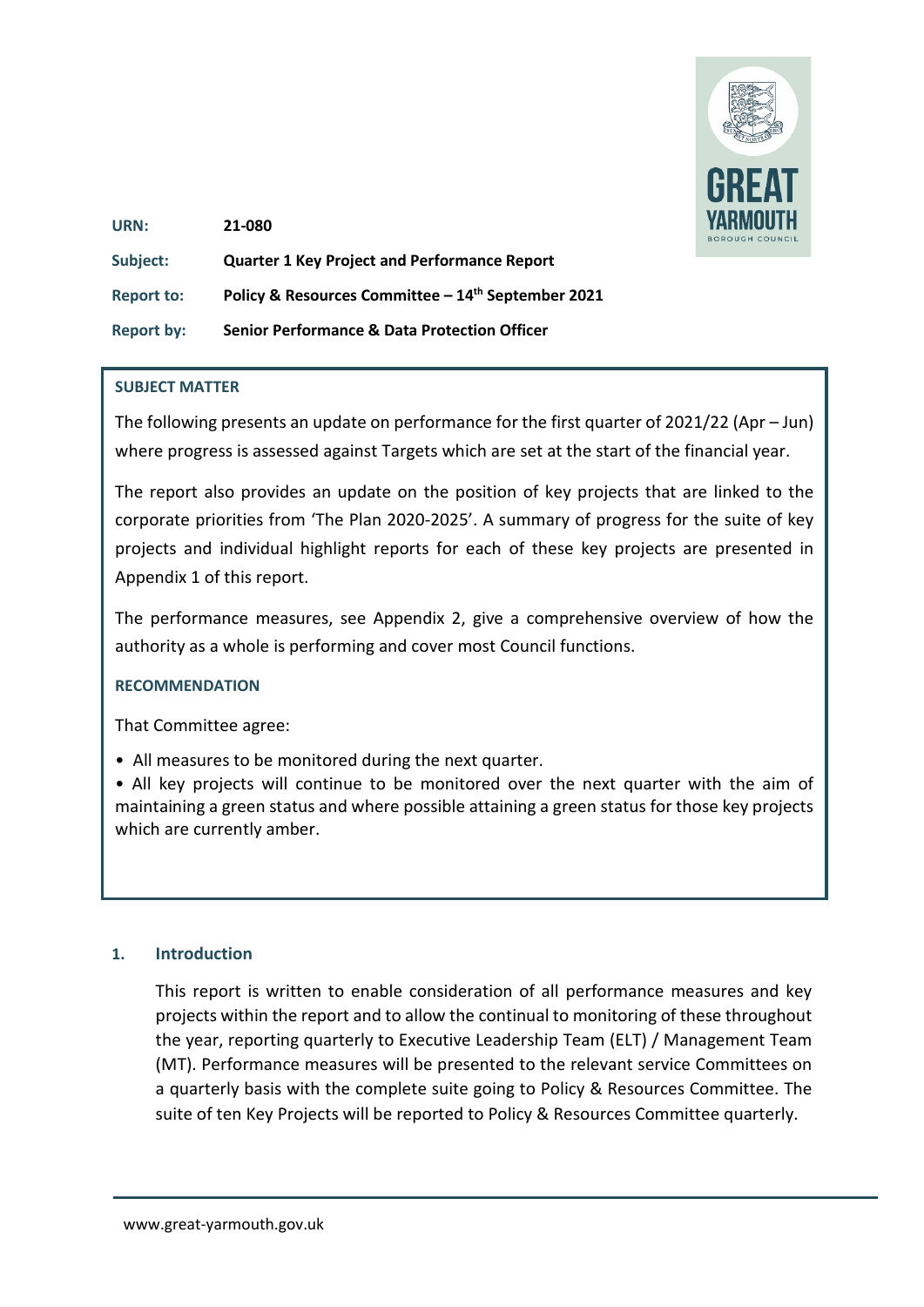#### **2. Work to Date**

A review of all projects was conducted at the end of the 2020/21 financial year and a new list of key projects was established and included in the Council's Annual Action Plan 2021/22, this was approved by Policy & Resources Committee on  $27<sup>th</sup>$  July 2021.

The project highlight reports that follow provide a summary of the project, milestones and achievements, alongside open issues, mitigation and a financial summary.

Each report has a current status, which can be green, amber or red. Out of the ten reports, eight have a current green status defined as no problems or minor issues and two have an amber status defined as having problems which have been identified but with a contingency plan in place.

Key Project Current Status Total According to the United Status Total Total Total

| Green – no problems or minor issues                       |  |
|-----------------------------------------------------------|--|
| Amber – problems identified but contingency plan in place |  |
| Red – out of tolerance serious problems                   |  |

KP11 - The Conge: The site viability remains an issue, however the procurement of a strategic partner is well underway and an application has been made to the Brownfield Land Release Fund for funding towards demolition and site remediation costs. These actions along with other grant applications will address the site viability. Ongoing discussions are also being held with current leaseholders regarding their leases.

KP12 - North Quay Redevelopment: Procurement has commenced for an external consultant to deliver soft market testing, ideally this will be a specialist in urban regeneration. Soft Market testing Invitation to Tender drafted and released on contracts portal 21 June 2021. Contract drafted by NP Law. Closure date for tenders is 26<sup>th</sup> July 2021, outcome will be reported within next quarter report. CPO process being reviewed with Counsel advice sought, potential option for NQ site. Counsel advice expected July 2021.

#### **3. Performance Measures**

Performance measures cover the full range of services delivered by the Council. The details in this summary report provide quantitative information about the performance of these services and provide useful trend data. A traffic light status easily identifies if improvement is required.

There are some areas across the Council where performance is below the target level set (RAG rating) or where no target has been set performance is moving in the wrong directions (Direction of Travel). These measures are highlighted in the appropriate service committee section of the report.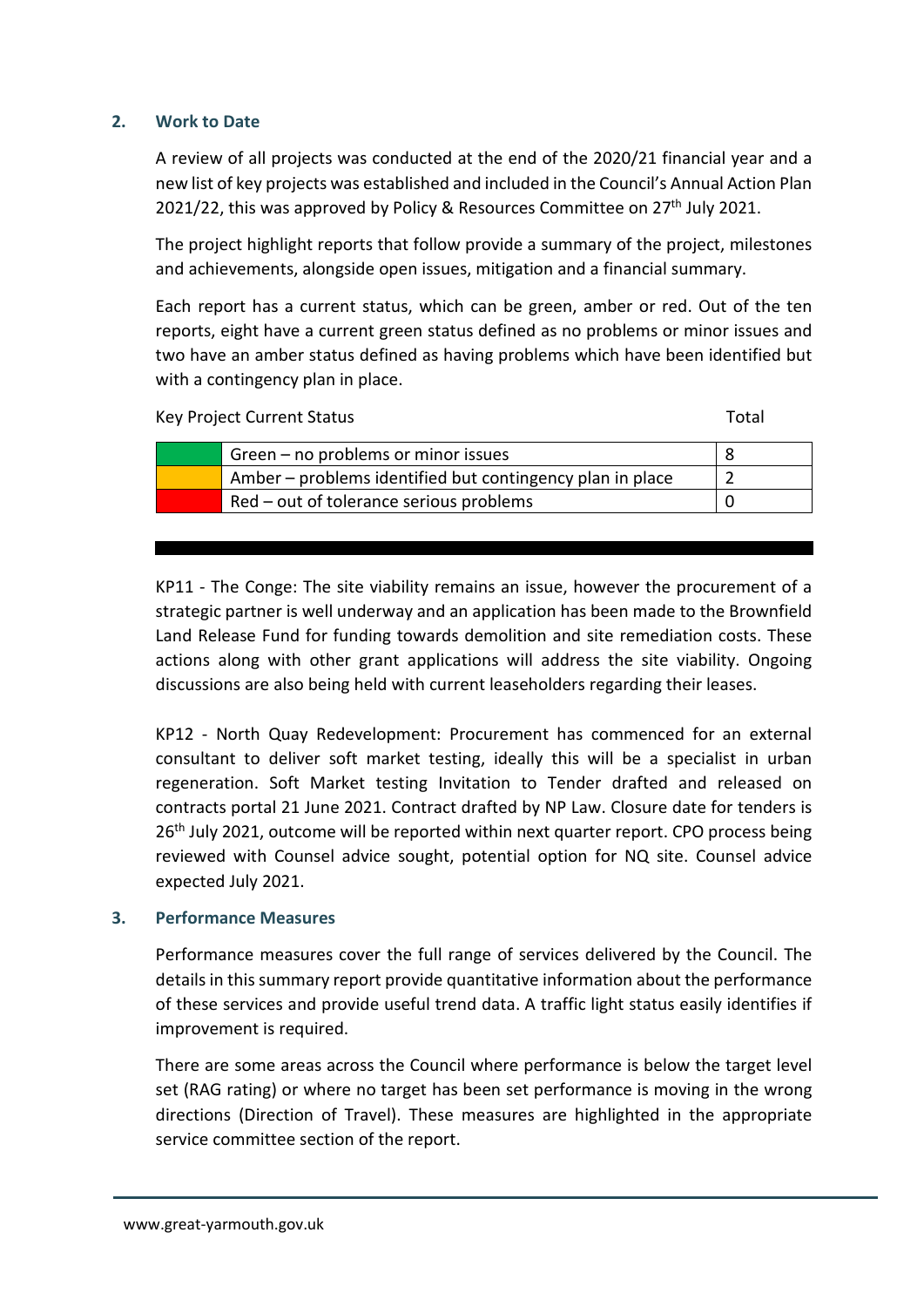In total there are 41 targeted and 9 monitored measures reported in the first quarter performance report. The monitored measures are reported for contextual information, this data is important information for the Council as the actions of the Council may make improvements however there is not sufficient control over the outcome to set a target.

Out of the 41 targeted measures, information has not been available for 1 measure. A breakdown of the remaining 40 targeted measures is shown below.

Performance Measures against Targets Totals Totals

| Green – Performance has met or exceeded target           | 24 |
|----------------------------------------------------------|----|
| Amber – Performance is below target but within tolerance |    |
| Red – Performance is below target and tolerance          |    |

Throughout the first quarter the COVID pandemic has continued to have an adverse effect on some areas of the Council's performance, however as restrictions continue to ease these effects will lessen.

There are eight measures that are within the Red status which are not achieving the target and are below the tolerance level set, an explanation of the performance in these areas is provided below each measure in the report.

Out of these eight measures four have been disproportionately affected by COVID which has caused them to slip into the Red Status. The four measures affected are indicated by an \* below:

The red status measures are:

- PR01 Average time to assess Housing Benefit New Claims (Quarterly)\*
- PR06 Contact centre telephone calls: Percentage of Contact Centre calls answered as a % of all calls offered (Quarterly Cumulative)\*
- PR07 Contact centre telephone calls: Average wait time by customers contacting the Contact Centre (Quarterly Cumulative)\*
- PR15(a) Corporate Property Portfolio Arrears per annum\*
- HN02(b) Social housing new applicants awaiting assessment (Snapshot at last day of quarter)
- HN04 Average cost of a Void repair
- HN06 Total Void Works (service provision) as % of Total Repairs Costs
- HN07 Costs total responsive repairs as a percentage of total repairs costs

## **4. Financial Implications**

None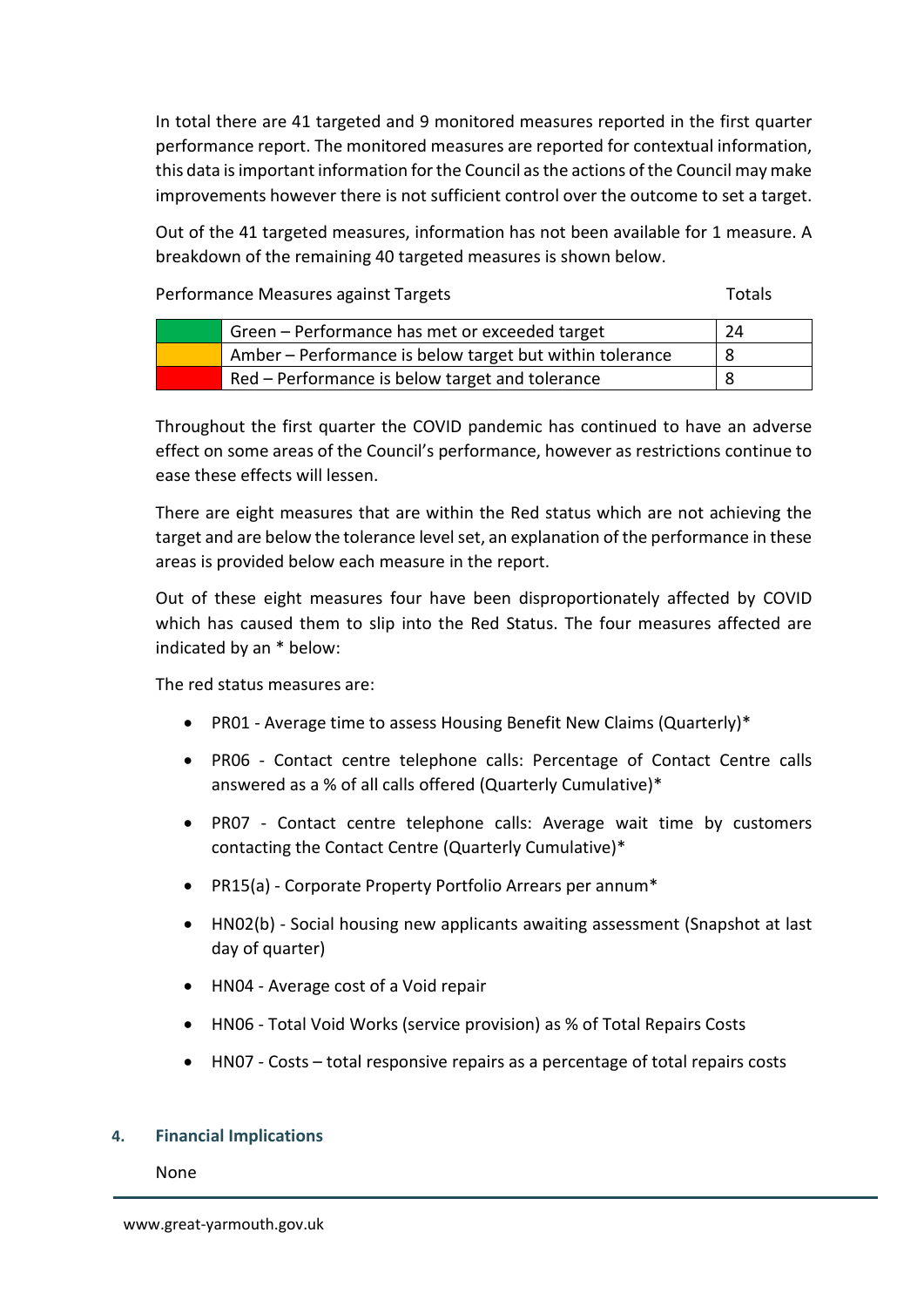# **5. Risk Implications**

None

**6. Legal Implications**

None

**7. Conclusion**

None

**8. Background Papers**

None

*Areas of consideration: e.g. does this report raise any of the following issues and if so how have these been considered/mitigated against?* 

| <b>Area for consideration</b>                             | <b>Comment</b> |
|-----------------------------------------------------------|----------------|
| <b>Monitoring Officer Consultation:</b>                   | N/A            |
| Section 151 Officer Consultation:                         | N/A            |
| <b>Existing Council Policies:</b>                         | None           |
| <b>Financial Implications (including</b><br>VAT and tax): | None           |
| Legal Implications (including human<br>rights):           | None           |
| <b>Risk Implications:</b>                                 | None           |
| Equality Issues/EQIA assessment:                          | N/A            |
| Crime & Disorder:                                         | N/A            |
| <b>Every Child Matters:</b>                               | N/A            |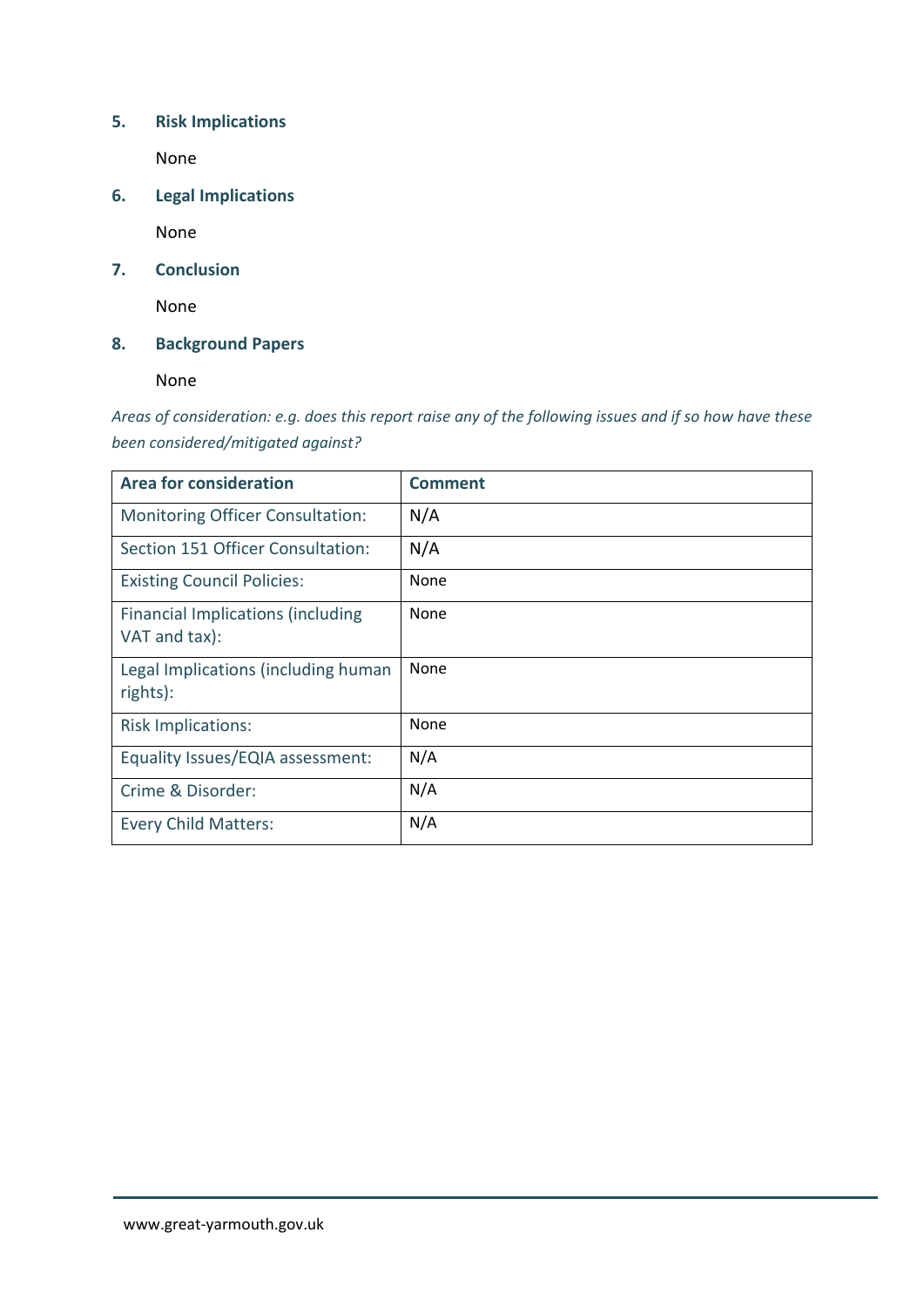# **KEY PROJECTS – SUMMARY REPORT QUARTER 1 2021/22 (APR - JUL)**

# **Key projects that impact on the corporate priorities in 'The Plan 2020 – 2025'.**

Detailed commentary from each project lead is provided in the next section.

| Project                                                                   | <b>Project Lead</b>        | <b>Lead ELT</b>          | Current<br><b>Position</b> |
|---------------------------------------------------------------------------|----------------------------|--------------------------|----------------------------|
| KP01 - Energy Park, Business Incubator<br>and related offshore activities | <b>Stuart Dawson</b>       | David Glason             |                            |
| KP03 - Middlegate Estate Regeneration                                     | Nicola Turner              | Kate<br>Blakemore        |                            |
| <b>KP04</b> - Wellesley Recreation Ground                                 | <b>Tracey Read</b>         | Kate<br><b>Blakemore</b> |                            |
| <b>KP05 - Marina Centre</b>                                               | David Ramsey               | Jain Robertson           |                            |
| <b>KP06</b> - Winter Gardens                                              | Michelle<br><b>Burdett</b> | lain Robertson           |                            |
| KP08 - Improving the Markets and the<br>Marketplace                       | Jane Beck                  | lain Robertson           |                            |
| KP09 - Go Trade                                                           | <b>Stacy Cosham</b>        | lain Robertson           |                            |
| KP11 - The Conge Redevelopment                                            | Claire Wilkin              | Nicola Turner            |                            |
| <b>KP12</b> - North Quay Redevelopment                                    | <b>Tracey Read</b>         | David Glason             |                            |
| <b>KP13</b> – Operations and Maintenance<br>Base                          | Jon Barnard                | David Glason             |                            |

| Key |                                                   |
|-----|---------------------------------------------------|
|     | No problems or minor issues                       |
|     | Problems identified but contingency plan in place |
|     | Out of tolerance serious problems                 |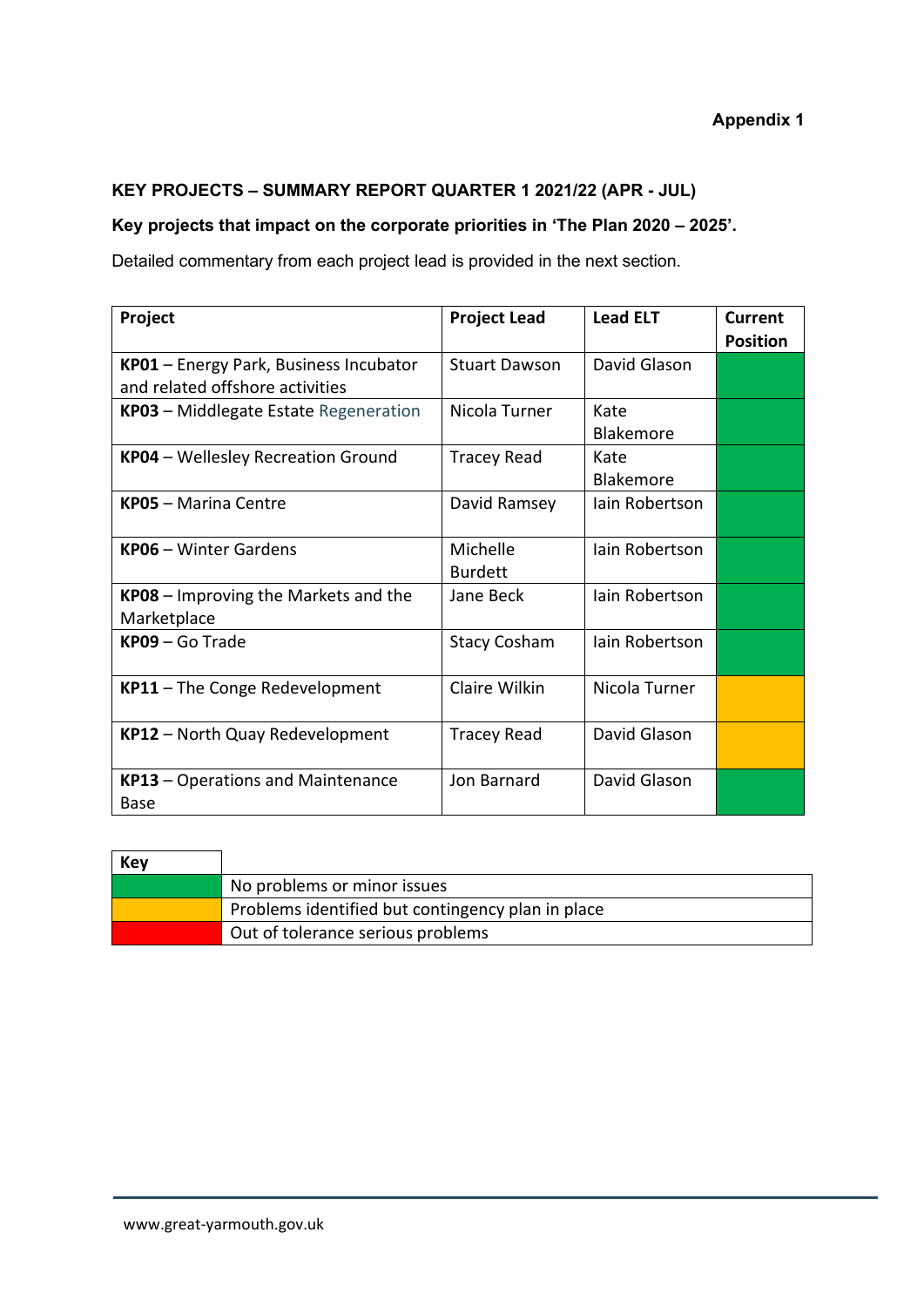## **Project Progress Report**

| <b>Project Name</b>           |                            | Great Yarmouth Energy Park & South Denes Regeneration |                                         |
|-------------------------------|----------------------------|-------------------------------------------------------|-----------------------------------------|
| <b>Date</b>                   | 28 <sup>th</sup> July 2021 |                                                       |                                         |
| <b>Project Sponsor</b>        | David Glason               |                                                       |                                         |
| <b>Support ELT Officer</b>    | Jane Beck                  |                                                       |                                         |
| <b>Project Manager</b>        | Jon Barnard                |                                                       |                                         |
| <b>Status - Energy Park</b>   |                            |                                                       | Green - No problems for<br>minor issues |
| <b>Status - Incubations</b>   |                            | Amber - Issues that are                               |                                         |
| <b>Units</b>                  |                            | being mitigated                                       |                                         |
| Cummanu of the urbels musicat |                            |                                                       |                                         |

#### **Summary of the whole project The Great Yarmouth Energy Park**

The ambition is to secure inward investment and regenerate the project area to generate economic growth and improve the environment through redevelopment. The strategy is a reflection of the demand on the port area, with targeted redevelopment and re-use of sites by the private and public sector. Part funding for the project has been put in place by Norfolk County Council from the Norfolk Infrastructure Fund, this is recorded by the NIF Annual report dated 3 March 2014 where it is decided to support the project to £2.75m. The remaining funding, £250,000, will come from Great Yarmouth Borough Council from its capital reserves.

#### **Business Incubation units Phase 1**

Part of Towns Deal bid, creation of business incubator units within the north east quadrant of GYEP which is within the ownership of Great Yarmouth Borough Council, unlocking and enabling further inward investment by the energy sector and providing a low-risk local base for energy sector start-ups, relocations and growing businesses.

| <b>Key Project achievements</b>                                    | <b>Milestones</b>                                                                                                                                     | <b>Target Date/Outcome</b> |
|--------------------------------------------------------------------|-------------------------------------------------------------------------------------------------------------------------------------------------------|----------------------------|
| Business Incubation unit's<br>(Phase 1)                            | Construction to commence                                                                                                                              | Mid 2022                   |
| <b>Business Incubation units</b>                                   | Project manager appointed and Officer                                                                                                                 | Met                        |
| (Phase 1)<br><b>Business Incubation Units</b><br>funding (phase 1) | working group set up<br><b>Town Deal bid</b>                                                                                                          | Met                        |
| Port Infrastructure                                                | Expression of Interest submission - jointly<br>between GYBC, NCC, NALEP and the Port to<br>bid for a share of national port infrastructure<br>funding | Met                        |
| <b>Business Incubation Units</b>                                   | Feasibility Study for Town deal                                                                                                                       | Met                        |
| Energy Park: Land<br>Assembly                                      | Various sites acquired case by case basis:                                                                                                            | Met                        |
|                                                                    | Havenshore North (5 acres)                                                                                                                            | Met                        |
|                                                                    | Millora Works site clearance                                                                                                                          | Met                        |
|                                                                    | Tecta Site (block $1$ ) – ground breaking<br>commenced                                                                                                | Met                        |
|                                                                    | Ocean Yard (block 4) site clearance completed                                                                                                         | Met                        |
|                                                                    | Vanguard Point site clearance completed                                                                                                               | Met                        |
|                                                                    | All sites acquired either sold/let & developed<br>or in use temporarily (case by case basis)                                                          | Met                        |
| Marketing/Promotion                                                | Agents appointed                                                                                                                                      | Met                        |
|                                                                    | Energy Park marketing website                                                                                                                         | Met                        |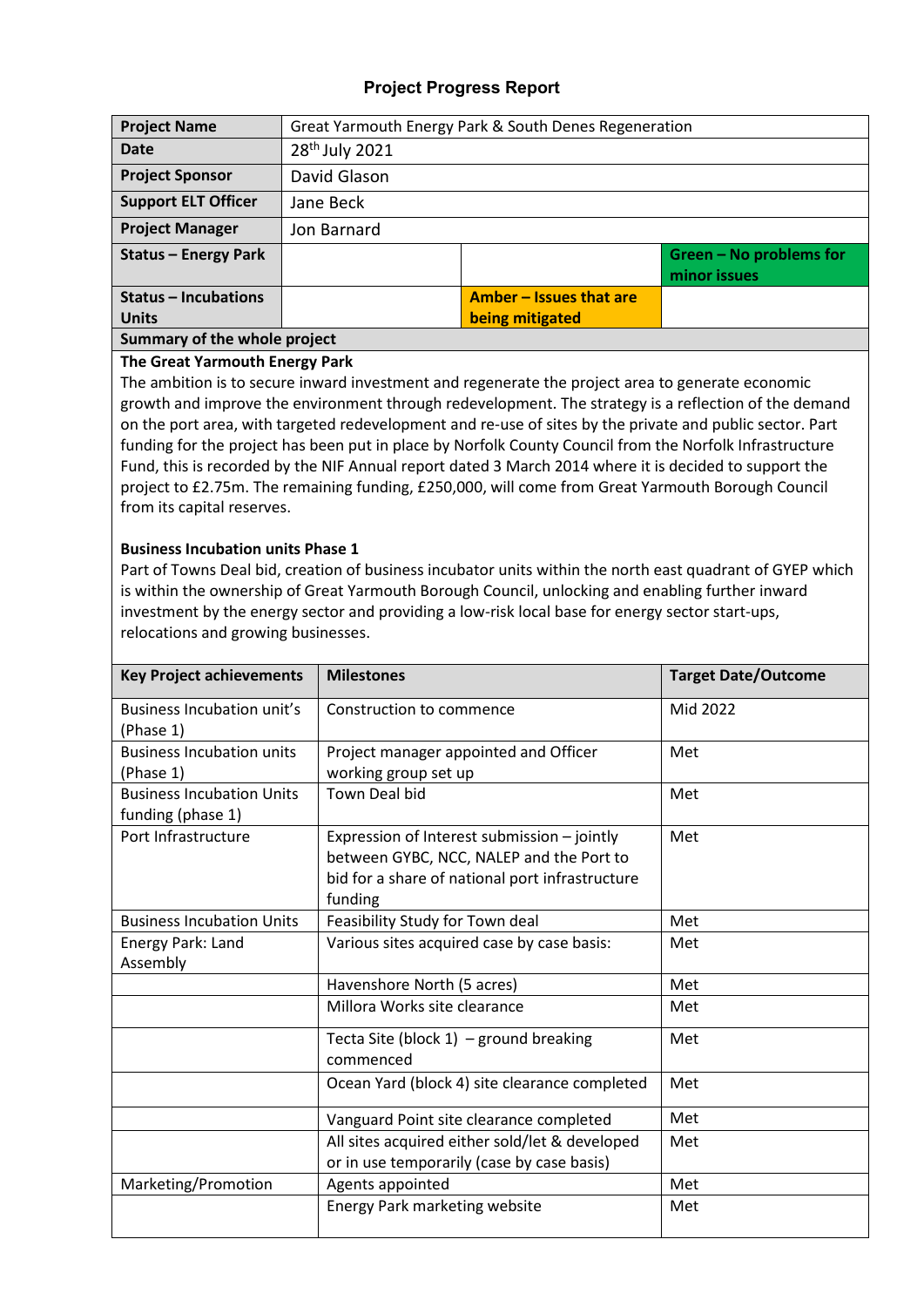| <b>Summary of Project Quarter Performance</b>                                                                                                                                                                                                                                                  |         |  |          |       |                                                                                                                                                |
|------------------------------------------------------------------------------------------------------------------------------------------------------------------------------------------------------------------------------------------------------------------------------------------------|---------|--|----------|-------|------------------------------------------------------------------------------------------------------------------------------------------------|
| 1) Business Incubation - Great Yarmouth Energy Park. Phase 1 Approval given for Towns Deal<br>Officer working group set up to progress scheme and project manager appointed<br>Ongoing interest received for sites within Great Yarmouth Energy Park and agents progressing<br>2)<br>enquires. |         |  |          |       |                                                                                                                                                |
| <b>Open issues</b><br><b>Mitigation</b>                                                                                                                                                                                                                                                        |         |  |          |       |                                                                                                                                                |
| COVID <sub>19</sub>                                                                                                                                                                                                                                                                            |         |  |          |       | The impact of COVID 19 on the projects will continue to be monitored                                                                           |
| <b>Incubator Units</b>                                                                                                                                                                                                                                                                         |         |  |          |       | The final location, design and development - work is underway in this<br>area but until finalised, funding requirements can't be fully agreed. |
| Financial Summary 1 - Actuals - Great Yarmouth Energy Park                                                                                                                                                                                                                                     |         |  |          |       |                                                                                                                                                |
|                                                                                                                                                                                                                                                                                                | Revenue |  | Capital  |       | <b>Notes on Background</b>                                                                                                                     |
| <b>Total Budget Approved</b>                                                                                                                                                                                                                                                                   |         |  | £3,000k  |       |                                                                                                                                                |
| Funded by:                                                                                                                                                                                                                                                                                     |         |  |          |       |                                                                                                                                                |
| <b>GYBC</b>                                                                                                                                                                                                                                                                                    |         |  | £250k    |       |                                                                                                                                                |
| <b>External Grant e.g. HLF</b>                                                                                                                                                                                                                                                                 |         |  | £2,750k  |       | <b>NIF Loan</b>                                                                                                                                |
| Other                                                                                                                                                                                                                                                                                          |         |  |          |       |                                                                                                                                                |
| <b>Total Funding</b>                                                                                                                                                                                                                                                                           |         |  | £3,000k  |       |                                                                                                                                                |
| <b>Actual Spend to date</b><br>£0.3k                                                                                                                                                                                                                                                           |         |  | £1,155k  |       | As at June 2021: Capital<br>spend is cumulative for<br>project. Revenue<br>expenditure is for 2122                                             |
| <b>Savings Achieved</b>                                                                                                                                                                                                                                                                        |         |  |          |       |                                                                                                                                                |
| <b>Income Achieved</b>                                                                                                                                                                                                                                                                         |         |  |          |       |                                                                                                                                                |
| Financial data verified by (name of finance officer):                                                                                                                                                                                                                                          |         |  |          | Date: |                                                                                                                                                |
| Lorna Snow                                                                                                                                                                                                                                                                                     |         |  | 30/07/21 |       |                                                                                                                                                |

| Financial Summary 2 - Actuals - Great Yarmouth Incubator Scheme |         |              |                            |  |
|-----------------------------------------------------------------|---------|--------------|----------------------------|--|
|                                                                 | Revenue | Capital      | <b>Notes on Background</b> |  |
| <b>Total Budget Approved</b>                                    |         | £3.7 Million | No spend to date           |  |
| <b>Funded by:</b>                                               |         |              |                            |  |
| <b>Towns Deal</b>                                               |         | £3.7 Million |                            |  |
| <b>GYBC</b>                                                     |         |              |                            |  |
| <b>NCC</b>                                                      |         |              |                            |  |
| <b>Enterprise Zone B</b>                                        |         |              |                            |  |
| <b>Actual Spend</b>                                             |         |              |                            |  |
|                                                                 |         |              |                            |  |
| Financial data verified by (name of finance officer):           |         |              | Date:                      |  |
| Lorna Snow                                                      |         |              | 30/7/21                    |  |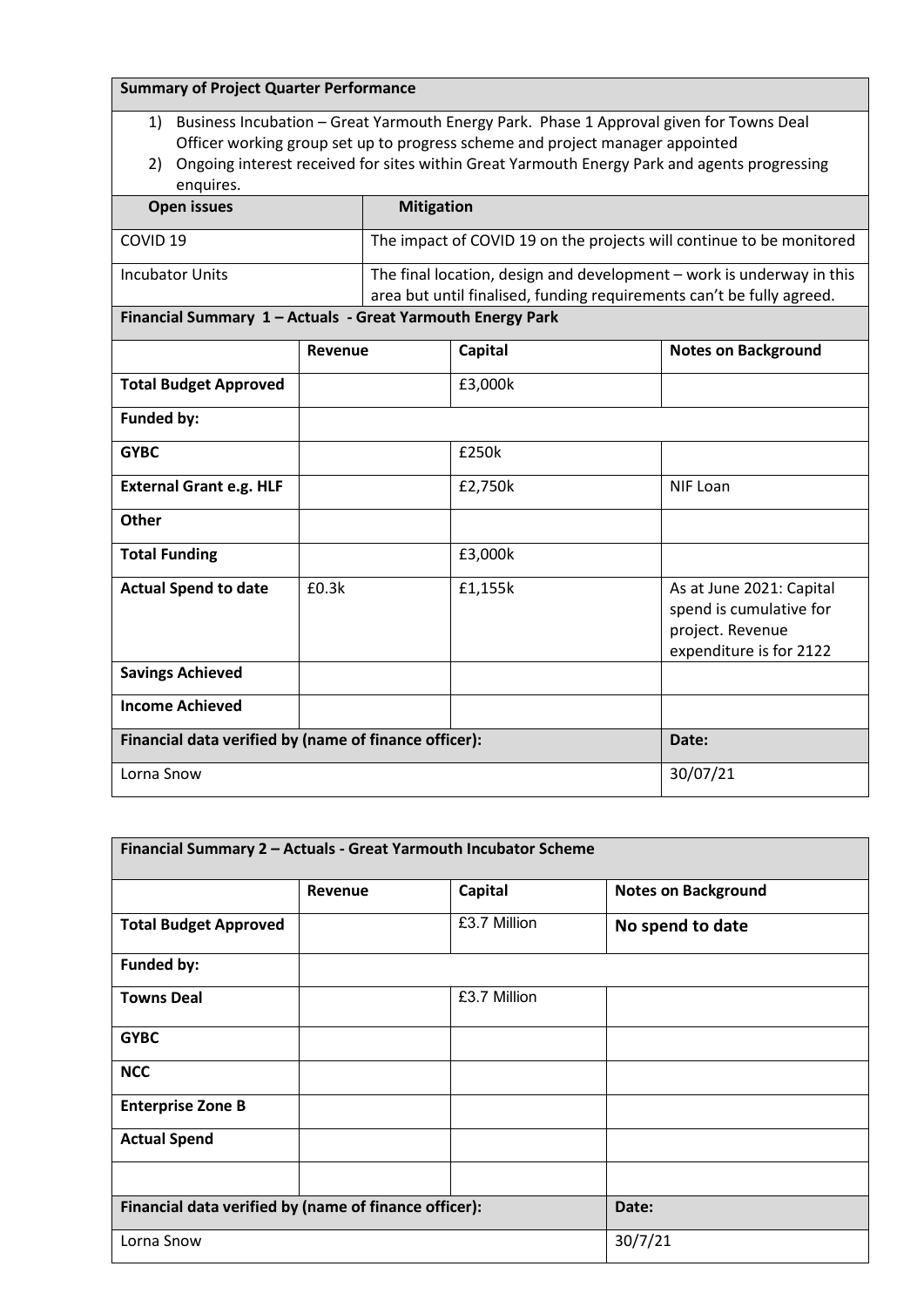| <b>Project Name</b>                                                                                                                                                                                                                                                                                                                                                | Middlegate Estate Regeneration                                                                                                                                                                                                                                                                                                   |                                                                                                                                                                                                                                                                                                                                                                                                    |  |                                                                                        |  |  |
|--------------------------------------------------------------------------------------------------------------------------------------------------------------------------------------------------------------------------------------------------------------------------------------------------------------------------------------------------------------------|----------------------------------------------------------------------------------------------------------------------------------------------------------------------------------------------------------------------------------------------------------------------------------------------------------------------------------|----------------------------------------------------------------------------------------------------------------------------------------------------------------------------------------------------------------------------------------------------------------------------------------------------------------------------------------------------------------------------------------------------|--|----------------------------------------------------------------------------------------|--|--|
| <b>Date</b>                                                                                                                                                                                                                                                                                                                                                        | 9/7/2021                                                                                                                                                                                                                                                                                                                         |                                                                                                                                                                                                                                                                                                                                                                                                    |  |                                                                                        |  |  |
| <b>Lead ELT Officer</b>                                                                                                                                                                                                                                                                                                                                            | Nicola Turner                                                                                                                                                                                                                                                                                                                    |                                                                                                                                                                                                                                                                                                                                                                                                    |  |                                                                                        |  |  |
| <b>Support ELT Officer</b>                                                                                                                                                                                                                                                                                                                                         | Kate Blakemore                                                                                                                                                                                                                                                                                                                   |                                                                                                                                                                                                                                                                                                                                                                                                    |  |                                                                                        |  |  |
| <b>Project Manager</b>                                                                                                                                                                                                                                                                                                                                             | Nicola Turner                                                                                                                                                                                                                                                                                                                    |                                                                                                                                                                                                                                                                                                                                                                                                    |  |                                                                                        |  |  |
| <b>Status</b>                                                                                                                                                                                                                                                                                                                                                      |                                                                                                                                                                                                                                                                                                                                  |                                                                                                                                                                                                                                                                                                                                                                                                    |  | <b>Green - no problems or minor</b><br><i>issues</i>                                   |  |  |
| Summary of the whole project                                                                                                                                                                                                                                                                                                                                       |                                                                                                                                                                                                                                                                                                                                  |                                                                                                                                                                                                                                                                                                                                                                                                    |  |                                                                                        |  |  |
|                                                                                                                                                                                                                                                                                                                                                                    |                                                                                                                                                                                                                                                                                                                                  |                                                                                                                                                                                                                                                                                                                                                                                                    |  | A feasibility and master planning study for potential to regenerate Middlegate Estate. |  |  |
| <b>Key Project achievements</b>                                                                                                                                                                                                                                                                                                                                    |                                                                                                                                                                                                                                                                                                                                  | <b>Milestones</b>                                                                                                                                                                                                                                                                                                                                                                                  |  | <b>Target Date/Outcome</b>                                                             |  |  |
| Phase 1: A high-level<br>$\bullet$<br>options appraisal for the<br>site has been undertaken<br>alongside extensive<br>٠<br>stakeholder engagement.<br>$\bullet$<br>As a result these options<br>have been finalized and<br>$\bullet$<br>developed to form part of<br>a master plan for the<br>whole site, which will<br>include financial<br>analysis.             |                                                                                                                                                                                                                                                                                                                                  | Create Project Team<br>Tender and appoint<br>Consultant<br>Consultation<br>Consideration of report by<br><b>Working Party</b><br>Consideration of report by<br>Housing and Neighbourhoods<br>Committee                                                                                                                                                                                             |  | Met and phase 1 complete                                                               |  |  |
| Phase 2: Review viability<br>and master plan to reflect<br>current and future needs.<br>Update: Project scope<br>amended to identify a<br>master plan and costs to<br>deliver a zero carbon<br>regenerated Middlegate<br>and as comparison to<br>provide costs for<br>regeneration to achieve<br><b>Building Regulations</b><br>standards of energy<br>efficiency. |                                                                                                                                                                                                                                                                                                                                  | Refinement of housing need<br>$\bullet$<br>Met - July 2021<br>Completion of recreation<br>review<br>Refresh of master plan<br>Completion of cost and<br>viability analysis<br>Draft final master plan and<br>viability appraisal received<br>Consideration of report by<br><b>Working Party</b><br>Consideration of report by<br>٠<br><b>March 2022</b><br>Housing and Neighbourhoods<br>Committee |  | Met                                                                                    |  |  |
| <b>Summary of Project Quarter Performance</b>                                                                                                                                                                                                                                                                                                                      |                                                                                                                                                                                                                                                                                                                                  |                                                                                                                                                                                                                                                                                                                                                                                                    |  |                                                                                        |  |  |
| can be appraised.                                                                                                                                                                                                                                                                                                                                                  | Focus has been on completing the recreational/leisure survey with a draft report received in the quarter.<br>The scope of the work has been amended to understand the costs of delivering a zero carbon regenerated<br>scheme which will require a refresh of the master plan before the costs of the regeneration and viability |                                                                                                                                                                                                                                                                                                                                                                                                    |  |                                                                                        |  |  |
| <b>Open issues</b>                                                                                                                                                                                                                                                                                                                                                 |                                                                                                                                                                                                                                                                                                                                  | <b>Mitigation</b>                                                                                                                                                                                                                                                                                                                                                                                  |  |                                                                                        |  |  |
| <b>Detailed Financial work</b>                                                                                                                                                                                                                                                                                                                                     |                                                                                                                                                                                                                                                                                                                                  | Scope of work agreed - variation agreed (zero carbon).                                                                                                                                                                                                                                                                                                                                             |  |                                                                                        |  |  |
| Recreation strategy for area<br>required                                                                                                                                                                                                                                                                                                                           |                                                                                                                                                                                                                                                                                                                                  | Scope of work agreed.                                                                                                                                                                                                                                                                                                                                                                              |  |                                                                                        |  |  |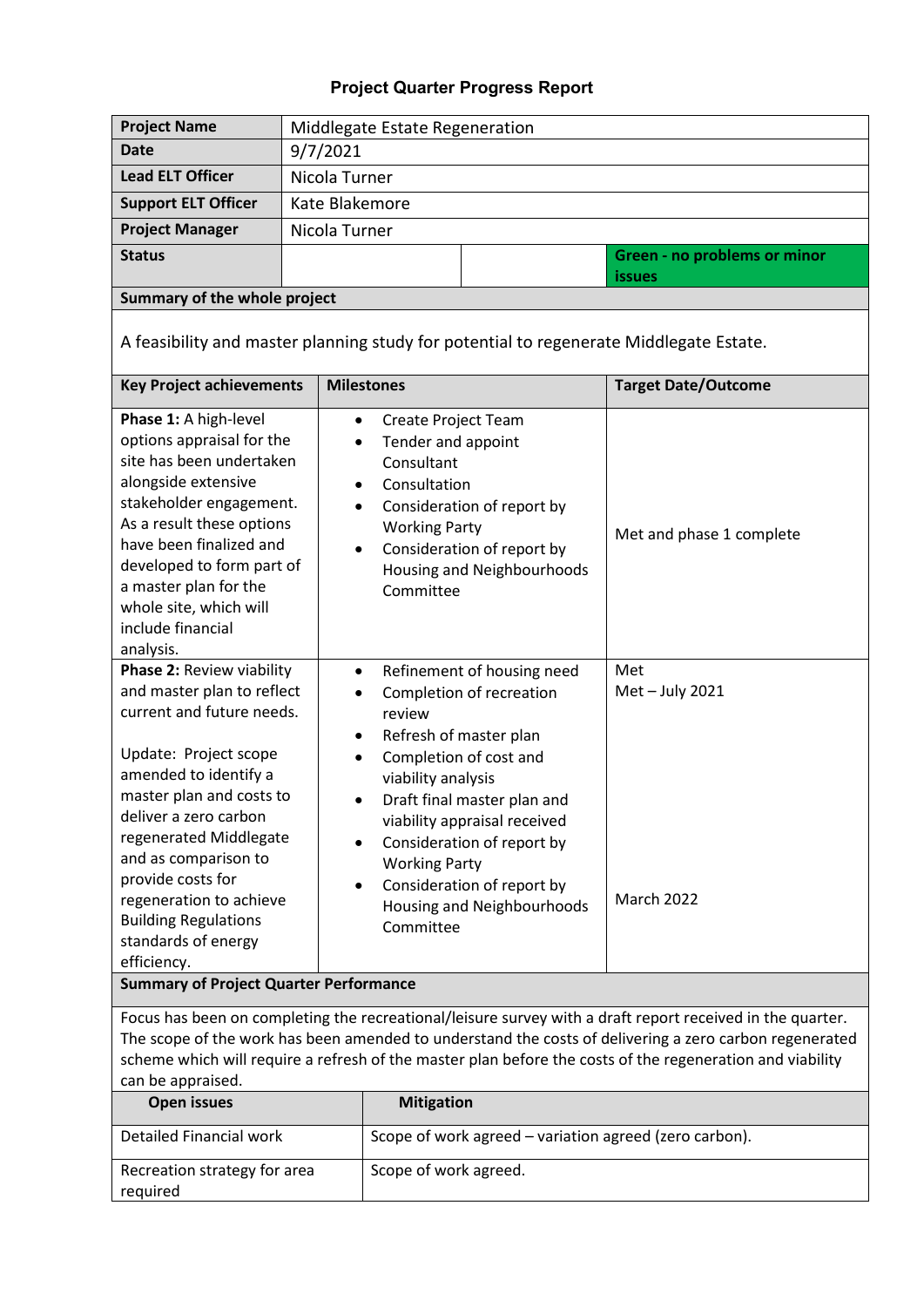| <b>Financial Summary - Actuals</b>                    |                    |                |                                 |
|-------------------------------------------------------|--------------------|----------------|---------------------------------|
|                                                       | Revenue            | <b>Capital</b> | <b>Notes on Background</b>      |
| <b>Total Budget Approved</b>                          | $\pmb{\mathsf{f}}$ | £320,000       | <b>Grant funding from MCHLG</b> |
| Funded by:                                            |                    |                |                                 |
| <b>GYBC</b>                                           | $\pmb{\mathsf{f}}$ | £              |                                 |
| <b>External Grant e.g. HLF</b>                        | £                  | £320,000       | <b>MCHLG</b>                    |
| Other                                                 | £                  | f              |                                 |
| <b>Total Funding</b>                                  | $\mathbf f$        | £320,000       |                                 |
| <b>Actual Spend to date</b>                           | £                  | £211,005       |                                 |
| <b>Savings Achieved</b>                               | $\mathbf f$        | £0             |                                 |
| <b>Income Achieved</b>                                | $\mathbf f$        | £0             |                                 |
| Financial data verified by (name of finance officer): |                    |                | Date:                           |
| Danielle Patterson                                    |                    |                | 15.07.21                        |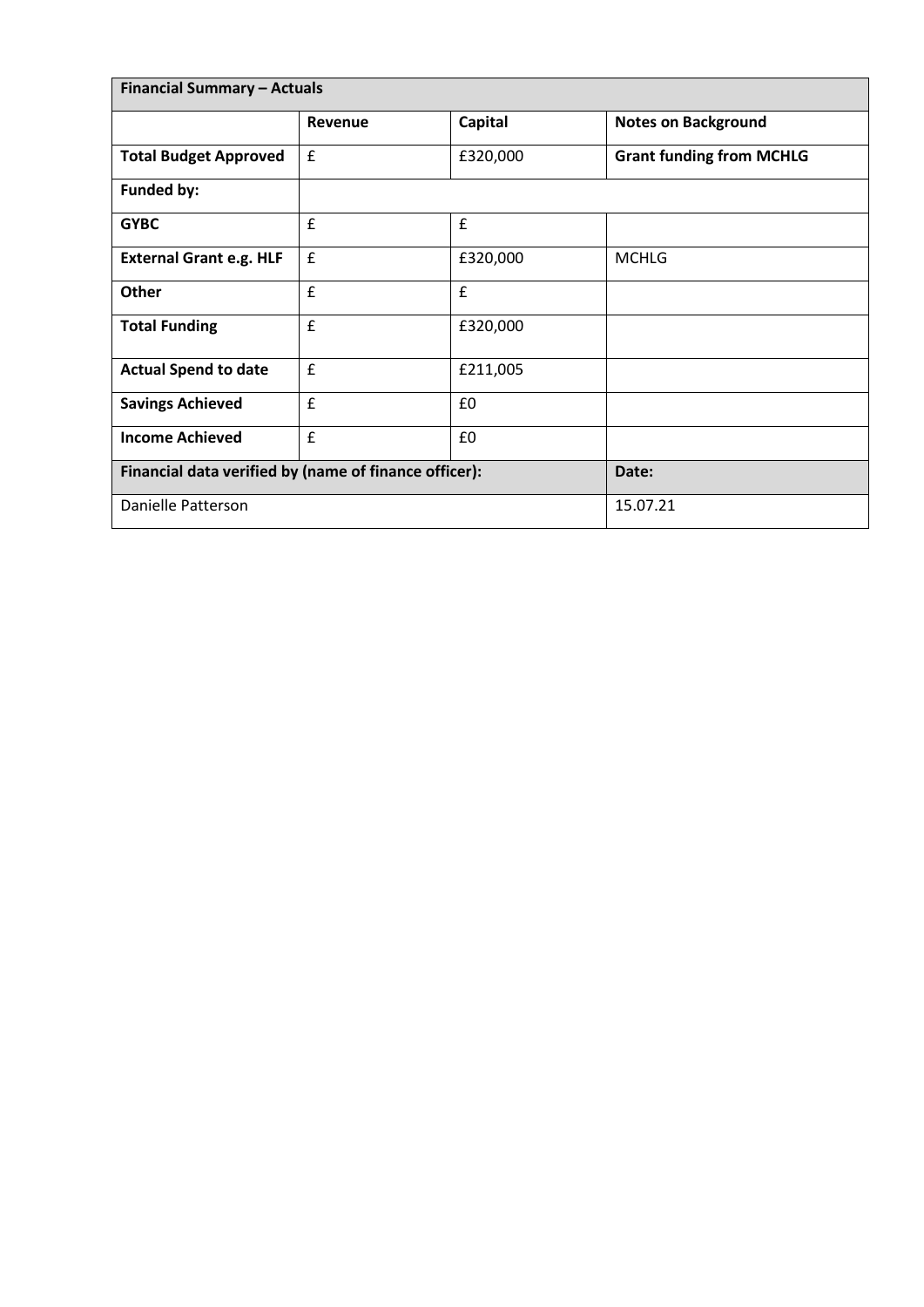# **Project Progress Report**

| <b>Project Name</b>                                                                                                                                                                                                                                                                                                                                                                                                                                                                                                                                                                                                                                                                                                                                | <b>Wellesley Recreation Ground</b> |                                    |                                                                 |     |                                        |  |  |
|----------------------------------------------------------------------------------------------------------------------------------------------------------------------------------------------------------------------------------------------------------------------------------------------------------------------------------------------------------------------------------------------------------------------------------------------------------------------------------------------------------------------------------------------------------------------------------------------------------------------------------------------------------------------------------------------------------------------------------------------------|------------------------------------|------------------------------------|-----------------------------------------------------------------|-----|----------------------------------------|--|--|
| <b>Date</b>                                                                                                                                                                                                                                                                                                                                                                                                                                                                                                                                                                                                                                                                                                                                        | Quarter 1 Report 2021              |                                    |                                                                 |     |                                        |  |  |
| <b>Lead ELT Officer</b>                                                                                                                                                                                                                                                                                                                                                                                                                                                                                                                                                                                                                                                                                                                            | Kate Watts                         |                                    |                                                                 |     |                                        |  |  |
| <b>Support ELT Officer</b>                                                                                                                                                                                                                                                                                                                                                                                                                                                                                                                                                                                                                                                                                                                         |                                    |                                    |                                                                 |     |                                        |  |  |
| <b>Project Manager</b>                                                                                                                                                                                                                                                                                                                                                                                                                                                                                                                                                                                                                                                                                                                             |                                    | <b>Tracey Read</b>                 |                                                                 |     |                                        |  |  |
| <b>Status</b>                                                                                                                                                                                                                                                                                                                                                                                                                                                                                                                                                                                                                                                                                                                                      |                                    |                                    |                                                                 |     | Green - no problems or<br>minor issues |  |  |
|                                                                                                                                                                                                                                                                                                                                                                                                                                                                                                                                                                                                                                                                                                                                                    |                                    |                                    |                                                                 |     |                                        |  |  |
| Summary of the whole project<br>Develop a clear future direction for the Wellesley Road Recreation Ground, including current and future<br>usage, potential 3G facilities, onsite buildings and future management of the site. A review of income,<br>expenditure, management, maintenance, issues, risks and opportunities on the site to present a<br>calculated, coherent and comprehensive plan for the site which addresses all areas, either as one study or<br>as linked studies.<br>Following a feasibility study for this site it has been agreed that the Council will work with various funding<br>partners to:<br>Install a 9v9 3G football pitch on the site<br>Carry out improvement works to the three listed buildings on the site |                                    |                                    |                                                                 |     |                                        |  |  |
| Install CCTV on the football stadium                                                                                                                                                                                                                                                                                                                                                                                                                                                                                                                                                                                                                                                                                                               |                                    |                                    |                                                                 |     |                                        |  |  |
|                                                                                                                                                                                                                                                                                                                                                                                                                                                                                                                                                                                                                                                                                                                                                    |                                    |                                    | Undertake improvement works to the athletics track and lighting |     |                                        |  |  |
| <b>Key Project achievements</b>                                                                                                                                                                                                                                                                                                                                                                                                                                                                                                                                                                                                                                                                                                                    |                                    | <b>Milestones</b>                  |                                                                 |     | <b>Target Date/Outcome</b>             |  |  |
| Complete a feasibility<br>study for the site (Dec 19)                                                                                                                                                                                                                                                                                                                                                                                                                                                                                                                                                                                                                                                                                              |                                    | H & N Committee                    |                                                                 | Met |                                        |  |  |
| Submit a funding bid to the<br>football association (July<br>21)                                                                                                                                                                                                                                                                                                                                                                                                                                                                                                                                                                                                                                                                                   |                                    | Submitted bid                      |                                                                 |     | In progress                            |  |  |
| 3G pitch works commence<br>on site (Oct 21)                                                                                                                                                                                                                                                                                                                                                                                                                                                                                                                                                                                                                                                                                                        |                                    | Constructions work commenced       |                                                                 |     |                                        |  |  |
| Ticket office works<br>tendered (funding in place)<br>(April 21)                                                                                                                                                                                                                                                                                                                                                                                                                                                                                                                                                                                                                                                                                   |                                    | Appoint contractors<br>Met         |                                                                 |     |                                        |  |  |
| <b>CCTV</b> installation (funding<br>in place) (May 21)                                                                                                                                                                                                                                                                                                                                                                                                                                                                                                                                                                                                                                                                                            |                                    | CCTV installation completed        |                                                                 |     | In progress                            |  |  |
| Site improvement works<br>funding secured (Feb 21)                                                                                                                                                                                                                                                                                                                                                                                                                                                                                                                                                                                                                                                                                                 |                                    | <b>Budget Council</b>              |                                                                 | Met |                                        |  |  |
| Site improvement works<br>tendered                                                                                                                                                                                                                                                                                                                                                                                                                                                                                                                                                                                                                                                                                                                 |                                    | Appoint contractors<br>In progress |                                                                 |     |                                        |  |  |
| Stakeholder engagement -<br>ongoing                                                                                                                                                                                                                                                                                                                                                                                                                                                                                                                                                                                                                                                                                                                |                                    | group                              | Feedback through Members working                                |     | In progress                            |  |  |
| <b>Exploration of funding</b><br>opportunities - ongoing                                                                                                                                                                                                                                                                                                                                                                                                                                                                                                                                                                                                                                                                                           |                                    | group                              | Feedback through Members working                                |     | In progress                            |  |  |
| Improvements to athletics<br>track to take place                                                                                                                                                                                                                                                                                                                                                                                                                                                                                                                                                                                                                                                                                                   |                                    |                                    | Athletics track improvements complete                           | Met |                                        |  |  |
| Improvements to existing<br>on site lighting                                                                                                                                                                                                                                                                                                                                                                                                                                                                                                                                                                                                                                                                                                       |                                    | Lighting improvements complete     |                                                                 |     | In Progress                            |  |  |
| <b>Summary of Project Quarter Performance</b>                                                                                                                                                                                                                                                                                                                                                                                                                                                                                                                                                                                                                                                                                                      |                                    |                                    |                                                                 |     |                                        |  |  |
|                                                                                                                                                                                                                                                                                                                                                                                                                                                                                                                                                                                                                                                                                                                                                    |                                    |                                    |                                                                 |     |                                        |  |  |

Project Team is working with FA to develop a funding bid for a 3G pitch, as well as wider regeneration and refurbishment of the site, including football stadium/changing rooms and ticket office.

Title deed for the site received from Land Registry.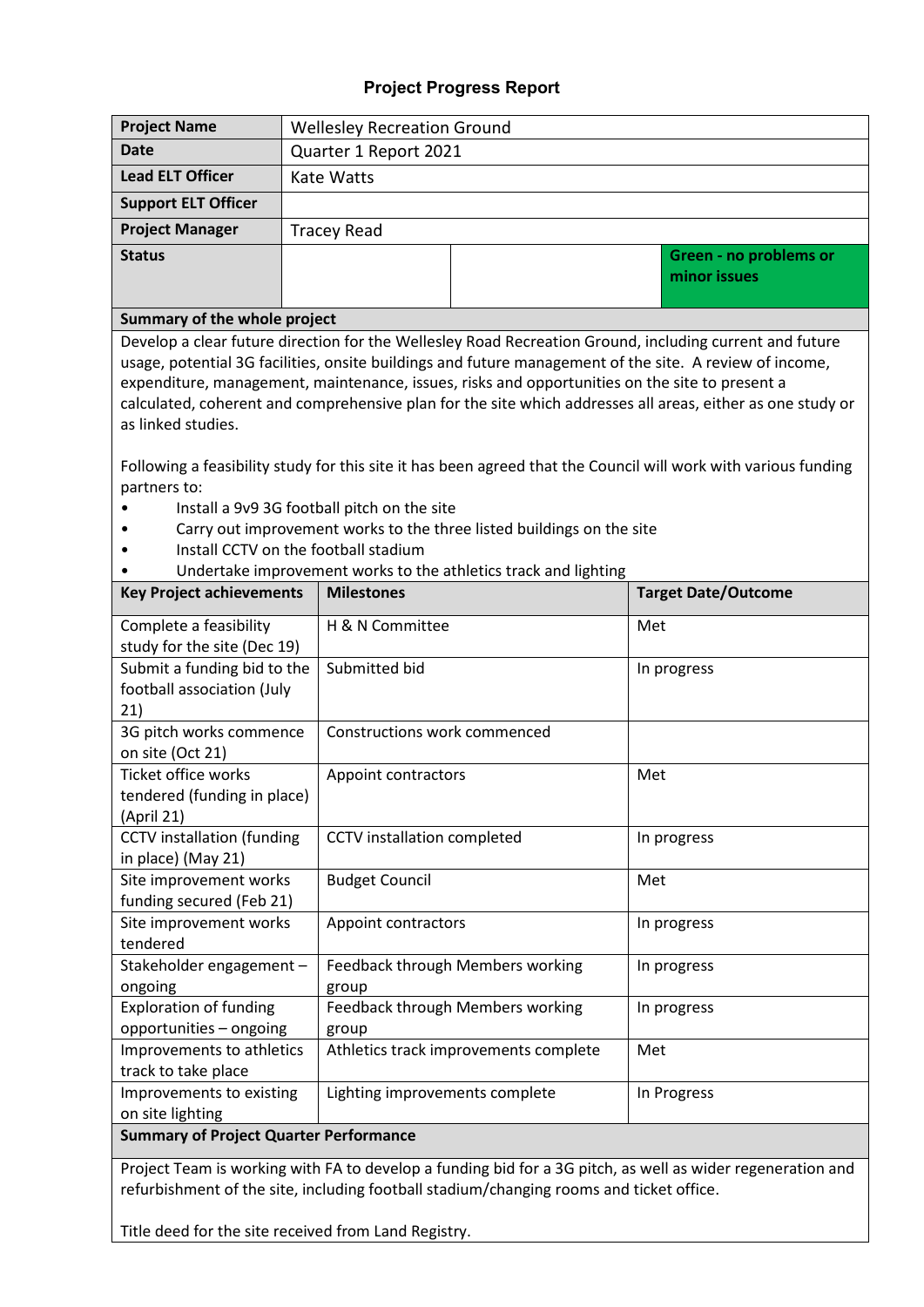Football Foundation undertook fieldwork surveys on 16th June. Further electrical surveys took place the following week. Awaiting feedback.

Consultant appointed and has started to draft the FA application for 3G pitch. A draft site management options has been drafted and ongoing dialogue with GYFC re Football Stadium Improvement fund priorities/options.

Improvements to athletics track completed.

Contract awarded to GY Preservation Trust for improvements to the Ticket Office, works to commence over the following weeks.

Confirmation from Fields in Trust received that they are happy with site proposals, no authorization needed for the 3G pitch.

Members Working Group meeting took place, positive feedback to site plans.

Regular meetings with the FA taking place to ensure delivery of the 3G project.

Application to Safer Streets Fund, in partnership with Norfolk Constabulary and GYTCP, was successful. PMO working with Property to establish Project Plan/Timeframe leading on CCTV installation on site.

Communications plan being drafted, to include comms around community engagement session to be held in August 2021, date TBC.

| <b>Open issues</b>                                             | <b>Mitigation</b>                                                                                                                                                                                                                                                           |
|----------------------------------------------------------------|-----------------------------------------------------------------------------------------------------------------------------------------------------------------------------------------------------------------------------------------------------------------------------|
| Covid-19 - Delays due to<br>measures and staff<br>redeployment | Work is continuing, albeit slightly delayed. No serious impact to the<br>project delivery.                                                                                                                                                                                  |
| Stakeholder engagement                                         | Critical to the success of any option appraisal or potential proposal.<br>The Wellesley is a well-loved asset within the borough with long<br>standing uses. Continue to work with stakeholders to develop options<br>for the site that will be well used and well managed. |

| <b>Financial Summary - Actuals</b> |  |  |
|------------------------------------|--|--|
|------------------------------------|--|--|

|                                | <b>Revenue</b> | Capital  | <b>Notes on Background</b>                                                                                                                                                                                           |
|--------------------------------|----------------|----------|----------------------------------------------------------------------------------------------------------------------------------------------------------------------------------------------------------------------|
| <b>Total Budget Approved</b>   | £25,000        | £303,000 |                                                                                                                                                                                                                      |
| <b>Funded by:</b>              |                |          | This is to be being broken down in the below rows - leave this line blank.                                                                                                                                           |
| <b>GYBC</b>                    | £25,000        | £303,000 | Capital Budget as per budget<br>setting 2021/22. Allocation<br>following feasibility study.                                                                                                                          |
| <b>External Grant e.g. HLF</b> | £50,000        | £0       | Grant Funding of £50,000<br>received from the Coastal<br>Revival Fund in 2018/19.                                                                                                                                    |
| <b>Other</b>                   | £0             | £0       |                                                                                                                                                                                                                      |
| <b>Total Funding</b>           | £75,000        | £303,000 |                                                                                                                                                                                                                      |
| <b>Actual Spend to date</b>    | £38,802,517    | £4,350   | Funding of £25,000 was<br>allocated form the Council's<br>special projects reserve to fund<br>a feasibility study for this<br>project, this was agreed at<br>Corporate Projects Board -<br>Monday 29th January 2018. |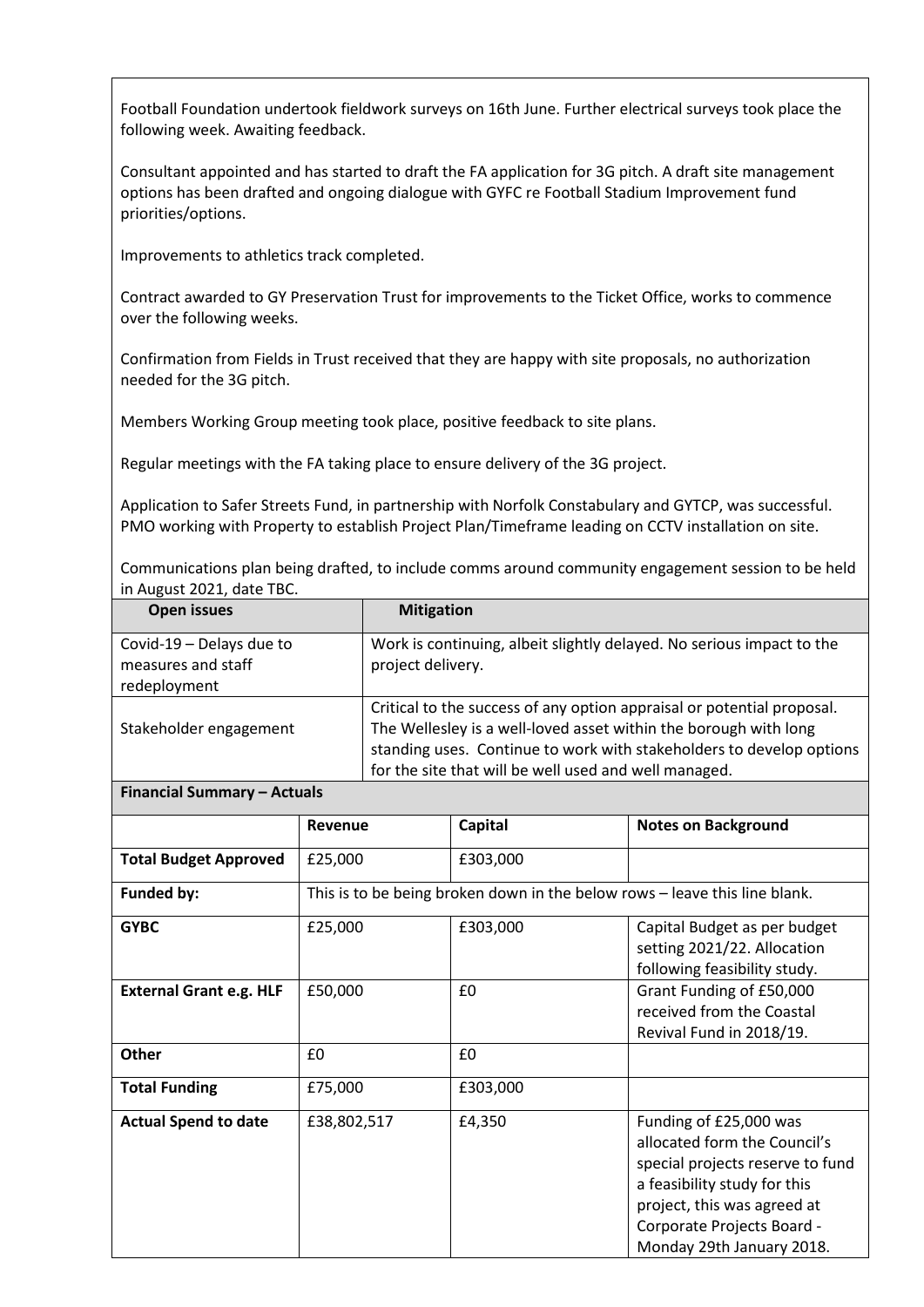|                                                       |              |             | Revenue spend of £18,802 was<br>funded by £50,000 grant<br>received. The remaining CRF<br>funding is being used to fund<br>ticket office works (£28k) |
|-------------------------------------------------------|--------------|-------------|-------------------------------------------------------------------------------------------------------------------------------------------------------|
| <b>Savings Achieved</b>                               | $\mathbf{f}$ | £           |                                                                                                                                                       |
| <b>Income Achieved</b>                                | £            | $\mathbf f$ |                                                                                                                                                       |
| Financial data verified by (name of finance officer): |              |             | Date: June 2020                                                                                                                                       |
| Fiona Castleton                                       |              |             | 29.07.21                                                                                                                                              |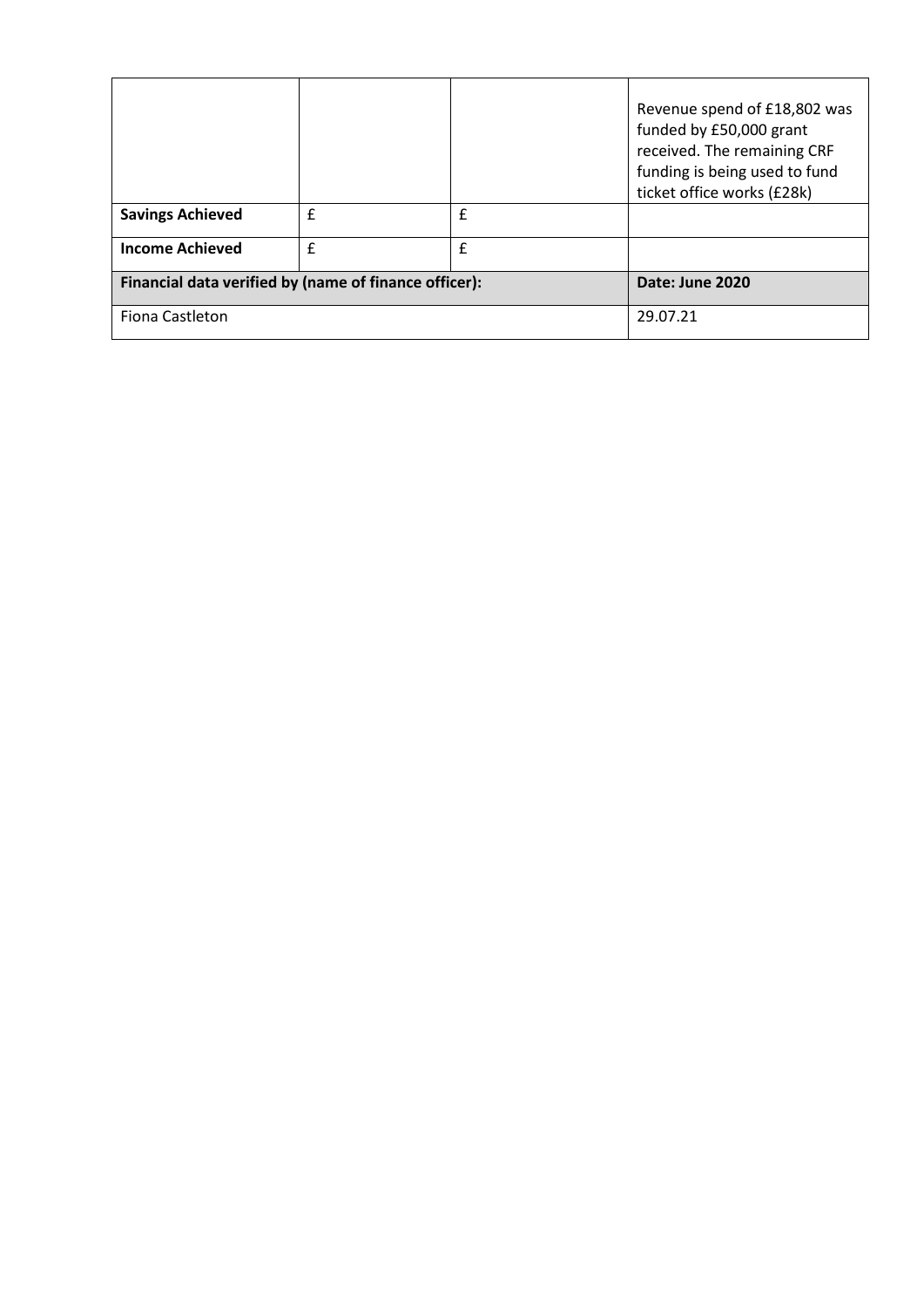| <b>Project Name</b>                                                                                                                                                                                                                                                                                                                                                                                                                                                                                                                                                                                                                                                                                                                                                                                                                                                                                                                                                                          | <b>Marina Centre</b> |                   |                                                                                                                                                                                                                                                        |                     |  |  |  |
|----------------------------------------------------------------------------------------------------------------------------------------------------------------------------------------------------------------------------------------------------------------------------------------------------------------------------------------------------------------------------------------------------------------------------------------------------------------------------------------------------------------------------------------------------------------------------------------------------------------------------------------------------------------------------------------------------------------------------------------------------------------------------------------------------------------------------------------------------------------------------------------------------------------------------------------------------------------------------------------------|----------------------|-------------------|--------------------------------------------------------------------------------------------------------------------------------------------------------------------------------------------------------------------------------------------------------|---------------------|--|--|--|
| <b>Date</b>                                                                                                                                                                                                                                                                                                                                                                                                                                                                                                                                                                                                                                                                                                                                                                                                                                                                                                                                                                                  | 15/08/2021           |                   |                                                                                                                                                                                                                                                        |                     |  |  |  |
| <b>Lead ELT Officer</b>                                                                                                                                                                                                                                                                                                                                                                                                                                                                                                                                                                                                                                                                                                                                                                                                                                                                                                                                                                      |                      | lain Robertson    |                                                                                                                                                                                                                                                        |                     |  |  |  |
| <b>Support ELT Officer</b>                                                                                                                                                                                                                                                                                                                                                                                                                                                                                                                                                                                                                                                                                                                                                                                                                                                                                                                                                                   | Sheila Oxtoby        |                   |                                                                                                                                                                                                                                                        |                     |  |  |  |
| <b>Project Manager</b>                                                                                                                                                                                                                                                                                                                                                                                                                                                                                                                                                                                                                                                                                                                                                                                                                                                                                                                                                                       |                      | David Ramsay      |                                                                                                                                                                                                                                                        |                     |  |  |  |
| <b>Status</b>                                                                                                                                                                                                                                                                                                                                                                                                                                                                                                                                                                                                                                                                                                                                                                                                                                                                                                                                                                                |                      |                   |                                                                                                                                                                                                                                                        | No problems or      |  |  |  |
|                                                                                                                                                                                                                                                                                                                                                                                                                                                                                                                                                                                                                                                                                                                                                                                                                                                                                                                                                                                              |                      |                   |                                                                                                                                                                                                                                                        | minor issues        |  |  |  |
| Summary - the whole project                                                                                                                                                                                                                                                                                                                                                                                                                                                                                                                                                                                                                                                                                                                                                                                                                                                                                                                                                                  |                      |                   |                                                                                                                                                                                                                                                        |                     |  |  |  |
|                                                                                                                                                                                                                                                                                                                                                                                                                                                                                                                                                                                                                                                                                                                                                                                                                                                                                                                                                                                              |                      |                   | The project proposes to redevelop the Leisure Centre site to include a six-lane pool, learner pool,                                                                                                                                                    |                     |  |  |  |
|                                                                                                                                                                                                                                                                                                                                                                                                                                                                                                                                                                                                                                                                                                                                                                                                                                                                                                                                                                                              |                      |                   | sports hall, various health and fitness suites, leisure water and climbing wall. The project has                                                                                                                                                       |                     |  |  |  |
|                                                                                                                                                                                                                                                                                                                                                                                                                                                                                                                                                                                                                                                                                                                                                                                                                                                                                                                                                                                              |                      |                   | completed RIBA Stages 1-4 and is progressing through Stage 5 with the contract award to Morgan                                                                                                                                                         |                     |  |  |  |
| Sindall Construction.                                                                                                                                                                                                                                                                                                                                                                                                                                                                                                                                                                                                                                                                                                                                                                                                                                                                                                                                                                        |                      | <b>Milestones</b> |                                                                                                                                                                                                                                                        | <b>Target Date/</b> |  |  |  |
| <b>Key Project achievements</b>                                                                                                                                                                                                                                                                                                                                                                                                                                                                                                                                                                                                                                                                                                                                                                                                                                                                                                                                                              |                      |                   |                                                                                                                                                                                                                                                        | <b>Outcome</b>      |  |  |  |
| <b>RIBA Stages</b>                                                                                                                                                                                                                                                                                                                                                                                                                                                                                                                                                                                                                                                                                                                                                                                                                                                                                                                                                                           |                      | Stage 1,2,3 and 4 |                                                                                                                                                                                                                                                        | Completed           |  |  |  |
| <b>Pre-Construct Services Contract</b>                                                                                                                                                                                                                                                                                                                                                                                                                                                                                                                                                                                                                                                                                                                                                                                                                                                                                                                                                       |                      |                   |                                                                                                                                                                                                                                                        | <b>March 2020</b>   |  |  |  |
| Award                                                                                                                                                                                                                                                                                                                                                                                                                                                                                                                                                                                                                                                                                                                                                                                                                                                                                                                                                                                        |                      |                   |                                                                                                                                                                                                                                                        |                     |  |  |  |
| <b>Demolition Completion</b>                                                                                                                                                                                                                                                                                                                                                                                                                                                                                                                                                                                                                                                                                                                                                                                                                                                                                                                                                                 |                      |                   |                                                                                                                                                                                                                                                        | September 2020      |  |  |  |
| <b>Main Construction Contract</b><br>Award                                                                                                                                                                                                                                                                                                                                                                                                                                                                                                                                                                                                                                                                                                                                                                                                                                                                                                                                                   |                      |                   |                                                                                                                                                                                                                                                        | November 2020       |  |  |  |
| Main Construction Start on Site                                                                                                                                                                                                                                                                                                                                                                                                                                                                                                                                                                                                                                                                                                                                                                                                                                                                                                                                                              |                      |                   |                                                                                                                                                                                                                                                        | December 2020       |  |  |  |
| <b>Practical Completion</b>                                                                                                                                                                                                                                                                                                                                                                                                                                                                                                                                                                                                                                                                                                                                                                                                                                                                                                                                                                  |                      |                   |                                                                                                                                                                                                                                                        | Summer 2022         |  |  |  |
| <b>Summary of Project Quarter Performance</b>                                                                                                                                                                                                                                                                                                                                                                                                                                                                                                                                                                                                                                                                                                                                                                                                                                                                                                                                                |                      |                   |                                                                                                                                                                                                                                                        |                     |  |  |  |
| Construction - Main Contract Works · on programme, the critical path element of the works<br>progressing well. Pool pipework to the main pool is complete. Main pool walls virtually complete.<br>Phase 2 of the steel frame installation is nearing completion (Phase 1 already completed). Ground<br>and First floor, floor slabs substantially complete. Metal decking to the first floor of phase 2 steel<br>frame is underway. Wall envelope substructure to the sports hall, East and West elevation is<br>complete. Drainage and underground ductwork to the dry side area has been installed. Internal<br>blockwork walls have commenced to the wet change area as has external facing brick. Roof<br>cladding has started. Works to the Eastern side of the Southern car park are being progressed.<br>Funding - £2.6m in New Anglia GBF and BRF grants drawn down. Sport England grant agreement<br>completed.<br>Customer Charter - Contractor Key Performance Indicators agreed. |                      |                   |                                                                                                                                                                                                                                                        |                     |  |  |  |
| <b>Open issues</b>                                                                                                                                                                                                                                                                                                                                                                                                                                                                                                                                                                                                                                                                                                                                                                                                                                                                                                                                                                           |                      |                   | <b>Mitigation</b>                                                                                                                                                                                                                                      |                     |  |  |  |
| Additional costs to comply with Covid                                                                                                                                                                                                                                                                                                                                                                                                                                                                                                                                                                                                                                                                                                                                                                                                                                                                                                                                                        |                      |                   | Additional funding was incorporated in the                                                                                                                                                                                                             |                     |  |  |  |
| Requirements                                                                                                                                                                                                                                                                                                                                                                                                                                                                                                                                                                                                                                                                                                                                                                                                                                                                                                                                                                                 |                      |                   | budget to accommodate known Covid costs with                                                                                                                                                                                                           |                     |  |  |  |
| the ongoing situation being managed.<br><b>Building Control Requirements</b><br>To accommodate differences in interpretation of                                                                                                                                                                                                                                                                                                                                                                                                                                                                                                                                                                                                                                                                                                                                                                                                                                                              |                      |                   |                                                                                                                                                                                                                                                        |                     |  |  |  |
|                                                                                                                                                                                                                                                                                                                                                                                                                                                                                                                                                                                                                                                                                                                                                                                                                                                                                                                                                                                              |                      |                   | the regulations between the building control                                                                                                                                                                                                           |                     |  |  |  |
|                                                                                                                                                                                                                                                                                                                                                                                                                                                                                                                                                                                                                                                                                                                                                                                                                                                                                                                                                                                              |                      |                   | officer and the design team an amount in the                                                                                                                                                                                                           |                     |  |  |  |
|                                                                                                                                                                                                                                                                                                                                                                                                                                                                                                                                                                                                                                                                                                                                                                                                                                                                                                                                                                                              |                      |                   | contingency is being identified to accommodate                                                                                                                                                                                                         |                     |  |  |  |
|                                                                                                                                                                                                                                                                                                                                                                                                                                                                                                                                                                                                                                                                                                                                                                                                                                                                                                                                                                                              |                      |                   | any additional costs.                                                                                                                                                                                                                                  |                     |  |  |  |
|                                                                                                                                                                                                                                                                                                                                                                                                                                                                                                                                                                                                                                                                                                                                                                                                                                                                                                                                                                                              |                      |                   |                                                                                                                                                                                                                                                        |                     |  |  |  |
|                                                                                                                                                                                                                                                                                                                                                                                                                                                                                                                                                                                                                                                                                                                                                                                                                                                                                                                                                                                              |                      |                   |                                                                                                                                                                                                                                                        |                     |  |  |  |
|                                                                                                                                                                                                                                                                                                                                                                                                                                                                                                                                                                                                                                                                                                                                                                                                                                                                                                                                                                                              |                      |                   |                                                                                                                                                                                                                                                        |                     |  |  |  |
|                                                                                                                                                                                                                                                                                                                                                                                                                                                                                                                                                                                                                                                                                                                                                                                                                                                                                                                                                                                              |                      |                   |                                                                                                                                                                                                                                                        |                     |  |  |  |
| Shortages/increase in costs of Labour/Materials                                                                                                                                                                                                                                                                                                                                                                                                                                                                                                                                                                                                                                                                                                                                                                                                                                                                                                                                              |                      |                   | There is an international shortage of certain<br>materials (steel, cement and wood for example)<br>which together with potential labour shortage<br>issues could impact on the cost/programme of<br>the build. This does not appear to be Covid/Brexit |                     |  |  |  |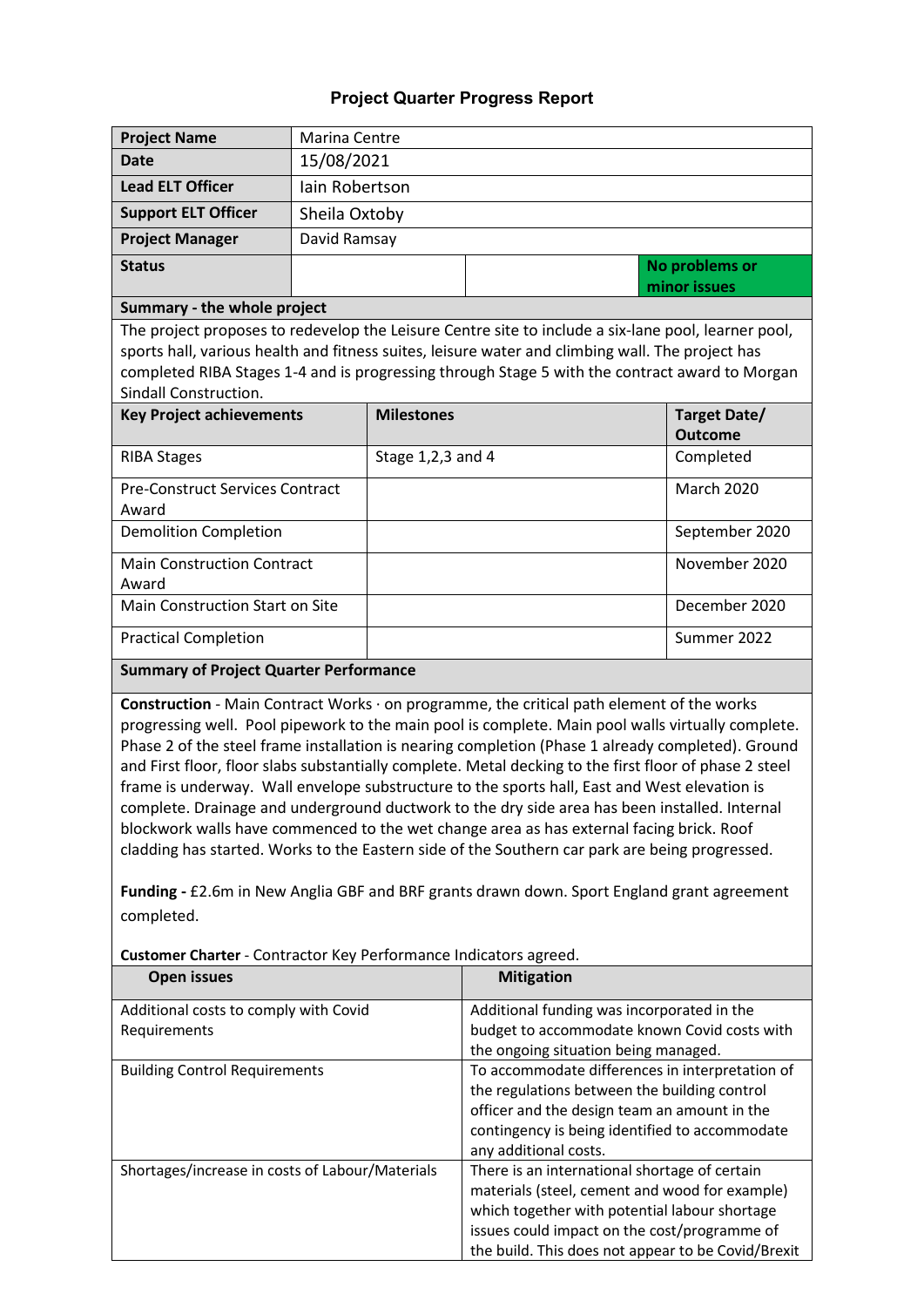|                                                       |                        | completion date         | related so any issues will be the responsibility of<br>the contractor although programming<br>implications might impact on the practical |  |
|-------------------------------------------------------|------------------------|-------------------------|------------------------------------------------------------------------------------------------------------------------------------------|--|
| <b>Financial Summary - Actuals</b>                    |                        |                         |                                                                                                                                          |  |
| <b>Budget</b>                                         | <b>Committed Spend</b> | <b>Savings Achieved</b> | <b>Income Achieved</b>                                                                                                                   |  |
| £                                                     | £                      | £                       | £                                                                                                                                        |  |
| Commentary:                                           |                        |                         |                                                                                                                                          |  |
| Financial data verified by (name of finance officer): | Date:                  |                         |                                                                                                                                          |  |
|                                                       |                        |                         |                                                                                                                                          |  |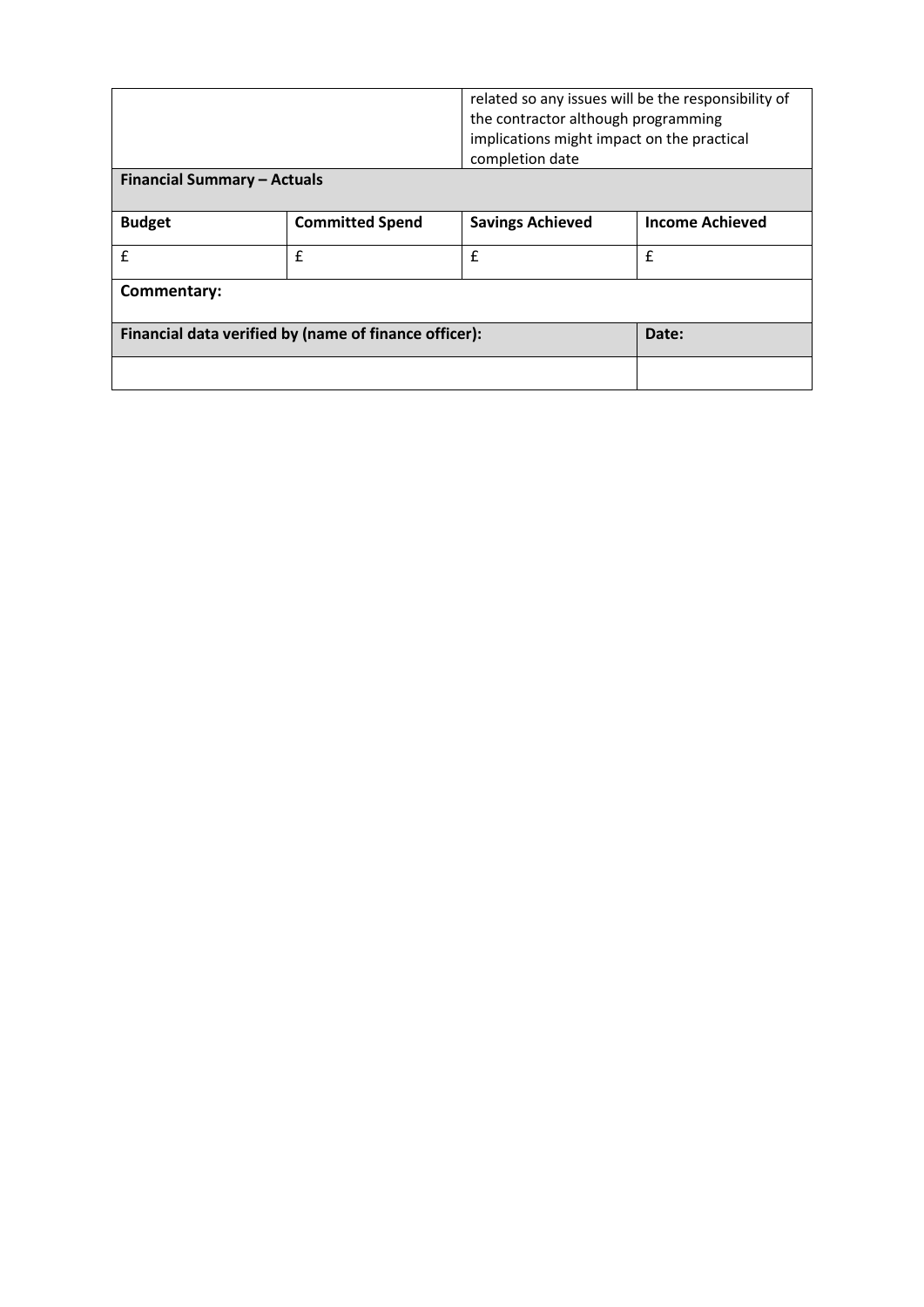| <b>Project Name</b>                              | <b>Winter Gardens</b>                                           |                                                              |                                                              |                                                                                                               |  |  |  |
|--------------------------------------------------|-----------------------------------------------------------------|--------------------------------------------------------------|--------------------------------------------------------------|---------------------------------------------------------------------------------------------------------------|--|--|--|
| <b>Date</b>                                      | 01 July 2021                                                    |                                                              |                                                              |                                                                                                               |  |  |  |
| <b>Project Sponsor</b>                           |                                                                 | lain Robertson                                               |                                                              |                                                                                                               |  |  |  |
| <b>Support ELT Officer</b>                       |                                                                 | Sheila Oxtoby                                                |                                                              |                                                                                                               |  |  |  |
| <b>Project Manager</b>                           |                                                                 | Michelle Burdett                                             |                                                              |                                                                                                               |  |  |  |
| <b>Status</b>                                    | Green - no problems or minor                                    |                                                              |                                                              |                                                                                                               |  |  |  |
|                                                  |                                                                 |                                                              | <b>issues</b>                                                |                                                                                                               |  |  |  |
|                                                  |                                                                 |                                                              |                                                              |                                                                                                               |  |  |  |
| Summary - the whole project                      |                                                                 |                                                              |                                                              | The project is to restore the building and structural elements of the Heritage asset, as well as to give the  |  |  |  |
|                                                  |                                                                 |                                                              |                                                              | building a new life by transforming both the internal and external spaces into a distinctive attraction for   |  |  |  |
|                                                  |                                                                 |                                                              |                                                              | both the local community and the visitors to Great Yarmouth. It is intended that the facility will provide an |  |  |  |
| all year-round attraction along the Golden Mile. |                                                                 |                                                              |                                                              |                                                                                                               |  |  |  |
|                                                  |                                                                 |                                                              |                                                              |                                                                                                               |  |  |  |
| <b>Key Project achievements</b>                  |                                                                 | <b>Milestones</b>                                            |                                                              | Target Date/<br><b>Outcome</b>                                                                                |  |  |  |
| RIBA 1+                                          |                                                                 |                                                              |                                                              |                                                                                                               |  |  |  |
| First stage Funding Application                  |                                                                 |                                                              | Procure a Design Team to prepare a                           | July - September 2020 COMPLETE                                                                                |  |  |  |
|                                                  |                                                                 | stage 1 application to National                              |                                                              |                                                                                                               |  |  |  |
|                                                  |                                                                 | Lottery Heritage Fund.                                       |                                                              |                                                                                                               |  |  |  |
|                                                  |                                                                 |                                                              | Business Planner (DCA), Architect                            |                                                                                                               |  |  |  |
|                                                  |                                                                 | (BFF), Service Engineer (Buro                                |                                                              |                                                                                                               |  |  |  |
|                                                  |                                                                 |                                                              | Happold), Structural Engineer (TMP),                         |                                                                                                               |  |  |  |
|                                                  | QS PM (Artelia Ltd) appointed<br>Consultation with stakeholders |                                                              |                                                              | December 2020 COMPLETE                                                                                        |  |  |  |
|                                                  |                                                                 | (GYBC, HE, GYPT, Victorian Society,                          |                                                              |                                                                                                               |  |  |  |
|                                                  |                                                                 | NHIG etc)                                                    |                                                              |                                                                                                               |  |  |  |
|                                                  |                                                                 |                                                              | 7 December 2020 COMPLETE<br>Cost Plan against agreed concept |                                                                                                               |  |  |  |
|                                                  |                                                                 | design (Artelia)<br>M&E Strategy completed (BH)              | 7 December 2020 COMPLETE                                     |                                                                                                               |  |  |  |
|                                                  |                                                                 |                                                              |                                                              |                                                                                                               |  |  |  |
|                                                  |                                                                 | Submission of Interim Report,                                |                                                              | 9 December 2020 COMPLETE                                                                                      |  |  |  |
|                                                  |                                                                 |                                                              | including Confirmed Brief and Draft                          |                                                                                                               |  |  |  |
|                                                  |                                                                 | <b>Conservation Statement (BFF)</b>                          |                                                              | 10 December 2020 COMPLETE                                                                                     |  |  |  |
|                                                  |                                                                 | Outline concept design options<br>reviewed by MWG and agreed |                                                              |                                                                                                               |  |  |  |
|                                                  |                                                                 |                                                              |                                                              |                                                                                                               |  |  |  |
|                                                  |                                                                 | <b>Public Engagement</b>                                     |                                                              | 14 December 2020-                                                                                             |  |  |  |
|                                                  |                                                                 |                                                              |                                                              | 11 January 2021 COMPLETE                                                                                      |  |  |  |
|                                                  |                                                                 | Review and refine study in                                   |                                                              | 1 February 2021 COMPLETE                                                                                      |  |  |  |
|                                                  |                                                                 | consultation with client and                                 |                                                              |                                                                                                               |  |  |  |
|                                                  |                                                                 | stakeholders                                                 |                                                              |                                                                                                               |  |  |  |
|                                                  |                                                                 | Submission of pre application                                |                                                              | 26 February 2021 (midday)                                                                                     |  |  |  |
|                                                  |                                                                 |                                                              |                                                              | <b>COMPLETE</b>                                                                                               |  |  |  |
| Produce a 3-minute film for                      |                                                                 |                                                              | Film required in place of a site visit                       | 30 April 2021 COMPLETE                                                                                        |  |  |  |
| application committee                            |                                                                 | as part of the application scoring                           |                                                              |                                                                                                               |  |  |  |
|                                                  |                                                                 | process.                                                     |                                                              |                                                                                                               |  |  |  |
| Produce public prospectus                        |                                                                 |                                                              | Prospectus that describes the project                        | <b>July 2021</b>                                                                                              |  |  |  |
|                                                  |                                                                 |                                                              | and build/business ambition for use                          |                                                                                                               |  |  |  |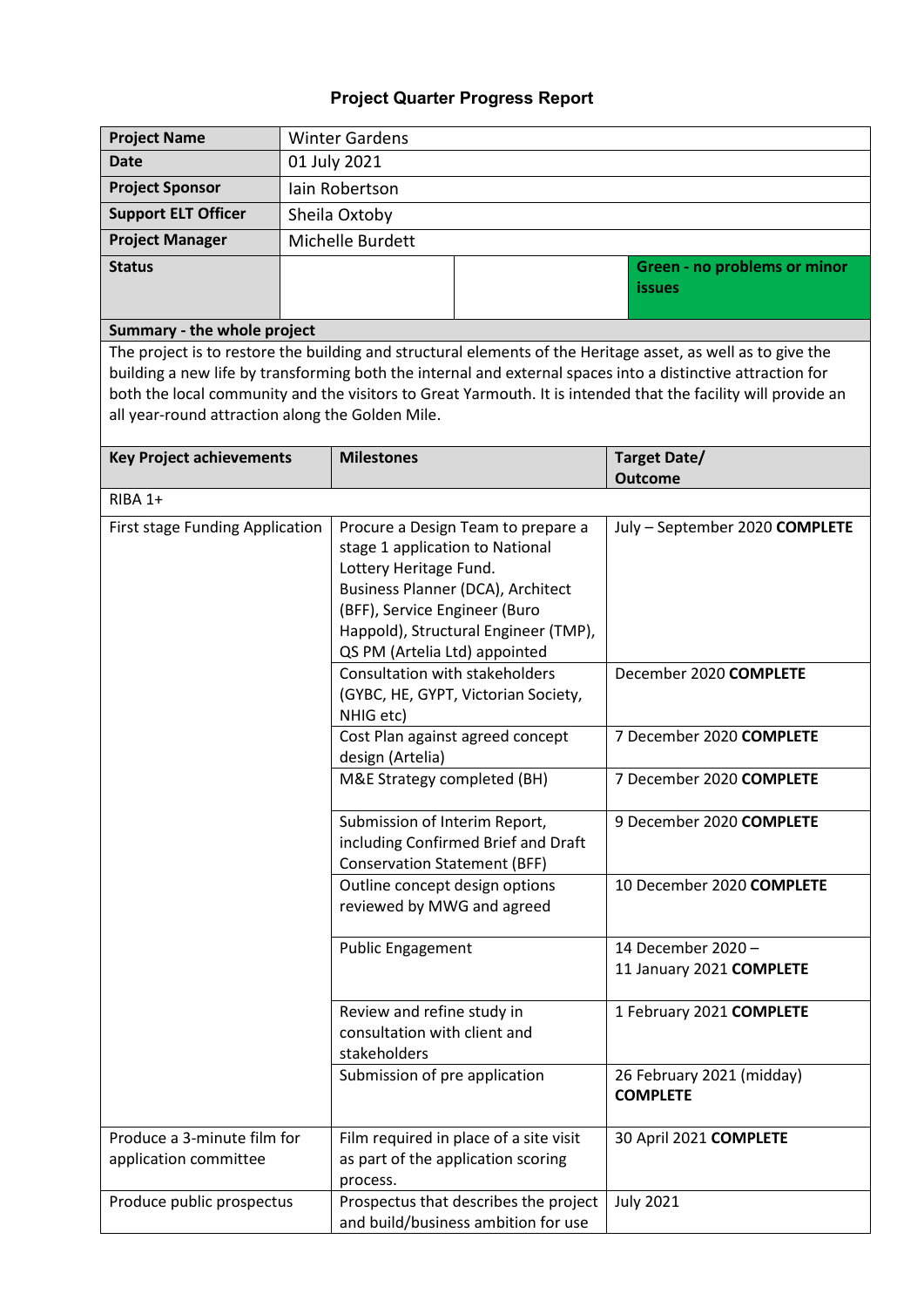|                                                                                                                                                                                                                                                                                                                                                                                                                                                                                                                                                                                                                                                                                                                                  | for other funding application and<br>public engagement         |                                    |                                                                                                                                                                                                                                                                                                                                                                                                                                                                                  |
|----------------------------------------------------------------------------------------------------------------------------------------------------------------------------------------------------------------------------------------------------------------------------------------------------------------------------------------------------------------------------------------------------------------------------------------------------------------------------------------------------------------------------------------------------------------------------------------------------------------------------------------------------------------------------------------------------------------------------------|----------------------------------------------------------------|------------------------------------|----------------------------------------------------------------------------------------------------------------------------------------------------------------------------------------------------------------------------------------------------------------------------------------------------------------------------------------------------------------------------------------------------------------------------------------------------------------------------------|
| <b>Stage One application</b>                                                                                                                                                                                                                                                                                                                                                                                                                                                                                                                                                                                                                                                                                                     |                                                                | Notification from National Lottery | <b>July 2021</b>                                                                                                                                                                                                                                                                                                                                                                                                                                                                 |
| outcome                                                                                                                                                                                                                                                                                                                                                                                                                                                                                                                                                                                                                                                                                                                          | Heritage Fund                                                  |                                    |                                                                                                                                                                                                                                                                                                                                                                                                                                                                                  |
| <b>Prepare Development</b>                                                                                                                                                                                                                                                                                                                                                                                                                                                                                                                                                                                                                                                                                                       | Latest Submission 2022                                         |                                    | Specific date TBC                                                                                                                                                                                                                                                                                                                                                                                                                                                                |
| Application                                                                                                                                                                                                                                                                                                                                                                                                                                                                                                                                                                                                                                                                                                                      |                                                                |                                    |                                                                                                                                                                                                                                                                                                                                                                                                                                                                                  |
| To secure a commercial end                                                                                                                                                                                                                                                                                                                                                                                                                                                                                                                                                                                                                                                                                                       | Development Agreement to be<br>signed by successful commercial |                                    | Specific date TBC                                                                                                                                                                                                                                                                                                                                                                                                                                                                |
| user                                                                                                                                                                                                                                                                                                                                                                                                                                                                                                                                                                                                                                                                                                                             |                                                                |                                    |                                                                                                                                                                                                                                                                                                                                                                                                                                                                                  |
| Delivery Phase (capital works)                                                                                                                                                                                                                                                                                                                                                                                                                                                                                                                                                                                                                                                                                                   | operator from tender process                                   |                                    |                                                                                                                                                                                                                                                                                                                                                                                                                                                                                  |
| <b>Summary of Project Quarter Performance</b>                                                                                                                                                                                                                                                                                                                                                                                                                                                                                                                                                                                                                                                                                    |                                                                |                                    | Maximum 5 years                                                                                                                                                                                                                                                                                                                                                                                                                                                                  |
|                                                                                                                                                                                                                                                                                                                                                                                                                                                                                                                                                                                                                                                                                                                                  |                                                                |                                    |                                                                                                                                                                                                                                                                                                                                                                                                                                                                                  |
| Finalisation of stage 1 application submitted to NLHF February 2021<br>$\bullet$<br>Short video in place of a site visit submitted, incorporating wider GY regeneration plans alongside<br>specific plans of bringing the historic building back into use. Submitted 30 April 2021<br>NLHF Committee presentation delivered by Strategic Director May 2021<br>$\bullet$<br>Procurement briefs for Development stage design team scoped with advice from DCA Consultancy<br>$\bullet$<br>and South Norfolk Council procurement team. Finalisation of procurement briefs before launch of<br>tenders to be agreed next reporting period.<br>NLHF Committee meeting held end of June 2021 and decision expected start of July 2021. |                                                                |                                    |                                                                                                                                                                                                                                                                                                                                                                                                                                                                                  |
| <b>Open issues</b>                                                                                                                                                                                                                                                                                                                                                                                                                                                                                                                                                                                                                                                                                                               |                                                                | <b>Mitigation</b>                  |                                                                                                                                                                                                                                                                                                                                                                                                                                                                                  |
| Financial risk to Council managing project of<br>this magnitude and national importance                                                                                                                                                                                                                                                                                                                                                                                                                                                                                                                                                                                                                                          |                                                                |                                    | Working with commercial operator to strengthen Horizon                                                                                                                                                                                                                                                                                                                                                                                                                           |
|                                                                                                                                                                                                                                                                                                                                                                                                                                                                                                                                                                                                                                                                                                                                  |                                                                | disciplinary team                  | Fund application success. Full consultant team in place;<br>the requisite skills are strong with the current multi-                                                                                                                                                                                                                                                                                                                                                              |
| Safety risk of building structure                                                                                                                                                                                                                                                                                                                                                                                                                                                                                                                                                                                                                                                                                                |                                                                | <b>Budget within tolerance</b>     | Structural survey completed by The Morton Partnership<br>and internal scaffolding installed. This complies with<br>survey recommendation to sustain integrity of structure<br>for up to 5 years. The works are complete, drain<br>assessment shows blockages which need rectifying.                                                                                                                                                                                              |
| Lack of understanding the depth of building<br>restoration requirements. Risk of structural and<br>application failure.                                                                                                                                                                                                                                                                                                                                                                                                                                                                                                                                                                                                          |                                                                | during the next period             | Investment in thorough and detailed design, engineering,<br>cost and business planning work in the pre-application<br>phase will enable the Council to understand and mitigate<br>the risks presented by the project, so that if funding is<br>secured at the end of 2020, progress can be made swiftly<br>thereafter to develop the scheme in detail on the basis of<br>detailed knowledge and planning. This work is now<br>underway and as stated - will be better understood |
| Commercial Operator withdraws from project                                                                                                                                                                                                                                                                                                                                                                                                                                                                                                                                                                                                                                                                                       |                                                                |                                    | The business modelling has been completed in<br>partnership with the Commercial Operator and has been<br>tested against industry standards. This has formed the<br>business case that was submitted in February 2021.                                                                                                                                                                                                                                                            |

| <b>Budget</b> | <b>Committed Spend</b>                            | <b>Savings Achieved</b> | <b>Income Achieved</b> |
|---------------|---------------------------------------------------|-------------------------|------------------------|
| £120,000      | £107,218 Actual<br>spend.<br>£2k committed spend. | £0                      | £48.314                |

#### **Commentary:**

The project spending is on track against the currently awarded BRP allocation. BRP Grant Claims submitted in line with timeframe, final claim due November 2021.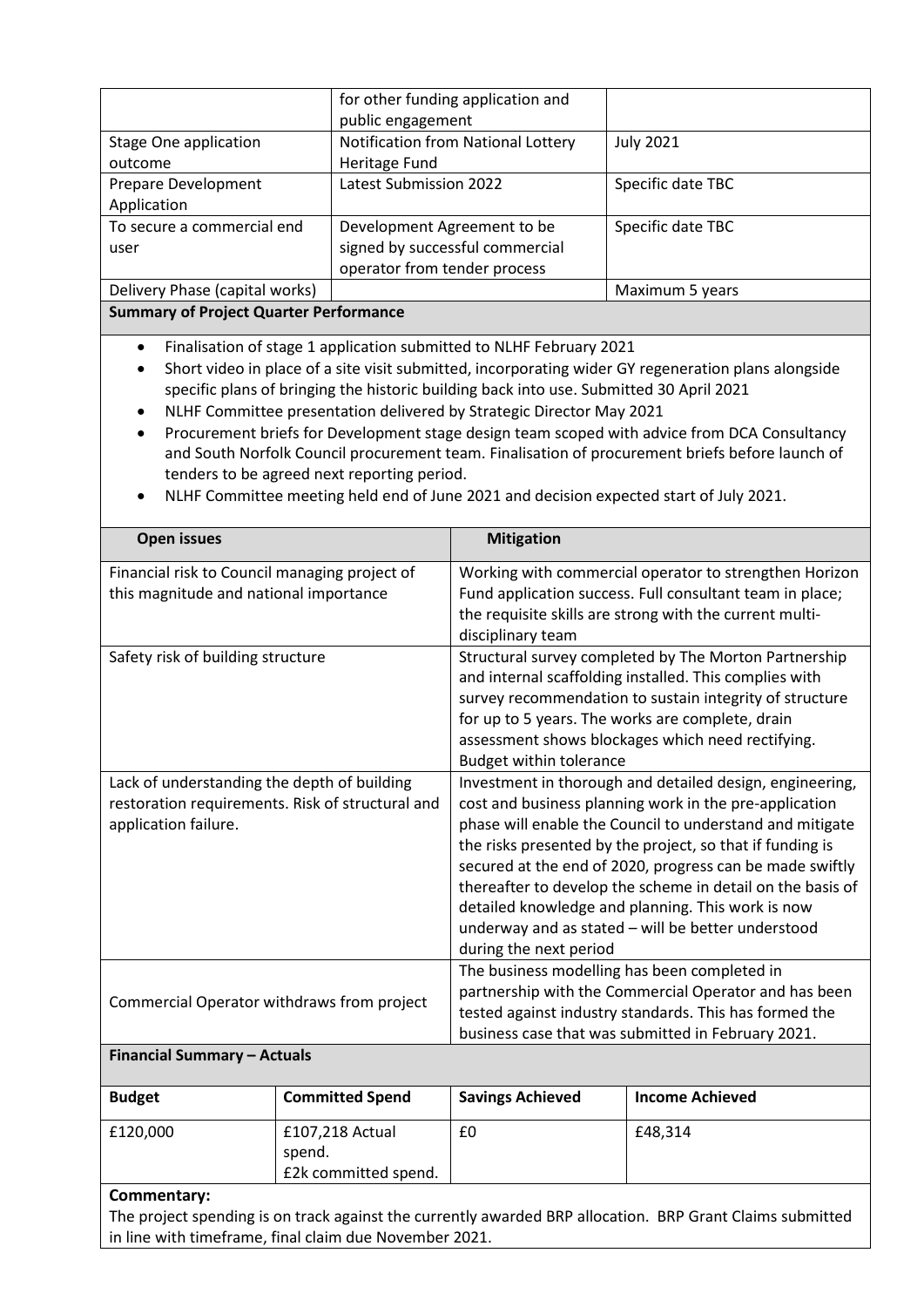| Pending NLHF outcome the project budget will be revised to incorporate new funding streams. |            |  |
|---------------------------------------------------------------------------------------------|------------|--|
| Financial data verified by (name of finance officer):                                       | Date:      |  |
| Jane Bowgen                                                                                 | 06/07/2021 |  |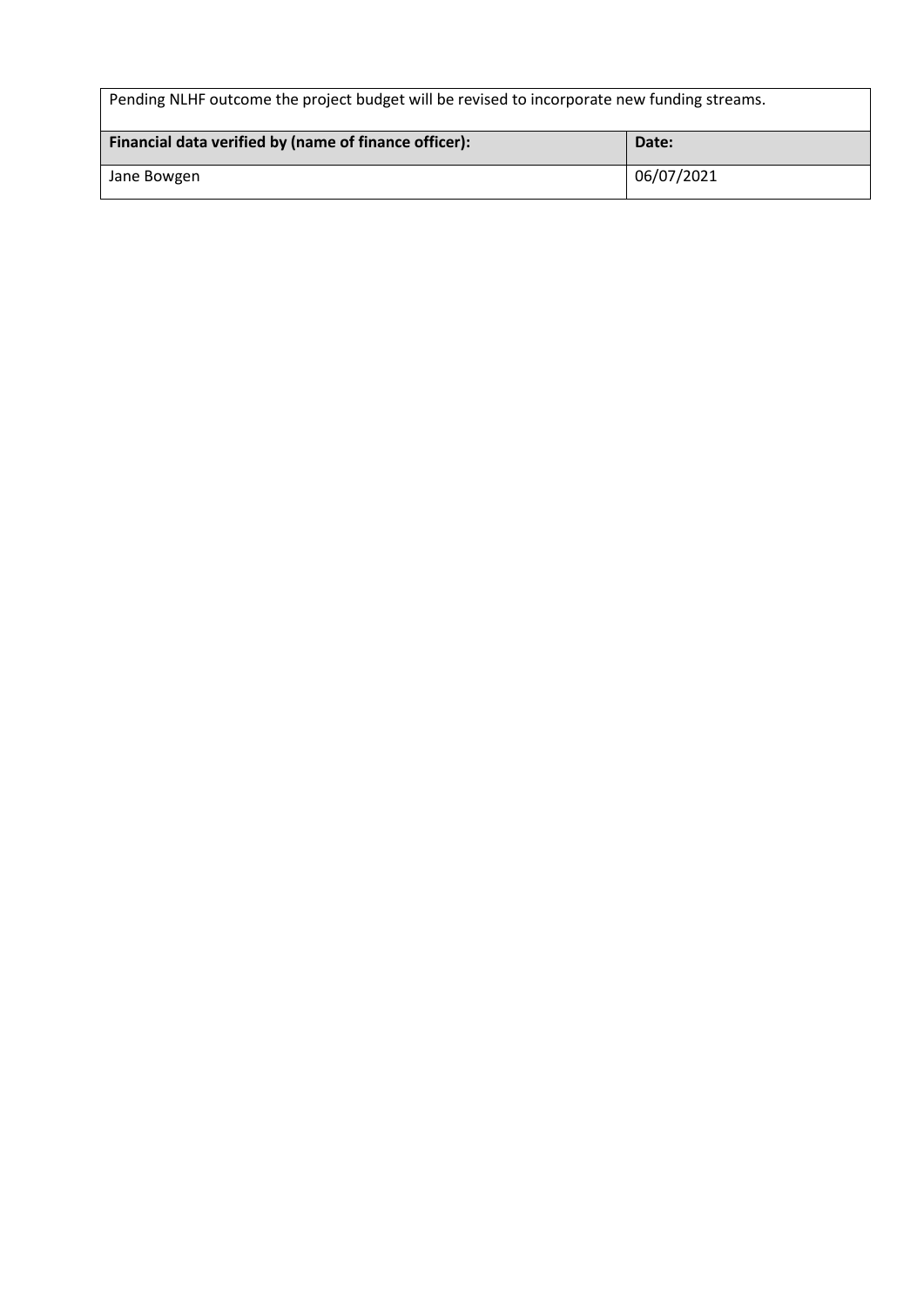| <b>Project Name</b>                           |           | KP08 - Improving the Market Place                                                               |                                    |  |  |  |  |
|-----------------------------------------------|-----------|-------------------------------------------------------------------------------------------------|------------------------------------|--|--|--|--|
| <b>Date</b>                                   |           | April - June 2021                                                                               |                                    |  |  |  |  |
| <b>Lead Officer</b>                           | Jane Beck |                                                                                                 |                                    |  |  |  |  |
| <b>Support ELT Officer</b>                    |           | lain Robertson                                                                                  |                                    |  |  |  |  |
| <b>Project Manager</b>                        |           |                                                                                                 |                                    |  |  |  |  |
| <b>Status - six-day Market</b>                |           | <b>Green - no problems or minor issues</b>                                                      |                                    |  |  |  |  |
| Status - 37-39 Market Place                   |           | Green - no problems or minor issues                                                             |                                    |  |  |  |  |
| <b>Status - Public Realm</b>                  |           | Amber issues that are being mitigated                                                           |                                    |  |  |  |  |
| Summary - the whole project                   |           |                                                                                                 |                                    |  |  |  |  |
|                                               |           | By 2025, redevelopment of the six-day covered market focusing on local goods and creating       |                                    |  |  |  |  |
|                                               |           | incubator opportunities for the new businesses to develop in the Town Centre. To complete the   |                                    |  |  |  |  |
|                                               |           | redevelopment of the wider public realm space within the Market Place. To increase footfall and |                                    |  |  |  |  |
|                                               |           | repurpose currently empty buildings including the relocation of the Great Yarmouth Library and  |                                    |  |  |  |  |
| development of a multi-agency learning hub.   |           |                                                                                                 |                                    |  |  |  |  |
| <b>Key Project achievements</b>               |           | <b>Milestones</b>                                                                               | <b>Target Date/</b>                |  |  |  |  |
|                                               |           |                                                                                                 | <b>Outcome</b>                     |  |  |  |  |
| <b>Six-day Covered Market</b>                 |           |                                                                                                 |                                    |  |  |  |  |
| Contractor commencement on site               |           | April 2021                                                                                      | Underway                           |  |  |  |  |
| Phase 1 completion                            |           | First 17 units available for                                                                    | Anticipated to be                  |  |  |  |  |
|                                               |           | occupation                                                                                      | October 2021                       |  |  |  |  |
| Phase 2 completion                            |           | Further 6 units available.                                                                      | Anticipated to be<br>February 2022 |  |  |  |  |
| Phase 3 completion of development             |           | Remaining 7 units including                                                                     | Anticipated to be May              |  |  |  |  |
|                                               |           | incubator units available.                                                                      | 2022                               |  |  |  |  |
| <b>Library Relocation and Learning Hub</b>    |           |                                                                                                 |                                    |  |  |  |  |
| Completion of funding from the                |           | Much of the capital funding                                                                     | September 2021                     |  |  |  |  |
| Future High Street and Town Deal              |           | required for the project is in                                                                  |                                    |  |  |  |  |
| Fund for the development                      |           | place                                                                                           |                                    |  |  |  |  |
| Sale price for the former Palmers             |           | Purchase approved and HOT's                                                                     | September 2021                     |  |  |  |  |
| Department store has been agreed<br>agreed    |           |                                                                                                 |                                    |  |  |  |  |
| A feasibility study and concept design        |           | Final draft of the RIBA 2 report                                                                | September 2021                     |  |  |  |  |
| up to RIBA stage 2 completed                  |           | signed off and multi-agency                                                                     |                                    |  |  |  |  |
|                                               |           | project board agreed decision                                                                   |                                    |  |  |  |  |
|                                               |           | to move to RIBA 3                                                                               |                                    |  |  |  |  |
| <b>Public Realm Improvements</b>              |           |                                                                                                 |                                    |  |  |  |  |
| Design phase of development                   |           | Principles to be agreed and                                                                     | August / Sept 2021                 |  |  |  |  |
|                                               |           | detailed design to commence                                                                     |                                    |  |  |  |  |
| <b>Summary of Project Quarter Performance</b> |           |                                                                                                 |                                    |  |  |  |  |

Works on the six-day market progress well with the completion of the main phase 1 structure underway. Initial challenges with ground works have delayed the anticipated July moves but impact on existing traders relocating during the summer season has been positively received. Negotiations with existing traders continue with the focus remaining to take traders into the new building with the benefit of a range of incentives.

A detailed feasibility study for the redevelopment of the former Palmers department store into a Library and learning hub has been completed. The study demonstrated that there is a need for the project and the it is financially feasible.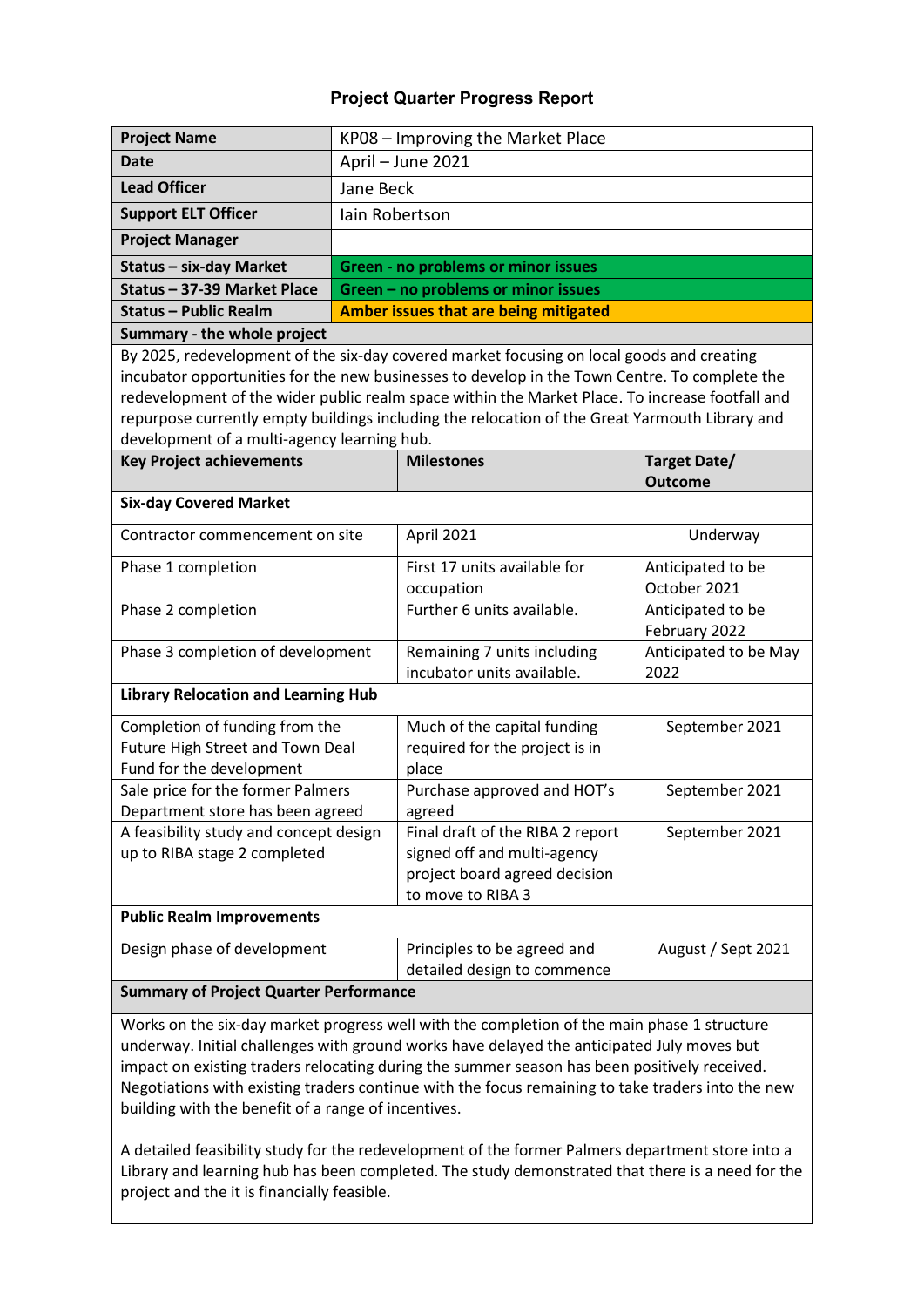A Project Manager has been appointed to scope, design and deliver the construction phase of the public realm works. The design work and consultation for this project is anticipated to commence in early September. The wider public realm improvements will be co-ordinated with the six-day market and library redevelopment works.

| <b>Open issues</b>                                                                                | <b>Mitigation</b>                                   |
|---------------------------------------------------------------------------------------------------|-----------------------------------------------------|
| Number of traders relocating to new units                                                         | Work with existing traders ahead of marketing       |
| reduced                                                                                           | remaining units. Enquires list being maintained     |
| Purchase of the former Palmers department                                                         | Agreement of Policy and Resources Committee         |
| store 37 - 39 Market Place not agreed                                                             | in place and heads of terms confirmation            |
|                                                                                                   | anticipated in the next quarter.                    |
| Not all capital funding is in place for project                                                   | Decision expected in September on funding bid       |
|                                                                                                   | from the Department for Education.                  |
|                                                                                                   | Initial visual surveys indicated building suitable. |
|                                                                                                   | In-depth invasive surveys will be carried out       |
| There may be significant issues with the fabric<br>of 37-39 Market Place due to age and structure | following final agreement of the Heads of           |
|                                                                                                   | Terms, full access to building to be achieved as    |
|                                                                                                   | soon as possible.                                   |
| Long-term operation occupiers of the Learning                                                     | Ongoing revenue funding and sources of              |
| Hub yet to sign up to revenue costs for building.                                                 | income generation under consideration.              |
|                                                                                                   | Timetabling of works to compliment                  |
| Disruption form public realm works                                                                | completions wherever possible. Consultation         |
|                                                                                                   | and communications strategy to be updated to        |
|                                                                                                   | include all projects in the town centre.            |

| <b>Financial Position June 2021</b>          |                       |                                  |                 |
|----------------------------------------------|-----------------------|----------------------------------|-----------------|
| <b>MARKET PLACE PROJECTS</b>                 | <b>Capital Budget</b> | <b>Actuals To</b><br><b>Date</b> | <b>Forecast</b> |
| <b>EXPENDITURE TOTALS</b>                    | £14,434,114           | £1,119,247                       | £14,434,114     |
| Market Place Redevelopment                   | £4,750,000            | £1,111,272                       | £4,750,000      |
| Market Place Realm                           | £4,342,701            |                                  | £4,342,701      |
| Market Place Redevelopment / Realm -         | £1,500,000            |                                  | £1,500,000      |
| contingency                                  |                       |                                  |                 |
| Purchase of 37-39 Market Place               | £1,659,000            |                                  | £1,659,000      |
| 37-39 Market Place Conversion -              | £1,734,971            |                                  | £1,734,971      |
| residential/ business                        |                       |                                  |                 |
| Low Carbon & Digital Transformation          | £447,442              | £7,975                           | £447,442        |
| <b>FUNDED BY:</b>                            |                       |                                  |                 |
| <b>External grants &amp; Contributions</b>   | £11,839,802           |                                  |                 |
| <b>Future High Street Funding Allocation</b> |                       | £10,627,903                      |                 |
| <b>Business Rates Pool</b>                   |                       | £1,100,000                       |                 |
| <b>Norfolk County</b>                        |                       | £8,900                           |                 |
| Historic England Heritage Fund               |                       | £50,000                          |                 |
| Urban Tree Challenge Fund /                  |                       | £15,074                          |                 |
| Historic England Cultural fund               |                       |                                  |                 |
| <b>ORCS &amp; Vattenfall</b>                 |                       | £17,925                          |                 |
| <b>HAZ Cultural Fund</b>                     |                       | £20,000                          |                 |
| Great Yarmouth BC Funds: Borrowing           | £2,594,312            |                                  |                 |
| <b>TOTAL FUNDING</b>                         | £14,434,114           |                                  |                 |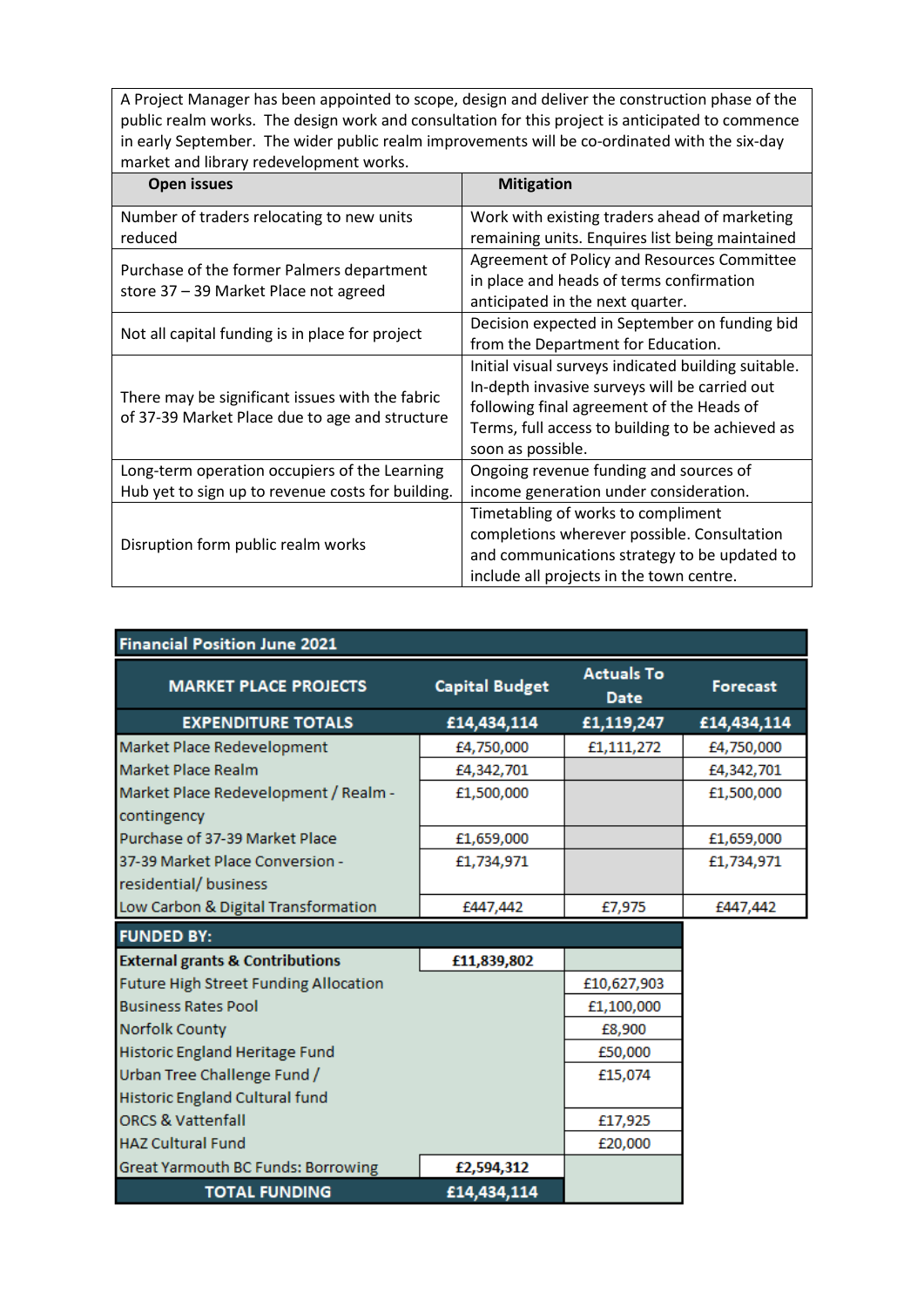| <b>Project Name</b>                                  | Go Trade                                                        |                                                |                                                                           |                                                                                                           |
|------------------------------------------------------|-----------------------------------------------------------------|------------------------------------------------|---------------------------------------------------------------------------|-----------------------------------------------------------------------------------------------------------|
| <b>Date</b>                                          | 01 July 2021                                                    |                                                |                                                                           |                                                                                                           |
| <b>Lead ELT Officer</b>                              | lain Robertson                                                  |                                                |                                                                           |                                                                                                           |
| <b>Project Sponsor</b>                               | Michelle Burdett                                                |                                                |                                                                           |                                                                                                           |
| <b>Project Manager</b>                               |                                                                 | <b>Stacy Cosham</b>                            |                                                                           |                                                                                                           |
| <b>Status</b>                                        |                                                                 |                                                |                                                                           | Green - no problems or minor                                                                              |
|                                                      |                                                                 |                                                |                                                                           | <b>issues</b>                                                                                             |
|                                                      |                                                                 |                                                |                                                                           |                                                                                                           |
| Summary - the whole project                          |                                                                 |                                                |                                                                           |                                                                                                           |
|                                                      |                                                                 |                                                |                                                                           | Go Trade is a project that is bringing together a total of 16 English and French partners from south east |
|                                                      |                                                                 |                                                |                                                                           | England and northern France with the aim of boosting visitor numbers, dynamism and attractiveness of      |
|                                                      |                                                                 |                                                |                                                                           | Great Yarmouth Market. To achieve this aim Great Yarmouth Borough is working with the 15 project          |
| digital corner (town centre WI-FI).                  |                                                                 |                                                |                                                                           | partners to develop the Go Trade brand, themed events, promotional videos, market trader training and     |
|                                                      |                                                                 |                                                |                                                                           |                                                                                                           |
|                                                      |                                                                 |                                                |                                                                           | A project extension has been approved by the Joint Secretariat covering 1 April 2021 to 31 March 2022.    |
|                                                      |                                                                 |                                                |                                                                           |                                                                                                           |
| <b>Key Project achievements</b>                      |                                                                 | <b>Milestones</b>                              |                                                                           | <b>Target Date/</b>                                                                                       |
|                                                      |                                                                 |                                                |                                                                           | <b>Outcome</b>                                                                                            |
|                                                      |                                                                 |                                                | <b>Work Package Management: WPM</b>                                       |                                                                                                           |
| <b>Signed Partners Agreement</b>                     |                                                                 |                                                | Agreement from GYBC to continue Go                                        | Completed December 2020                                                                                   |
| for Extension                                        |                                                                 | Trade partnership and assigned<br>deliverables |                                                                           |                                                                                                           |
| Submission of Claim 8                                |                                                                 |                                                | January to June 2021 grant claim and                                      | 15 September 2021                                                                                         |
|                                                      |                                                                 | progress report certified by FLC               |                                                                           |                                                                                                           |
| Submission of Claim 9                                |                                                                 | July to Dec 2021 grant claim and               |                                                                           | January 2022                                                                                              |
|                                                      | progress report certified by FLC                                |                                                |                                                                           |                                                                                                           |
| Submission of Claim 10                               | Jan to March 2022 Final grant claim<br>May 2022                 |                                                |                                                                           |                                                                                                           |
|                                                      | and progress report certified by FLC                            |                                                |                                                                           |                                                                                                           |
|                                                      |                                                                 |                                                | <b>Work Package Communications: WPC</b>                                   |                                                                                                           |
| Co-lead to produce Cross                             |                                                                 |                                                | Working with BBC to produce three                                         | 30 September 2021                                                                                         |
| Border press releases                                |                                                                 |                                                | press releases to be published by                                         |                                                                                                           |
|                                                      |                                                                 |                                                | multiple partners. GYBC leading two                                       |                                                                                                           |
|                                                      |                                                                 |                                                | out of three, drafting content and<br>translation. Final PR (GYBC led) to |                                                                                                           |
|                                                      |                                                                 |                                                | attract new markets and sustainability                                    |                                                                                                           |
|                                                      |                                                                 | of brand                                       |                                                                           |                                                                                                           |
| Produce partnership tourism                          | Coordinate collation of tourism                                 |                                                |                                                                           | 31 December 2022                                                                                          |
| itineraries                                          | itineraries from all partners and                               |                                                |                                                                           |                                                                                                           |
|                                                      | translate to French. Minimum 1 set                              |                                                |                                                                           |                                                                                                           |
| Maintain social media channel                        | Coordinate content for GT social                                |                                                | Until 31 December 2021                                                    |                                                                                                           |
| content (UK Partners)                                | media channels on behalf of all UK<br>Potential legacy work     |                                                |                                                                           |                                                                                                           |
| partners                                             |                                                                 |                                                |                                                                           |                                                                                                           |
|                                                      |                                                                 |                                                | <b>Work Package Business Support: WPT1</b>                                |                                                                                                           |
| Engage market traders to<br>complete online business | Promote available online resources                              |                                                |                                                                           | Until 31 December 2021                                                                                    |
| support tools                                        | and coordinate workshops on specific                            |                                                |                                                                           |                                                                                                           |
| Recruit Young Traders onto                           | subjects requested by Traders<br>Engagement with Job Centre and |                                                | Until 31 December 2021                                                    |                                                                                                           |
| market and host Young Trader                         |                                                                 |                                                | employment support agencies to                                            |                                                                                                           |
| Market days highlighting them                        |                                                                 |                                                | present market trading as viable self-                                    |                                                                                                           |
|                                                      |                                                                 | employment option                              |                                                                           |                                                                                                           |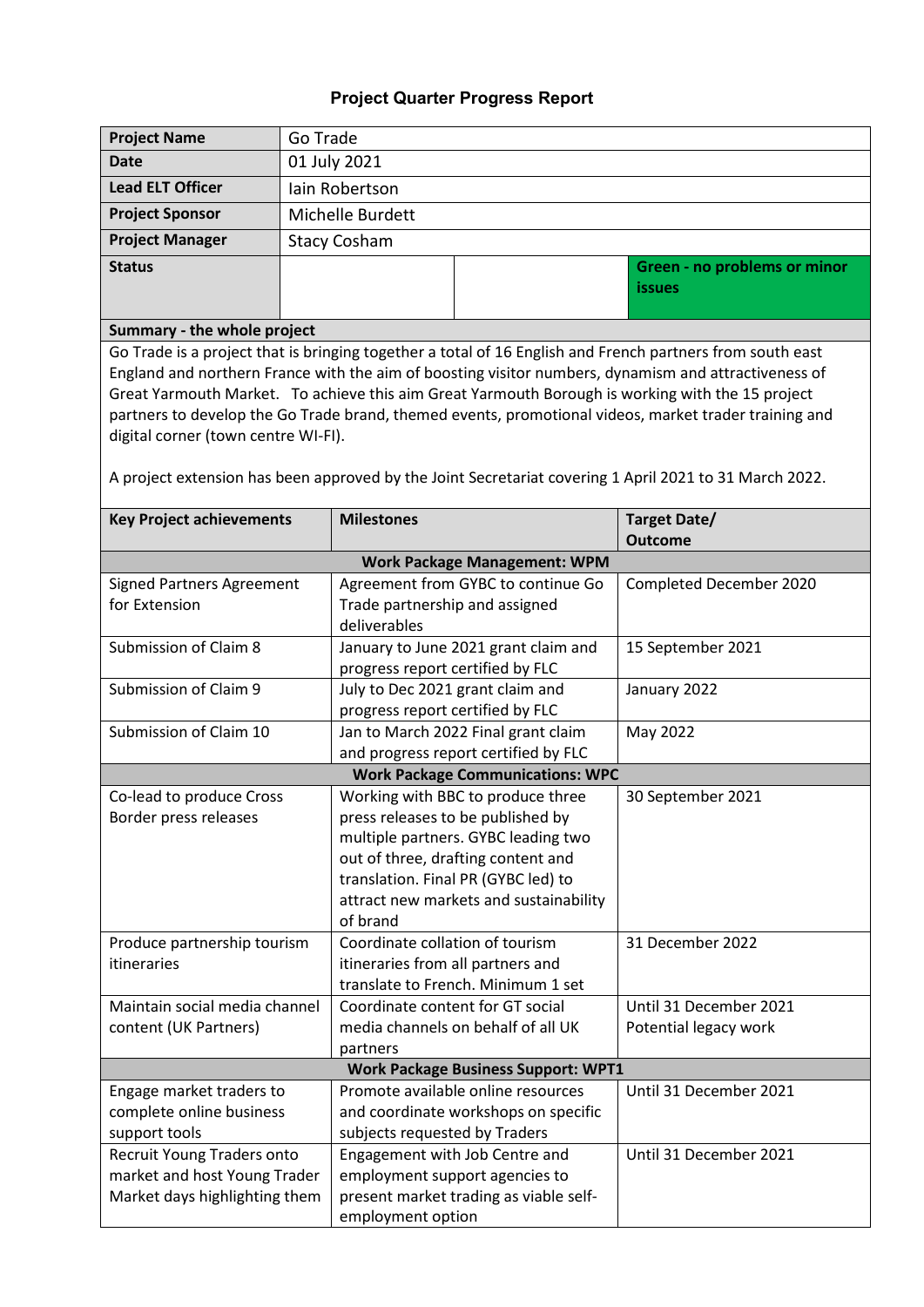| <b>Traders Passport system</b><br>which is being designed by<br>project partners Castlepoint | GYBC has provided feedback regarding<br>agreed upon content of traders based<br>upon the Go Trade values. Encourage | Until 31 December 2021           |  |
|----------------------------------------------------------------------------------------------|---------------------------------------------------------------------------------------------------------------------|----------------------------------|--|
|                                                                                              |                                                                                                                     |                                  |  |
| Borough Council and Lumbres.                                                                 | GY Traders to register on Go Trade                                                                                  |                                  |  |
|                                                                                              | website.                                                                                                            |                                  |  |
|                                                                                              | <b>Work Package Tourism: WPT2</b>                                                                                   |                                  |  |
| Management of Tourism work                                                                   | Coordinating all deliverables from                                                                                  | Until December 2021              |  |
| package across partnership                                                                   | partners, reporting on market events,                                                                               |                                  |  |
|                                                                                              | digital corners, tourism itineraries and                                                                            |                                  |  |
|                                                                                              | a partnership publication                                                                                           |                                  |  |
| Delivery of Go Trade                                                                         | Full schedule of animations for 2021-                                                                               | Until December 2021              |  |
| Animations (Events) Schedule.                                                                | 22. Delivered within the Market                                                                                     |                                  |  |
|                                                                                              | Place.                                                                                                              |                                  |  |
| Produce tourism itinerary                                                                    | Promote Great Yarmouth events and                                                                                   | 30 September 2021                |  |
| promoting GY market                                                                          | activities, seasonal for Autumn/Winter                                                                              |                                  |  |
| <b>Engagement of Tourism</b>                                                                 | Seek tourism sector support to                                                                                      | Until December 2021              |  |
| organisations to promote GY                                                                  | promote Great Yarmouth market as a                                                                                  |                                  |  |
| Market on their day trips                                                                    | visitor attraction                                                                                                  |                                  |  |
| <b>Overnight Stays Count</b>                                                                 | Working with UK Partners                                                                                            | November 2021                    |  |
|                                                                                              | commissioning Destination Research                                                                                  |                                  |  |
|                                                                                              | to report overnight stays for 2020                                                                                  |                                  |  |
| <b>Work Package Branding: WPT3</b>                                                           |                                                                                                                     |                                  |  |
| <b>Introduction of Market Place</b>                                                          | Install free public wi-fi around the                                                                                | Complete                         |  |
| Wi-Fi for digital corner.                                                                    | marketplace. Working with GYTCP and                                                                                 | Installed January 2021. Launched |  |
|                                                                                              | Elephant Wi-Fi. Incorporating footfall                                                                              | April 2021                       |  |
|                                                                                              | counters for visitor tracking.                                                                                      |                                  |  |
| Produce and public tourism                                                                   | Produce tourism based promotional                                                                                   | Until December 2021              |  |
| marketing videos promoting                                                                   | videos attracting visitors to the                                                                                   |                                  |  |
| the Great Yarmouth market                                                                    | market. Given redevelopment works                                                                                   |                                  |  |
| offer.                                                                                       | this is under debate with Lead Partner                                                                              |                                  |  |
|                                                                                              | whether our additional target can be                                                                                |                                  |  |
|                                                                                              | met. Original target of 3 has been fully                                                                            |                                  |  |
|                                                                                              | met                                                                                                                 |                                  |  |
| Attract new markets to Go                                                                    | Work across partnership to identify                                                                                 | Until December 2021              |  |
| Trade                                                                                        | markets around East of England to                                                                                   |                                  |  |
|                                                                                              | attract to join Go Trade                                                                                            |                                  |  |
|                                                                                              |                                                                                                                     |                                  |  |
|                                                                                              |                                                                                                                     |                                  |  |
|                                                                                              |                                                                                                                     |                                  |  |

- **Summary of Project Quarter Performance**
	- Public wi-fi formally launched by press release, newsletter and social media in April 2021. One final device will be installed within the new market structure further enhancing coverage inside the market.
	- Project Plan 2021-22 formalised with Project Sponsor and rolled out working across GYBC services
	- Collation of footfall statistic completed and reported back to lead partner as part of QIA
	- Risk Register updated following CV19 impact and aligned with extension project plan
	- Attended Partnership Steering Committee meeting June 2021. Presented progress of Tourism Work Package across partnership, targets clarified by lead partner, Basildon Borough Council
	- Established tourism network contacts across partnership, ready for use
	- Coordinated and published cross border press release (December 2020 and March 2021)
	- Launched final tourism video on public platforms
	- Undertaken business support survey with Traders (feedback assessed and Business Advisor pulling together requested workshops for Traders who said they wanted support)
	- Completed budget review to align tourism deliverables with Welcome Back Fund objectives.
	- Appointed a new First Level Controller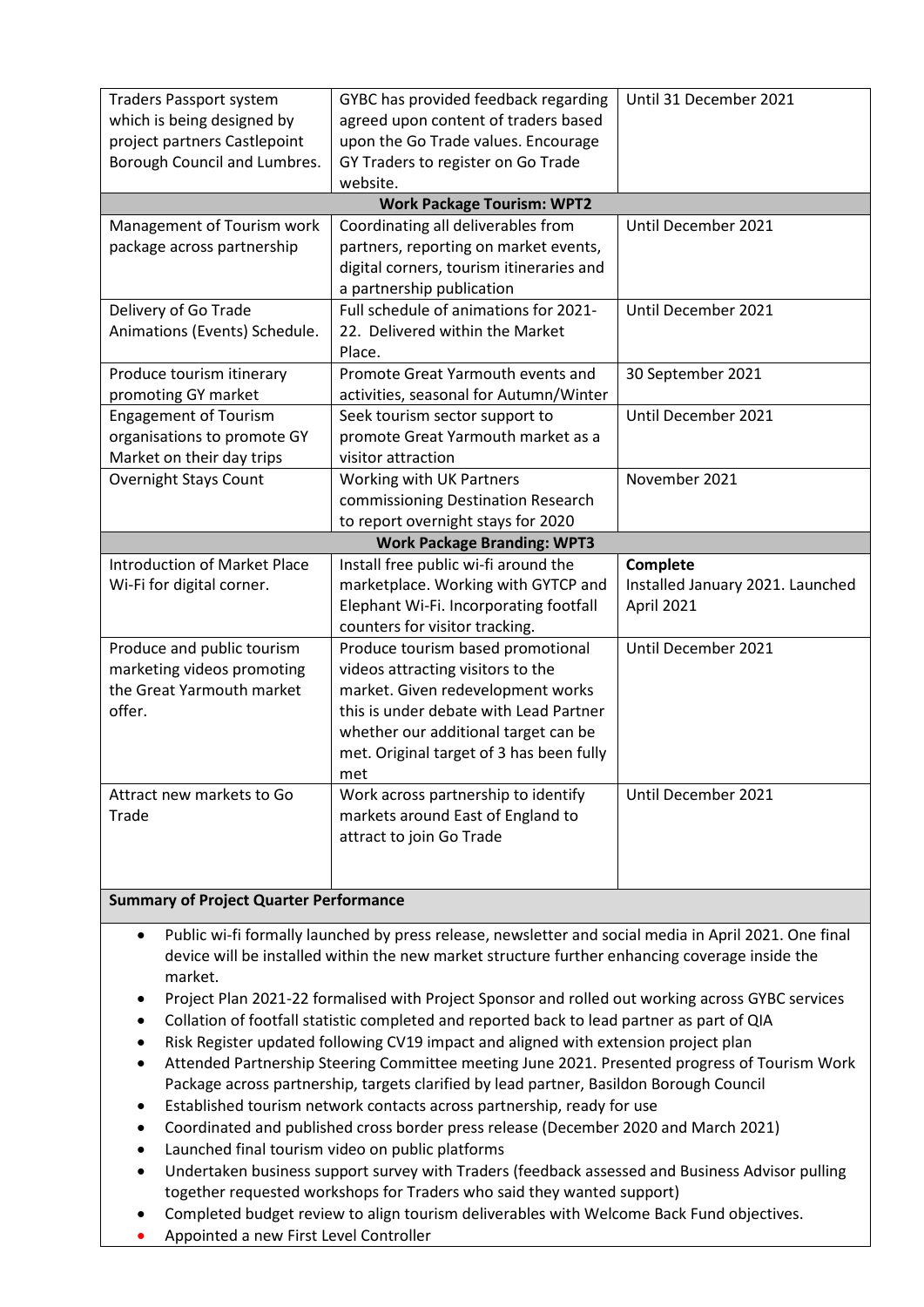Next Steps:

- Appraisal of overall project plan, mapping all outputs against deliverables and legacy assessment
- Produce monthly trader newsletters (these are drafted ready for refinement and issue)
- Update Tourism Itineraries, across partnership
- Translate project newsletter from French, as agreed on behalf of partnership
- Delivery of market entertainment programme
- Delivery of trader support in liaison with Business Advisor
- Approach neighbouring markets to join Go Trade
- Establish any potential new markets in the Borough (parish engagement intended)

| <b>Open issues</b>                                                                                         | <b>Mitigation</b>                                                                                                                                                                                                     |
|------------------------------------------------------------------------------------------------------------|-----------------------------------------------------------------------------------------------------------------------------------------------------------------------------------------------------------------------|
| Delayed payment of claims.                                                                                 | GYBC officers continue to mitigate/seek advice from the<br>lead project partner and the Joint Secretariat to resolve<br>with FLC.                                                                                     |
| Continued local and/or national lockdown due<br>to coronavirus                                             | Further lockdowns prevent the delivery of marketplace<br>events. Officers will endeavour to plan events complying<br>with government guidelines and concentrate activity on<br>Trader support and tourism promotion.  |
| Inability to achieve agreed project targets<br>through lack of trader engagement or market<br>developments | Officers are documenting all engagement activity to<br>demonstrate ambition and attempts that should a lack of<br>engagement and missed targets result, we can justify<br>clearly via audit, determination to achieve |

#### **Financial Summary – Actuals**

| <b>Budget</b> | <b>Committed Spend</b> | <b>Savings Achieved</b> | <b>Income Achieved</b> |
|---------------|------------------------|-------------------------|------------------------|
| £256.041      | £206.582               | £566                    | £188.995               |

#### **Commentary:**

Claims 3 to 6 were reimbursed at 100% not the agreed percentage of 69%. These overpayments equated to £41,562 and this additional funding has been requested to be carried forward to April 21 from the old financial year to support the project extension. Confirmation that this has been agreed by the Director of Finance has not yet been received.

Although both claims 7 and 8 have been included in the income achieved figure it should be noted that claim 7 is still outstanding for payment while claim 8 is due for submission September 21. It is assumed these will be paid in full.

| Financial data verified by (name of finance officer): | Date:    |
|-------------------------------------------------------|----------|
| Mark Rogers                                           | 07-07-21 |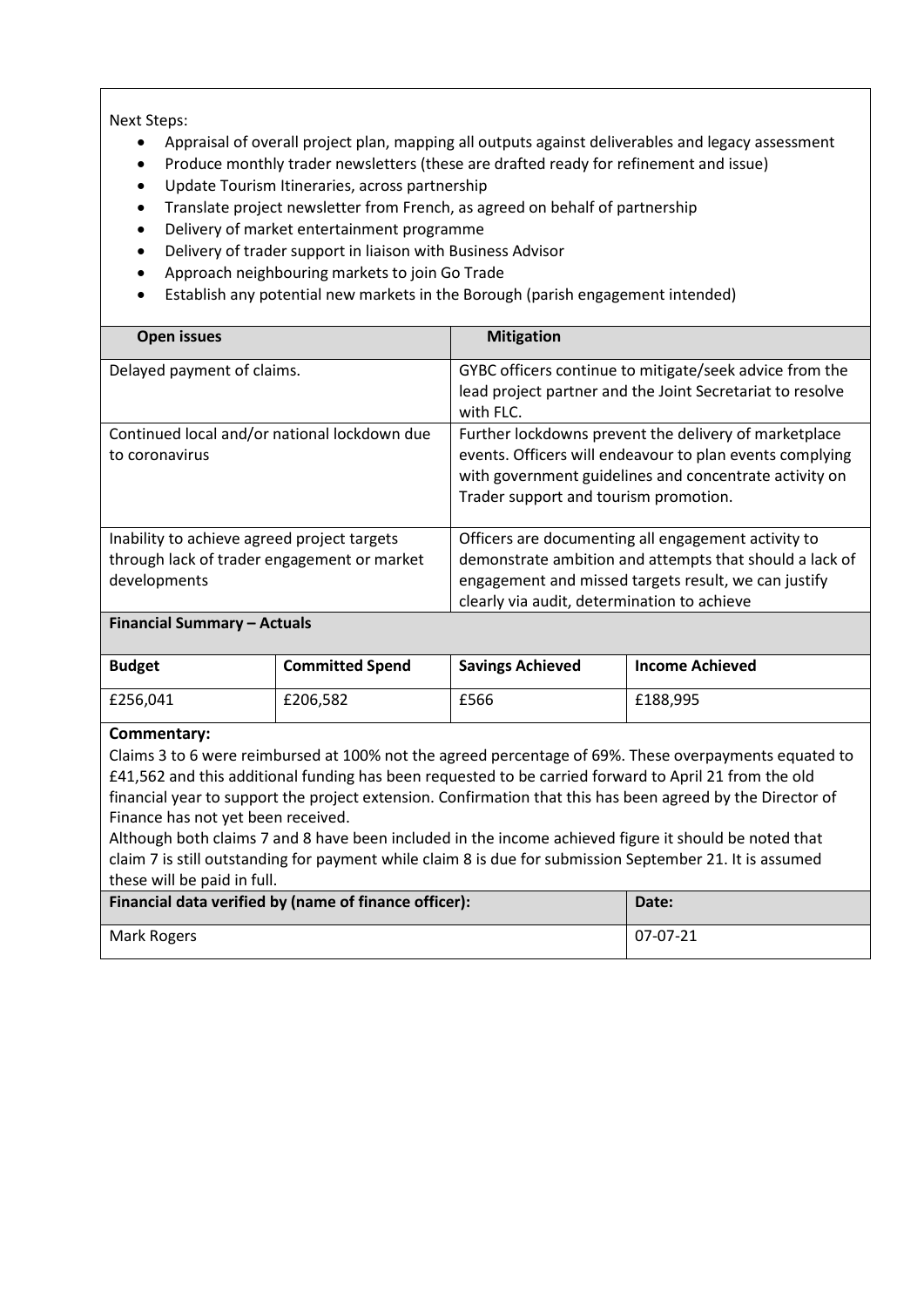| <b>Project Name</b>                  | The Conge                                                                                                                                                                                                                                                                                                                                                          |                                                                                                                                                                               |
|--------------------------------------|--------------------------------------------------------------------------------------------------------------------------------------------------------------------------------------------------------------------------------------------------------------------------------------------------------------------------------------------------------------------|-------------------------------------------------------------------------------------------------------------------------------------------------------------------------------|
| <b>Date</b>                          | 27.07.2021                                                                                                                                                                                                                                                                                                                                                         |                                                                                                                                                                               |
| <b>Lead ELT Officer</b>              | Nicola Turner                                                                                                                                                                                                                                                                                                                                                      |                                                                                                                                                                               |
| <b>Support ELT Officer</b>           | David Glason                                                                                                                                                                                                                                                                                                                                                       |                                                                                                                                                                               |
| <b>Project Manager</b>               | <b>Claire Wilkins</b>                                                                                                                                                                                                                                                                                                                                              |                                                                                                                                                                               |
| <b>Status</b>                        | <b>Amber: Issues that</b>                                                                                                                                                                                                                                                                                                                                          |                                                                                                                                                                               |
|                                      | are being mitigated                                                                                                                                                                                                                                                                                                                                                |                                                                                                                                                                               |
| Summary - the whole project          |                                                                                                                                                                                                                                                                                                                                                                    |                                                                                                                                                                               |
| renewed Market Place.                | Transforming The Conge: by 2025, The Conge is transformed with new development lining both<br>sides of the lower half of the street, and the next phase ready for delivery connecting it to the                                                                                                                                                                    |                                                                                                                                                                               |
| <b>Key Project</b>                   | <b>Milestones</b>                                                                                                                                                                                                                                                                                                                                                  | Target Date/                                                                                                                                                                  |
| achievements                         |                                                                                                                                                                                                                                                                                                                                                                    | <b>Outcome</b>                                                                                                                                                                |
| <b>Existing Business Support</b>     | Support package for businesses identified<br>for relocation or costings to feed into<br>viability                                                                                                                                                                                                                                                                  | September 2020 - soft<br>engagement over<br>relocation with<br>leaseholders<br>commenced.                                                                                     |
| Secure planning for<br>redevelopment | Outline planning consent secured - Dec<br>2020                                                                                                                                                                                                                                                                                                                     | Met                                                                                                                                                                           |
| <b>Public Realm investment</b>       | Realign Carriageway - improved public<br>realm and footway/cycleway linking rail<br>station to Market Place                                                                                                                                                                                                                                                        | Complete                                                                                                                                                                      |
| Secure redevelopment of<br>the Site  | Resolution of existing leases<br>$\bullet$<br>Secure development partner<br>Commence redevelopment                                                                                                                                                                                                                                                                 | All leases<br>$\bullet$<br>ended<br>Development<br>Partner<br>secured and<br>work on<br>Reserved<br><b>Matters</b><br>application<br>progressed<br>Redevelopment<br>commences |
| Funding                              | Project included within the Future<br>$\bullet$<br>High Street Fund (FHSF) bid<br>submission<br>Project re-appraisal in light of<br>successful FHSF bid outcome<br>Discussions with Homes England &<br>$\bullet$<br>progression of Strategic<br><b>Development Partner</b><br>Secure further grant funding<br>$\bullet$<br>through Brownfield Land Release<br>Fund | Mid-2020<br>January 2021 -<br>Complete<br>Ongoing                                                                                                                             |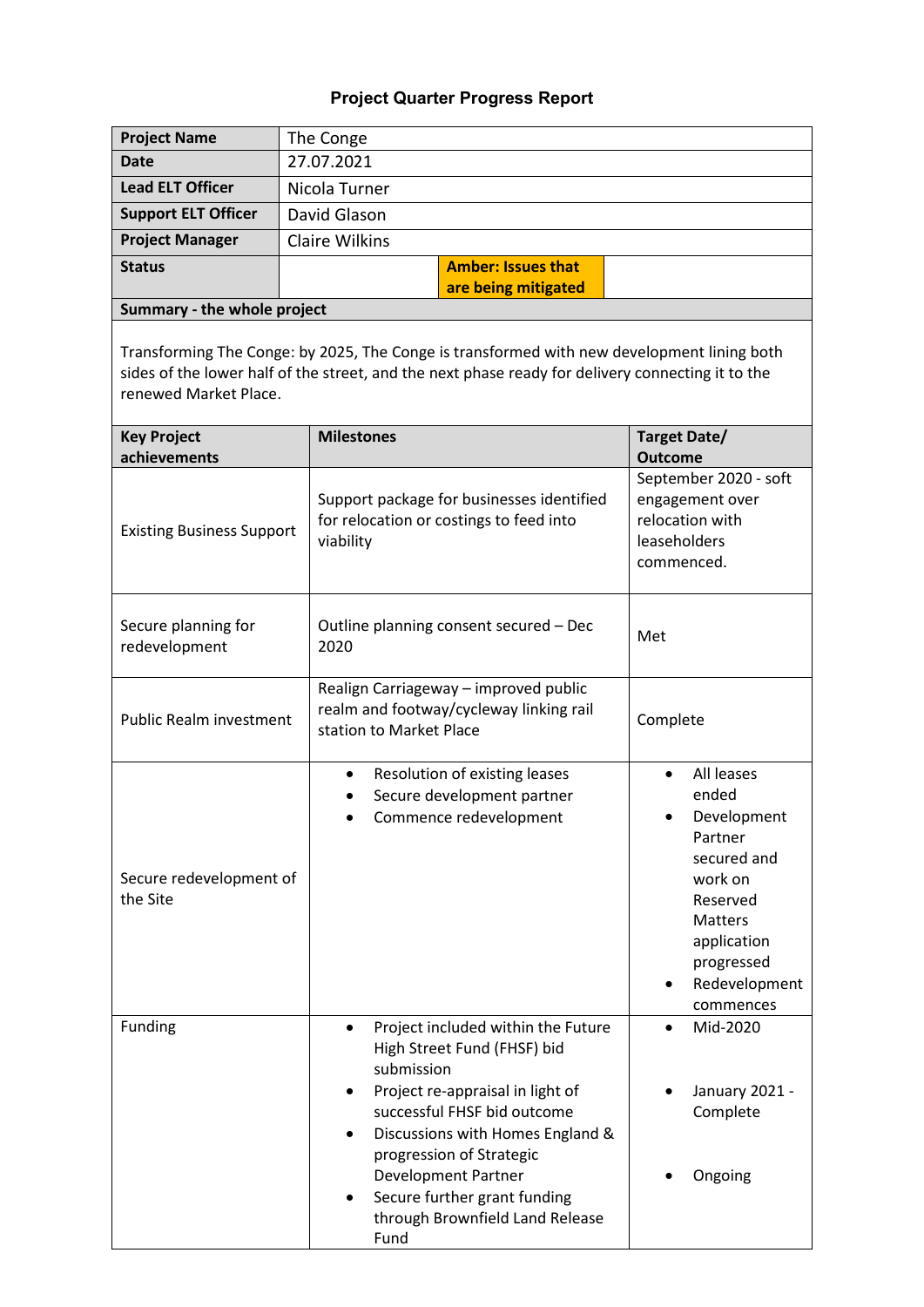|                                                                                                                                                                                                                                                                                                                                                             |                                                       |                                                                                                           | Decision<br>pending due<br>late Summer<br>2021 |  |
|-------------------------------------------------------------------------------------------------------------------------------------------------------------------------------------------------------------------------------------------------------------------------------------------------------------------------------------------------------------|-------------------------------------------------------|-----------------------------------------------------------------------------------------------------------|------------------------------------------------|--|
| <b>Summary of Project Quarter Performance</b>                                                                                                                                                                                                                                                                                                               |                                                       |                                                                                                           |                                                |  |
| The procurement for the Strategic Partner has progressed and we have entered 'round 2', the<br>competitive dialogue phase, with the successful tenderers.<br>An application has been made to the Brownfield Land Release Fund for funding towards<br>demolition and site remediation costs.<br>Talks with Homes England in relation to funding are ongoing. |                                                       |                                                                                                           |                                                |  |
| <b>Open issues</b>                                                                                                                                                                                                                                                                                                                                          |                                                       | <b>Mitigation</b>                                                                                         |                                                |  |
| Viability of site                                                                                                                                                                                                                                                                                                                                           |                                                       | Procurement of a Strategic Partner and grant<br>applications will address the viability of the<br>scheme. |                                                |  |
| Long leases outstanding                                                                                                                                                                                                                                                                                                                                     |                                                       | Ongoing discussions with current leaseholders                                                             |                                                |  |
| <b>Financial Summary - Actuals</b>                                                                                                                                                                                                                                                                                                                          |                                                       |                                                                                                           |                                                |  |
| <b>Budget</b>                                                                                                                                                                                                                                                                                                                                               | <b>Committed Spend</b>                                | <b>Savings Achieved</b>                                                                                   | <b>Income Achieved</b>                         |  |
| £185,000                                                                                                                                                                                                                                                                                                                                                    | £76,010.85                                            | £                                                                                                         | $\mathbf{f}$                                   |  |
| Commentary:<br>Budget comprises £92,500 from GYBC, £92,500 Business Rates Pool Grant Funding. Of the<br>£76k committed spend, 50% has been funded by the BRP.                                                                                                                                                                                               |                                                       |                                                                                                           |                                                |  |
|                                                                                                                                                                                                                                                                                                                                                             | Financial data verified by (name of finance officer): |                                                                                                           | Date:                                          |  |
| Greg London                                                                                                                                                                                                                                                                                                                                                 |                                                       | 28/07/2021                                                                                                |                                                |  |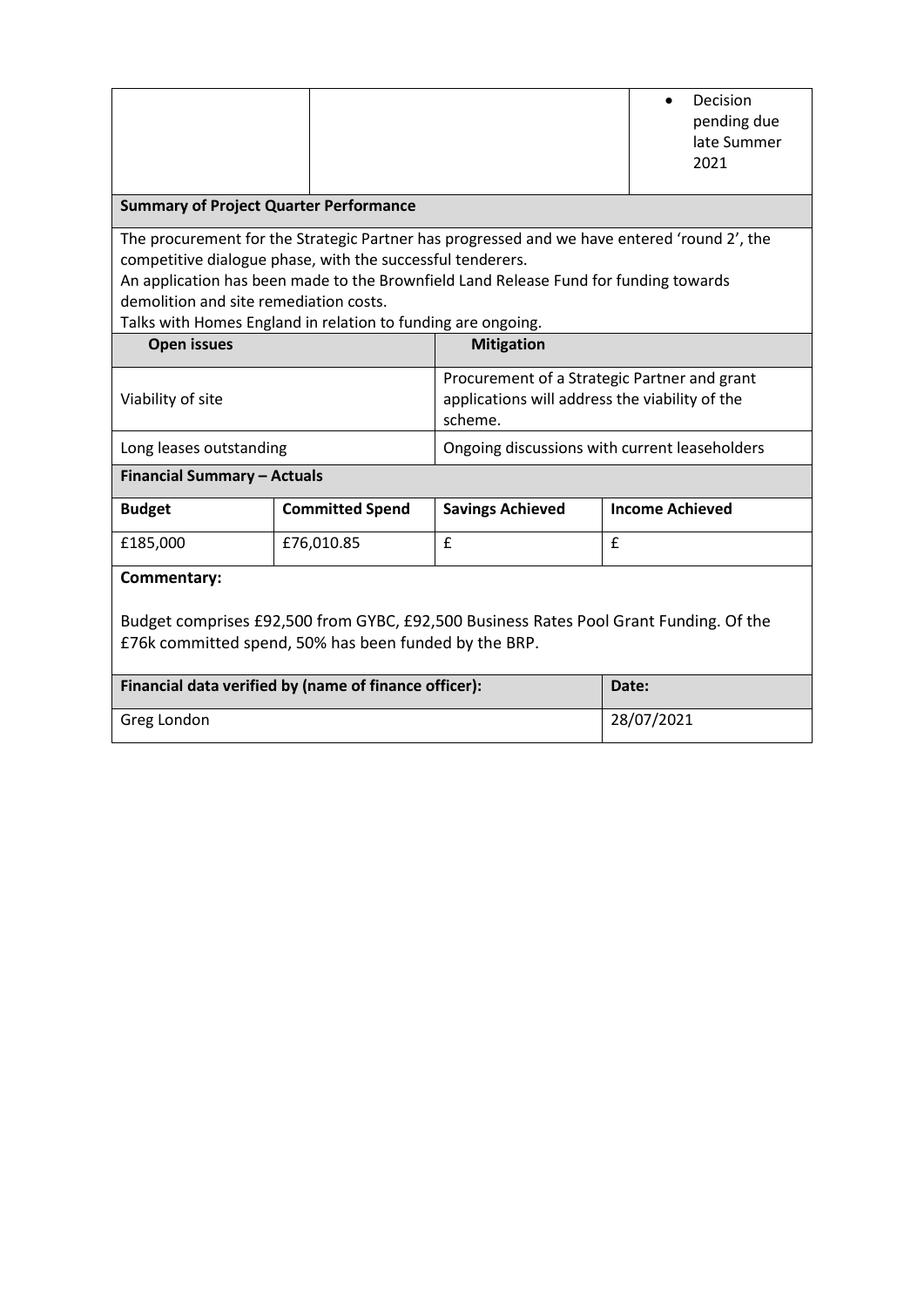| <b>Project Name</b>                               | North Quay                                         |                                                                                                                                                                                   |                                |
|---------------------------------------------------|----------------------------------------------------|-----------------------------------------------------------------------------------------------------------------------------------------------------------------------------------|--------------------------------|
| <b>Date</b>                                       | Q1 Report 2021                                     |                                                                                                                                                                                   |                                |
| <b>Lead ELT Officer</b>                           | David Glason                                       |                                                                                                                                                                                   |                                |
| <b>Support ELT Officer</b>                        | Sheila Oxtoby                                      |                                                                                                                                                                                   |                                |
| <b>Project Manager</b>                            | <b>Tracey Read</b>                                 |                                                                                                                                                                                   |                                |
| <b>Status</b>                                     |                                                    | <b>Amber: Issues that</b>                                                                                                                                                         |                                |
|                                                   |                                                    | are being mitigated                                                                                                                                                               |                                |
|                                                   |                                                    |                                                                                                                                                                                   |                                |
| Summary - the whole project                       |                                                    |                                                                                                                                                                                   |                                |
| site allocation in the Great Yarmouth Local Plan. |                                                    | Comprehensive redevelopment of the North Quay waterfront site in Great Yarmouth - a strategic                                                                                     |                                |
| <b>Key Project achievements</b>                   |                                                    | <b>Milestones</b>                                                                                                                                                                 | Target Date/<br><b>Outcome</b> |
| Land acquisition                                  |                                                    | Land acquisition strategy                                                                                                                                                         | July 2018 -                    |
|                                                   |                                                    |                                                                                                                                                                                   | Complete                       |
|                                                   |                                                    | Committee report on acquisition                                                                                                                                                   | July 2018 -                    |
|                                                   |                                                    | strategy                                                                                                                                                                          | Complete                       |
|                                                   |                                                    | Submit application for Business Rates                                                                                                                                             | September 2018-                |
|                                                   |                                                    | Pool (BRP) funding £170k (decision                                                                                                                                                | Complete &                     |
|                                                   | November 2018)<br>Successful                       |                                                                                                                                                                                   |                                |
|                                                   | Set up Officers Working Group Meetings<br>Complete |                                                                                                                                                                                   |                                |
|                                                   | for next 12 months                                 |                                                                                                                                                                                   |                                |
|                                                   | Appoint Development Surveyor<br>Complete           |                                                                                                                                                                                   |                                |
|                                                   |                                                    | Carry out an independent review of the                                                                                                                                            | Complete                       |
|                                                   | Land Evaluation Survey and factor in               |                                                                                                                                                                                   |                                |
|                                                   |                                                    | final land evaluation cost needed                                                                                                                                                 |                                |
|                                                   |                                                    | Commission a study for legal advice on<br>Compulsory Purchase and engagement                                                                                                      | Complete                       |
| <b>Business Rate Pool Milestones</b>              |                                                    | BRP monitoring reports                                                                                                                                                            | Ongoing with all               |
|                                                   |                                                    |                                                                                                                                                                                   | deadlines hit.                 |
| <b>Communications Strategy</b>                    |                                                    | <b>Draft Communications Strategy</b>                                                                                                                                              | Complete                       |
|                                                   |                                                    |                                                                                                                                                                                   |                                |
|                                                   |                                                    | Draft letters for residents                                                                                                                                                       | Complete                       |
|                                                   |                                                    | <b>Draft Media Statement</b>                                                                                                                                                      | Complete                       |
|                                                   |                                                    | <b>Ongoing Media Preparedness</b>                                                                                                                                                 | Complete                       |
| Engagement with Land Owners                       |                                                    | Letters to Businesses                                                                                                                                                             | Complete                       |
|                                                   |                                                    | Engage all parties (landowners and<br>leaseholders) initially to identify specific<br>constraints and opportunities for<br>agreements beginning with investors<br>and developers. | Ongoing                        |
|                                                   |                                                    | Engagement with smaller site owner<br>occupiers, especially residents to<br>provide reassurance over process and<br>timeframes                                                    | Complete                       |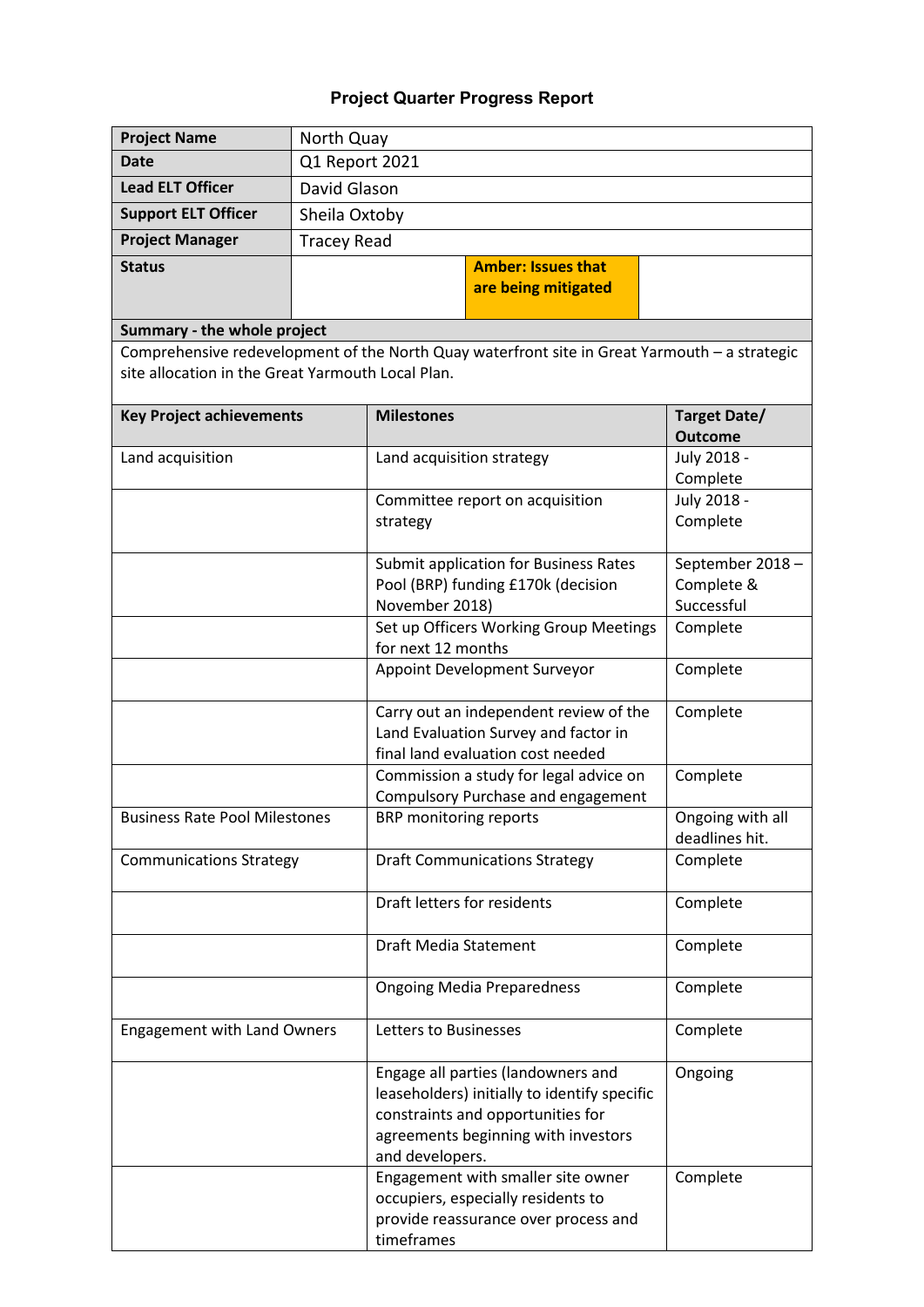| <b>Technical Studies</b>                      | Tender sent out 18th March 2019                                                                                                                                                                                                                                            | Complete             |
|-----------------------------------------------|----------------------------------------------------------------------------------------------------------------------------------------------------------------------------------------------------------------------------------------------------------------------------|----------------------|
|                                               | Highways transport assessment<br>Ground and contamination survey<br>Utilities assessment<br>Flood risk and Drainage assessment<br>Topographical survey<br>Ecological survey<br>Landscape survey<br>Archaeological assessment<br>Air Quality assessment<br>Noise assessment | All Complete         |
| Independent Land Evaluation<br>Report         | Report on land registration and cost<br>valuation w/c 11 <sup>th</sup> March 2019                                                                                                                                                                                          | Complete             |
| <b>Supplementary Planning</b><br>Document     | SPD development starts 7th May 2019                                                                                                                                                                                                                                        | Complete             |
|                                               | First draft SPD 30th August 2019                                                                                                                                                                                                                                           | Complete             |
|                                               | Procure consultants - Urban Delivery<br>engaged                                                                                                                                                                                                                            | Complete             |
|                                               | Prepare Options for SPD                                                                                                                                                                                                                                                    | Complete             |
|                                               | Draft Leaflet / Questionnaire /<br>Exhibition Boards / Online Consultation<br>Form / Document                                                                                                                                                                              | Complete             |
|                                               | Policy and Resources Committee to<br>agree Consultation October 2019                                                                                                                                                                                                       | Complete             |
|                                               | Informal Consultation Period to 24 <sup>th</sup><br>November 2019                                                                                                                                                                                                          | Complete             |
|                                               | <b>Final Draft SPD</b>                                                                                                                                                                                                                                                     | Complete             |
|                                               | <b>SEA/HRA Screening</b>                                                                                                                                                                                                                                                   | Complete             |
|                                               | Regulation 12/13 Representations<br>Period                                                                                                                                                                                                                                 | Complete             |
|                                               | Adopt SPD at Policy and Resources<br>Committee - May 2020                                                                                                                                                                                                                  | Complete May<br>2020 |
| <b>Soft Market Testing</b>                    | Procurement of external organisation to<br>deliver soft market testing                                                                                                                                                                                                     | Summer 2021          |
|                                               | Delivery of soft market testing                                                                                                                                                                                                                                            | Autumn 2021          |
|                                               | Industry market day                                                                                                                                                                                                                                                        | Autumn 2021          |
| Land acquisition                              | Ongoing negotiations                                                                                                                                                                                                                                                       | Ongoing              |
| <b>Summary of Project Quarter Performance</b> |                                                                                                                                                                                                                                                                            |                      |
| forward.                                      | Officer Working Group reconvened December 2020 and meeting monthly to move project                                                                                                                                                                                         |                      |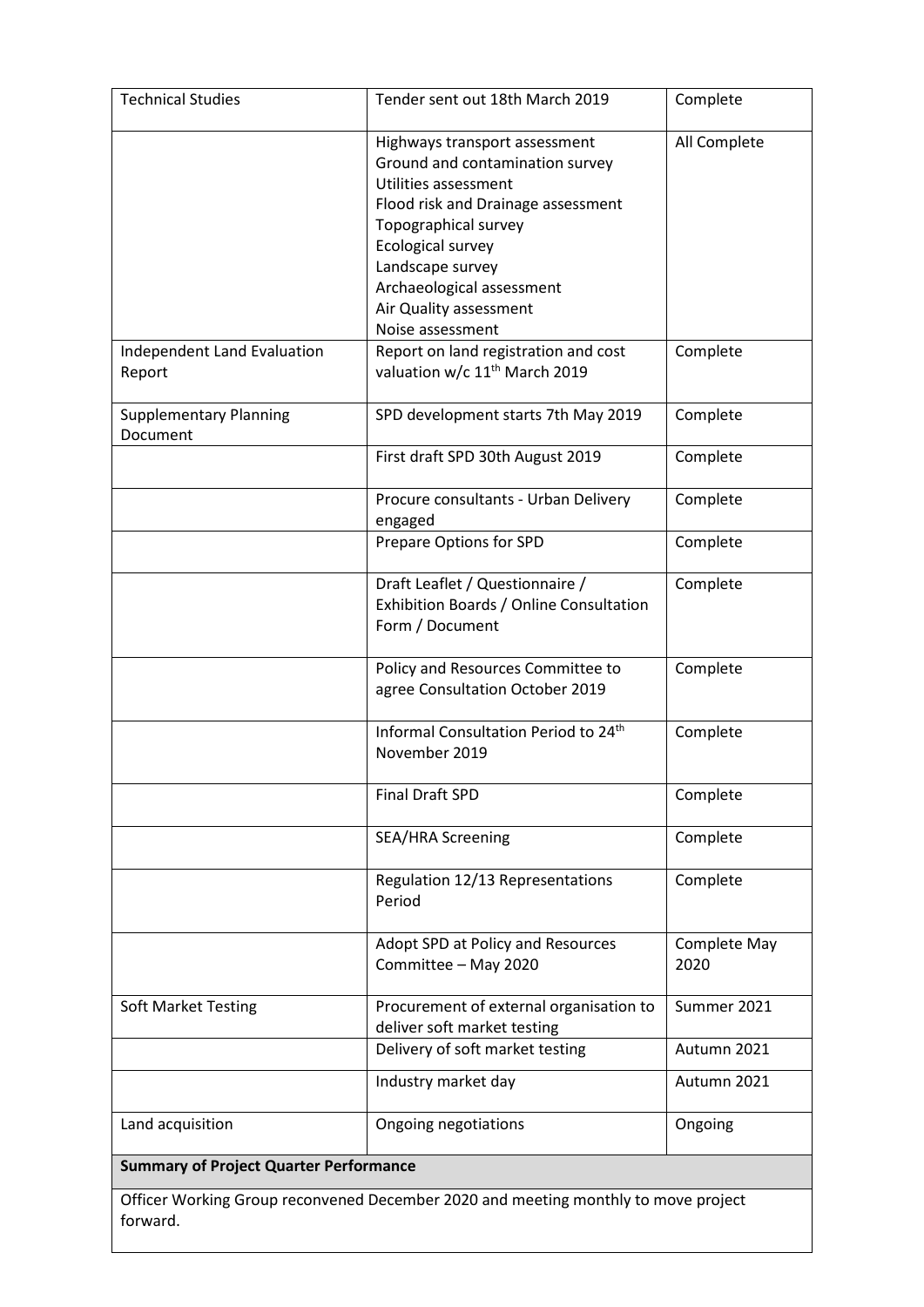Procurement June 2021 for external consultant to deliver soft market testing, ideally a specialist in urban regeneration. Soft Market testing ITT drafted and released on contracts portal 21<sup>st</sup> June 2021. Contract drafted by NPLaw. Closure date for tenders is  $26<sup>th</sup>$  July 2021, outcome to be reported within next quarter report.

North Quay is included in a package of measures in the successful Great Yarmouth Town Deal bid submitted in December 2020, this will contribute to the programme of land assembly. Revised area agreed due to reprofiled TD funding.

CPO process being reviewed with Counsel advice sought, potential option for NQ site. Counsel advice expected July 2021.

Town Deal funding of £2.6million awarded.

Site 10 under offer.

| Open issues                                                                                    | <b>Mitigation</b>  |
|------------------------------------------------------------------------------------------------|--------------------|
| Impact of COVID19                                                                              | Reviewed/monitored |
| Lack of response to procurement for Consultant   Potential organisations will be made aware of |                    |
| to deliver soft market testing.                                                                | tender.            |

**Financial Summary – Actuals**

| <b>Budget</b> | <b>Committed Spend</b> | <b>Savings Achieved</b> | <b>Income Achieved</b> |
|---------------|------------------------|-------------------------|------------------------|
| £2.947.000    | £628,000               | £0                      | £0                     |
|               | Spend to date £296k    |                         |                        |

#### **Commentary:**

Norfolk Business Rate Pooled funding secured (£197K) as well as £2.5m from GYBC for land acquisition. North Quay is included in a package of measures in the draft Great Yarmouth Town Deal bid submitted in December 2020, successfully securing £2.6m to contribute to the programme of land assembly which will be confirmed following Full Business Case submission by March 2022.

| Financial data verified by (name of finance officer): | Date:      |
|-------------------------------------------------------|------------|
| Greg London                                           | 29/07/2021 |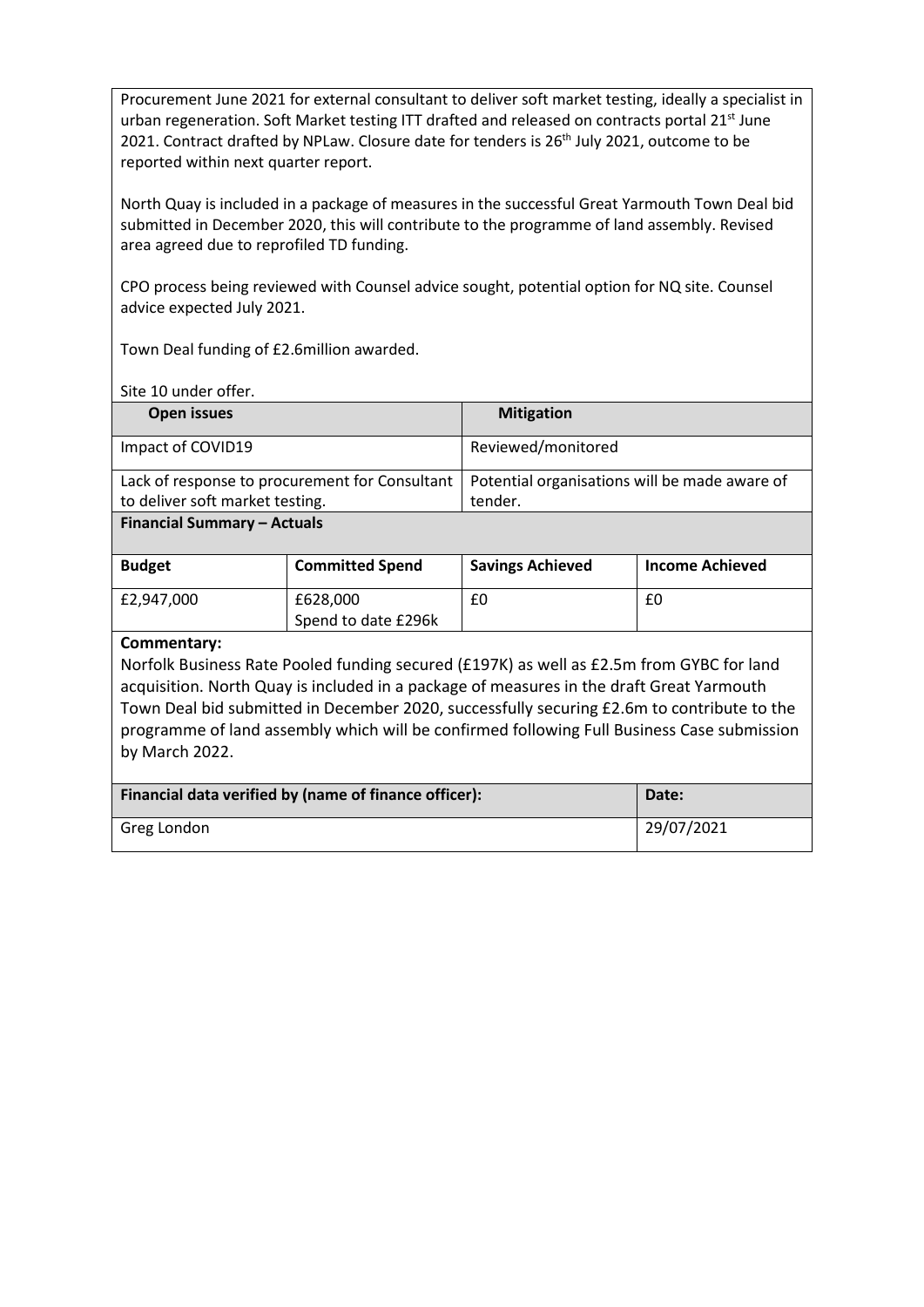## **Project Progress Report**

| <b>Project Name</b>        | <b>Operations and Maintenance Campus</b> |  |                                        |  |  |  |  |  |
|----------------------------|------------------------------------------|--|----------------------------------------|--|--|--|--|--|
| Date                       | Quarter 1 Report 2021                    |  |                                        |  |  |  |  |  |
| <b>Lead ELT Officer</b>    | David Glason                             |  |                                        |  |  |  |  |  |
| <b>Support ELT Officer</b> |                                          |  |                                        |  |  |  |  |  |
| <b>Project Manager</b>     | Jon Barnard/Tracey Read/Roberta Wilner   |  |                                        |  |  |  |  |  |
| <b>Status</b>              |                                          |  | Green - no problems or<br>minor issues |  |  |  |  |  |

#### **Summary of the whole project**

Development of Great Yarmouth Operations and Maintenance Campus located on the southern tip of the South Denes peninsula and outer harbour – an optimum location for the offshore sector. The development will include new pontoons, improved highway infrastructure, new facilities for offshore energy sector businesses and refurbishment of the river quay.

The aims of the project are to:

- Encourage & support the growth of the offshore energy sector in Great Yarmouth
- Offer facilities in close proximity to Great Yarmouth's Outer Harbour, giving operators access to deep water as well as the river port
- Rejuvenating and redeveloping sites and quay infrastructure adjacent to the Outer Harbour
- Potentially creating up to 650 new jobs at the new campus

| <b>Key Project achievements</b>                | <b>Milestones</b>                                              | <b>Target Date/Outcome</b> |
|------------------------------------------------|----------------------------------------------------------------|----------------------------|
| Creating development                           | Business case / Feasibility and                                | December 2020              |
| value / business growth /<br>inward investment | Demands & Needs studies                                        |                            |
|                                                | £6m Getting Building Funding<br>secured through NALEP          | Summer 2020                |
|                                                | Planning and Technical studies                                 | Ongoing                    |
| <b>Commercial Operators</b><br>secured         | Heads of Terms signed                                          | Ongoing                    |
| Land assembly                                  | Securing vacant possession of sites                            | June 2021                  |
|                                                | Demolition of existing buildings                               | <b>July 2021</b>           |
|                                                | Appointment of main contractor<br>and construction to commence | Late 2021                  |
|                                                | <b>Create Operations and</b>                                   | April 2022                 |
|                                                | Maintenance Campus, South Denes<br>phase 1                     |                            |
| <b>Summary of Project Quarter Performance</b>  |                                                                |                            |

Demolition contract awarded; work progressing well and nearing completion.

Procurement of Construction Works. Tender documents and Detailed Design completed. Tender advertised June/July 2021. To be reported during next quarter.

Draft Communications plan received from NCC, final draft to be circulated to OWG in July 2021.

Planning application submitted 14<sup>th</sup> May, pre-planning information exercise concluded 30th April All comments received and subsequent NCC responses were collated in a Consultation Report submitted within the Planning Application.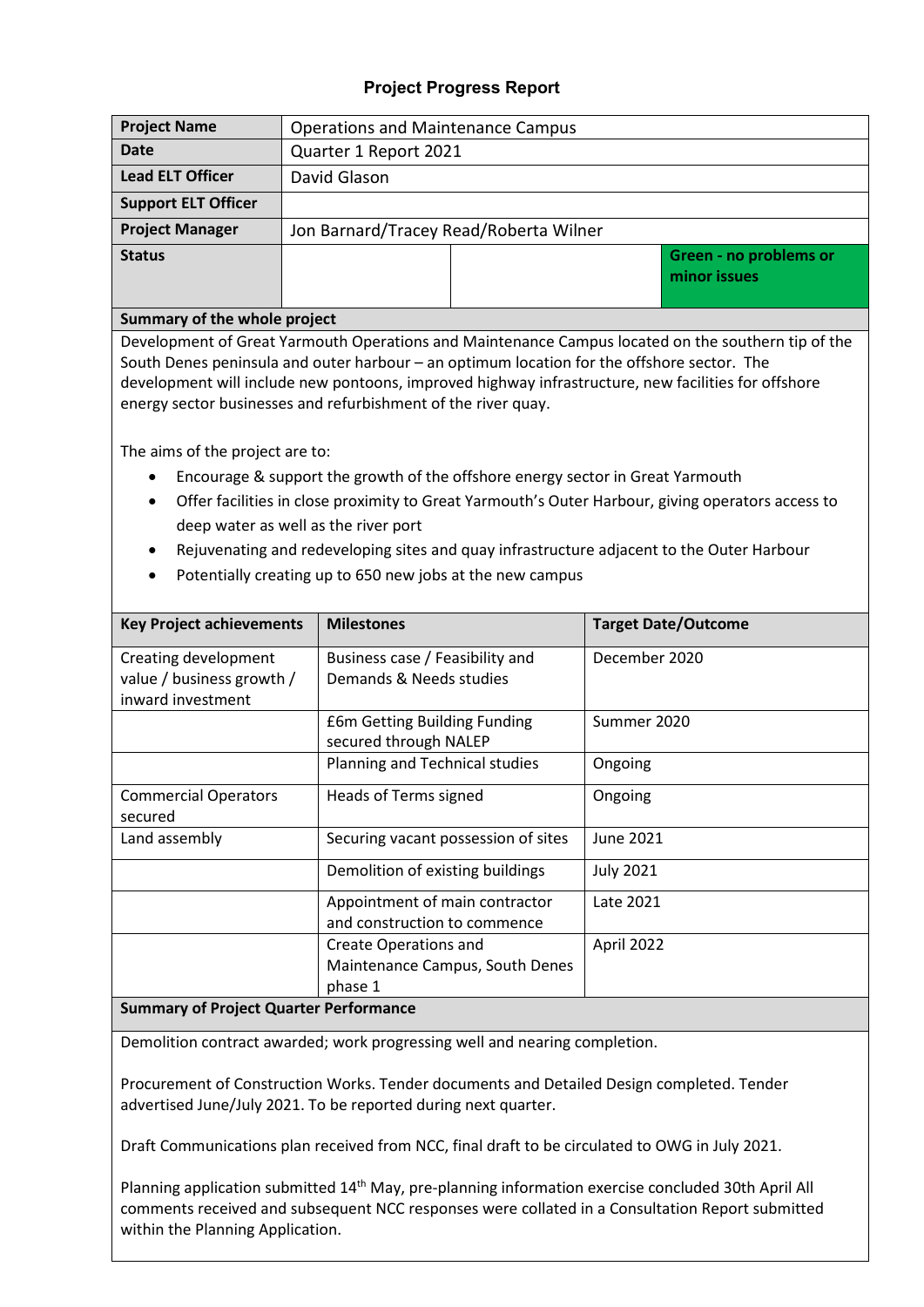WSP environment site surveys started w/c 12th April. Five visits required in total between April and June, comprising dawn visits for black redstart birds.

Land based SI concluded on Halliburton Site and GYBC site adjacent to quayside. Some further SI testing now required on Peel Ports land to establish condition of materials for either site retention/reuse or disposal.

Delays being experienced with the Marine Management Organisation (MMO) progressing Licence for inriver Site Investigation (SI). SI Application submitted 27th January 2021, NCC application for construction works licence was submitted on 14th May. Their 13 weeks advisory period has elapsed. MMO have now notified that an extension in time is required for their statutory consultation which will require minimum 8 additional weeks. Marine-based SI commissioned through Norse Lab. To be undertaken once MMO Licence application has been approved, circa Spring 2021. Letters were submitted to MMO from senior offices at NCC, GYBC and NALEP covering in-river SI and construction licences.

WSP has commenced dialogue directly with Cadent Gas over the proposals and vibration assessment, to assess impacts or constraints on pontoons and piling works within close proximity to the gas main.

| <b>Open issues</b>               | <b>Mitigation</b>                                                     |
|----------------------------------|-----------------------------------------------------------------------|
| Planning permission for the site | Project sponsor and NCC PM to meet with GYBC planners to discuss      |
|                                  | EIA and planning route.                                               |
| <b>MMO Licenses</b>              | Engagements with MMO and letters sent to MMO from senior<br>officers. |
| Covid-19                         | Situation continues to be monitored                                   |

Engagement has commenced with potential new utility providers.

#### **Financial Summary – Actuals**

|                                                       | Revenue                                                                    | Capital                 | <b>Notes on Background</b>                    |  |  |  |  |
|-------------------------------------------------------|----------------------------------------------------------------------------|-------------------------|-----------------------------------------------|--|--|--|--|
| <b>Total Budget Approved</b>                          |                                                                            | £18million              | *Project costs tbc through WSP work.          |  |  |  |  |
| <b>Funded by:</b>                                     | This is to be being broken down in the below rows – leave this line blank. |                         |                                               |  |  |  |  |
| <b>NALEP</b>                                          | £0                                                                         | £6 million              |                                               |  |  |  |  |
| <b>GYBC</b>                                           | £0                                                                         | £1 million              |                                               |  |  |  |  |
| <b>NCC</b>                                            | £0                                                                         | £1 million              |                                               |  |  |  |  |
| <b>Enterprise Zone Pot B</b>                          | £0                                                                         | £10 million<br>$(tbc*)$ | EZ Pot B funding the WSP feasibility<br>study |  |  |  |  |
| <b>Actual Spend to date</b>                           |                                                                            |                         |                                               |  |  |  |  |
| <b>Savings Achieved</b>                               | $\mathbf{f}$                                                               | $\mathbf{f}$            |                                               |  |  |  |  |
| <b>Income Achieved</b>                                | f                                                                          | £                       |                                               |  |  |  |  |
| Financial data verified by (name of finance officer): |                                                                            | Date: June 2020         |                                               |  |  |  |  |
|                                                       |                                                                            |                         |                                               |  |  |  |  |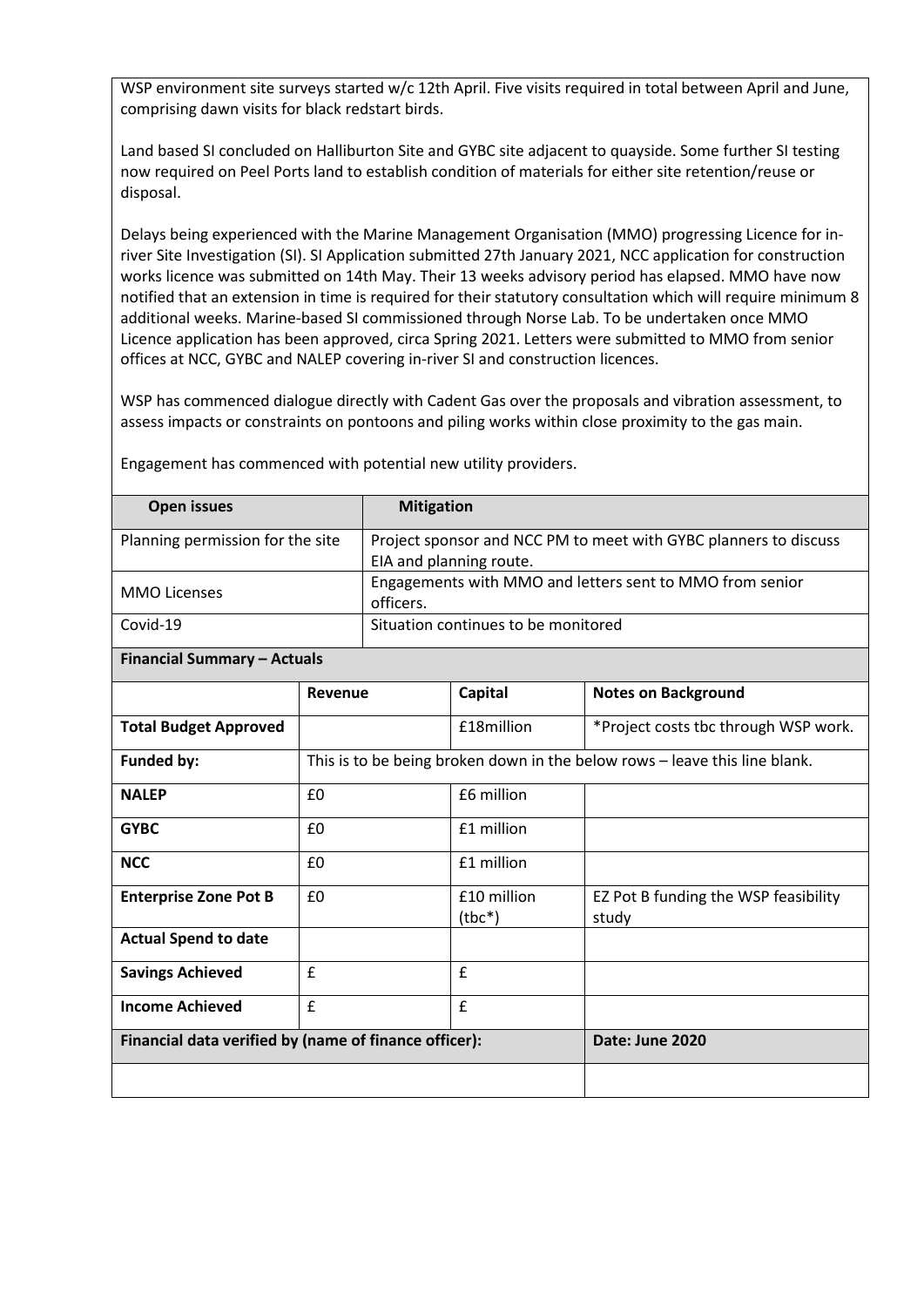#### **POLICY & RESOURCES COMMITTEE**

|                                                                                                                                                                                                                                                                                                                                                                                                                                                |                     |                  |                |                  | 21/22                   |                           |                       | <b>Trend</b> |
|------------------------------------------------------------------------------------------------------------------------------------------------------------------------------------------------------------------------------------------------------------------------------------------------------------------------------------------------------------------------------------------------------------------------------------------------|---------------------|------------------|----------------|------------------|-------------------------|---------------------------|-----------------------|--------------|
| <b>Indicators</b>                                                                                                                                                                                                                                                                                                                                                                                                                              | <b>This Quarter</b> | <b>Target</b>    | Qtr 1<br>20/21 | 20/21<br>Outturn | Annual<br><b>Target</b> | <b>Status</b>             | Last<br><b>Period</b> | Last<br>Year |
| PR01: Average time to assess Housing Benefit New Claims<br>(Quarterly)                                                                                                                                                                                                                                                                                                                                                                         | 22.74 days          | 16 days          | 26 days        | 26 days          | 16days                  | R                         |                       | T            |
| Commentary: The first quarter results have been impacted by increased workloads created by an influx of new claims and changes of circumstances through<br>February and March this year on top of it being a peak time for the service. Ongoing performance is expected to be within or on target and current performance<br>is resulting in processing times reduced to 8.56 days for new claims and 11.57 days for changes in circumstances. |                     |                  |                |                  |                         |                           |                       |              |
| PR02: Average time to assess Housing Benefit Change in<br>Circumstances (Quarterly Cumulative)                                                                                                                                                                                                                                                                                                                                                 | 12.33 days          | 10 days          | 15 days        | 11 days          | 10 days                 | $\boldsymbol{\mathsf{A}}$ |                       | ↑            |
| PR03: Collection rates Council Tax (Quarterly Cumulative)                                                                                                                                                                                                                                                                                                                                                                                      | 28.6%               | 28.9%            | 27.2%          | 94.6%            | 96%                     | $\blacktriangle$          | N/A                   | ↑            |
| PR04: Empty Homes                                                                                                                                                                                                                                                                                                                                                                                                                              |                     |                  |                |                  |                         |                           |                       |              |
| a) Number of long term empty homes (6 months or more)                                                                                                                                                                                                                                                                                                                                                                                          | 597                 | Less than<br>600 | 673            | 656              | Less than<br>600        | G                         | W                     | ₼            |
| b) Number of long term empty homes (Over 2 years)<br>(Snapshot at last day of quarter)                                                                                                                                                                                                                                                                                                                                                         | 154                 | Less than<br>160 | 143            | 171              | Less than<br>160        | G                         | A                     | Ψ            |
| PR05: Collection rates NNDR (Quarterly Cumulative)                                                                                                                                                                                                                                                                                                                                                                                             | 18.1%               | 18.0%            | 23.4%          | 90.3%            | 97.0%                   | G                         | N/A                   | Ψ            |
| Commentary: The reason for quarter 1 being significantly down on quarter 1 from last year is due to the following. A re-billing exercise had to be carried out at                                                                                                                                                                                                                                                                              |                     |                  |                |                  |                         |                           |                       |              |
| the end of June to reduce for most businesses the 100% COVID Expanded Retail Discount to a 66% discount with effect from 1 July. Also, from 1 July major                                                                                                                                                                                                                                                                                       |                     |                  |                |                  |                         |                           |                       |              |
| national retail businesses were not entitled to any relief at all due to a cap now being in place. This had a significant impact on the amount to be collected and                                                                                                                                                                                                                                                                             |                     |                  |                |                  |                         |                           |                       |              |
| increased the collectible debit by over £5m.                                                                                                                                                                                                                                                                                                                                                                                                   |                     |                  |                |                  |                         |                           |                       |              |

#### **Appendix 2**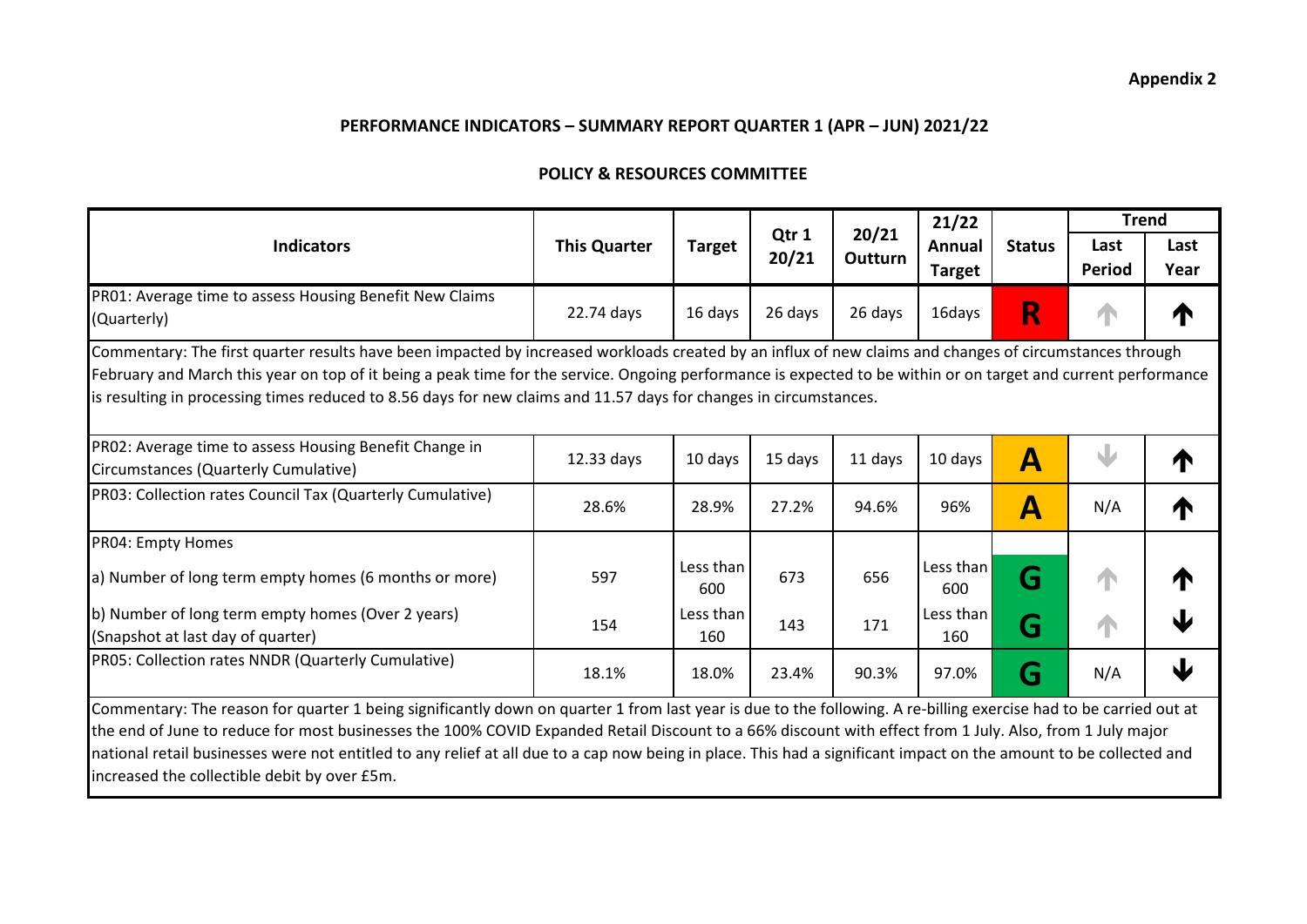|                                                                                                                                                                                                                                                                                                                                                                                                                                                                                                                                                                                                                                                                                                                                                                                                                                                                                          |                  |                                |                 |                       | 21/22           |                  | <b>Trend</b> |   |
|------------------------------------------------------------------------------------------------------------------------------------------------------------------------------------------------------------------------------------------------------------------------------------------------------------------------------------------------------------------------------------------------------------------------------------------------------------------------------------------------------------------------------------------------------------------------------------------------------------------------------------------------------------------------------------------------------------------------------------------------------------------------------------------------------------------------------------------------------------------------------------------|------------------|--------------------------------|-----------------|-----------------------|-----------------|------------------|--------------|---|
| Qtr 1<br><b>Indicators</b><br><b>This Quarter</b><br><b>Target</b><br>20/21                                                                                                                                                                                                                                                                                                                                                                                                                                                                                                                                                                                                                                                                                                                                                                                                              | 20/21<br>Outturn | <b>Annual</b><br><b>Target</b> | <b>Status</b>   | Last<br><b>Period</b> | Last<br>Year    |                  |              |   |
| PR06: Contact centre telephone calls: Percentage of Contact                                                                                                                                                                                                                                                                                                                                                                                                                                                                                                                                                                                                                                                                                                                                                                                                                              |                  |                                |                 |                       |                 |                  |              |   |
| Centre calls answered as a % of all calls offered (Quarterly<br>Cumulative)                                                                                                                                                                                                                                                                                                                                                                                                                                                                                                                                                                                                                                                                                                                                                                                                              | 76.13%%          | 90%                            | 91.70%          | 87.04%                | 90%             | R                | N/A          |   |
| Commentary: This quarter has resulted in over 8000 more calls being received than last year, and 6,800 more calls than 2019 in the same period, directly<br>impacting performance. The team have still managed to answer 1200 more calls this quarter compared to the last 2 years. The additional volumes whilst high<br>takes into account the annual billing and benefit recalculations and rent increases as well as brown bin renewals in addition to queries and changes to individual<br>circumstances following the timing of this year's national lockdown and slow lifting of restrictions impacting our customers. Performance was also adversely<br>effected by carrying two vacancies throughout Q1, these have now been filled and with resource levels now back to normal we expect to be back on target for<br>Q2.                                                       |                  |                                |                 |                       |                 |                  |              |   |
| PR07: Contact centre telephone calls:<br>Average wait time by customers contacting the Contact Centre<br>(Quarterly Cumulative)                                                                                                                                                                                                                                                                                                                                                                                                                                                                                                                                                                                                                                                                                                                                                          | 02:08 minutes    | 1:30<br>minutes                | 0:47<br>minutes | 1:00<br>minutes       | 1:30<br>minutes | R                | N/A          |   |
| Commentary: The additional call volume mentioned above along with the two vacancies has also effected average wait times. We will be reviewing our<br>Customer Service Charter to reflect changes in service delivery, making wider use of virtual appointments and a change from a general drop in service (apart<br>from emergency e.g. homeless) to pre – arranged appointments for face to face delivery. These measures will reduce wait time and bring performance back<br>within target.                                                                                                                                                                                                                                                                                                                                                                                          |                  |                                |                 |                       |                 |                  |              |   |
| PR08: Percentage of FOI and EIR requests responded to within<br>20 working days (Quarterly Cumulative)                                                                                                                                                                                                                                                                                                                                                                                                                                                                                                                                                                                                                                                                                                                                                                                   | 83%              | 90%                            | 81%             | 82.40%                | 90%             | $\blacktriangle$ | N/A          | T |
| Commentary: Performance in this area has increased compared to the same time last year despite a marked increase in land searches being requested due to<br>the COVID pandemic. A new system has been put in place whereby chase emails are sent to the relevant department one week before a response is due and this<br>continues regularly until responses are received, however sending responses on time relies heavily on information being provided by other departments within<br>the Council who at times have seen resourcing issues and have therefore not responded to requests within the allocated 20 working days. To further increase<br>performance a monthly report will be presented to ELT detailing FOI and EIR performance and a training session on responding to FOI's and EIR's will be delivered<br>to the Information Champions by NP Law in early September. |                  |                                |                 |                       |                 |                  |              |   |
| PR09: % of completed Full Performance Reviews (Quarterly<br>Cumulative)                                                                                                                                                                                                                                                                                                                                                                                                                                                                                                                                                                                                                                                                                                                                                                                                                  | 0%               | N/A                            | 0%              | 76%                   | 85%             | G                | N/A          |   |
| Commentary PDR's are due to be completed by the end of August 2021. Figures will be circulated after this time. Managers continue to conduct monthly 1:1's<br>with staff as well as following the PDR cycle.                                                                                                                                                                                                                                                                                                                                                                                                                                                                                                                                                                                                                                                                             |                  |                                |                 |                       |                 |                  |              |   |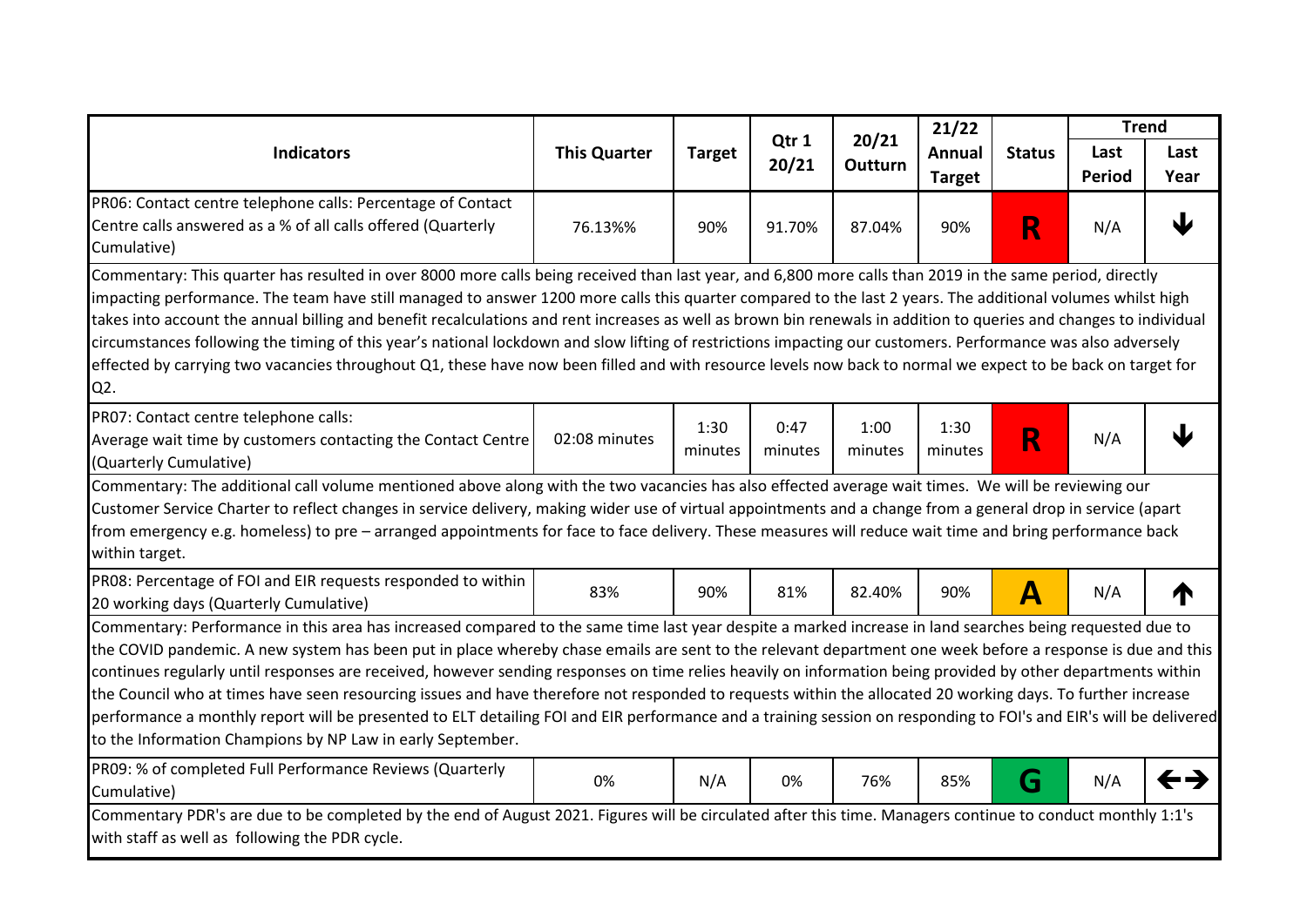|                                                                                                                                                                                                                                                                                                                                                                                                                                                                                                                                                                                                                                                                                                 | 20/21<br>Qtr 1<br><b>Indicators</b><br><b>This Quarter</b><br><b>Target</b><br>20/21 |                       |                         |                           | 21/22                 |                  | <b>Trend</b>          |                |
|-------------------------------------------------------------------------------------------------------------------------------------------------------------------------------------------------------------------------------------------------------------------------------------------------------------------------------------------------------------------------------------------------------------------------------------------------------------------------------------------------------------------------------------------------------------------------------------------------------------------------------------------------------------------------------------------------|--------------------------------------------------------------------------------------|-----------------------|-------------------------|---------------------------|-----------------------|------------------|-----------------------|----------------|
|                                                                                                                                                                                                                                                                                                                                                                                                                                                                                                                                                                                                                                                                                                 |                                                                                      | <b>Outturn</b>        | Annual<br><b>Target</b> | <b>Status</b>             | Last<br><b>Period</b> | Last<br>Year     |                       |                |
| PR10: The number of working days lost due to sickness<br>absence per FTE. (Quarterly Cumulative)                                                                                                                                                                                                                                                                                                                                                                                                                                                                                                                                                                                                | $2.44$ days                                                                          | $2.1$ days            | $2.44$ days             | 8.44 days                 | 8.5 days              | $\blacktriangle$ | N/A                   | ←→             |
| Commentary: Although the days lost per FTE is the same as Q1 for 2020/21 it should be noted that the average FTE has increased since the same quarter last<br>year, therefore impacting on the outturn for Q1. The number of employees who have had a period of absence has doubled compared to the same quarter last<br>year, as has the number of occurrences. Sickness figures do not include any Covid related absences. Since the start of the pandemic we have had 23 positive test<br>results for staff with Covid-19. Our top reasons for absence remain the same as last year. There are a number of absences relating to surgical procedures which<br>have been delayed due to Covid. |                                                                                      |                       |                         |                           |                       |                  |                       |                |
| PR11: Council spend on apprenticeships as a % of<br>apprenticeship levy (Quarterly Cumulative)                                                                                                                                                                                                                                                                                                                                                                                                                                                                                                                                                                                                  | 59%                                                                                  | Monitor               | 103%                    | 98.54%                    | Monitor               | N/A              | N/A                   | 业              |
| Commentary: Currently 12 apprentices on programme. There were no new starts for Q1, Q2 plans include 5 apprentices in housing, discussions ongoing about<br>further apprenticeships in Building Control, Environmental Services and Customer Services.                                                                                                                                                                                                                                                                                                                                                                                                                                          |                                                                                      |                       |                         |                           |                       |                  |                       |                |
| PR12: % of Audit days delivered (of the annual plan) (Quarterly<br>cumulative)                                                                                                                                                                                                                                                                                                                                                                                                                                                                                                                                                                                                                  | 0%                                                                                   | 0%                    | 0%                      | 86% of<br>revised<br>plan | 100%                  | G                | N/A                   |                |
| Commentary: Audit work has been rescheduled to commence in Quarter 2, therefore no audit days have been delivered yet.                                                                                                                                                                                                                                                                                                                                                                                                                                                                                                                                                                          |                                                                                      |                       |                         |                           |                       |                  |                       |                |
| PR13: Internal Audit recommendations                                                                                                                                                                                                                                                                                                                                                                                                                                                                                                                                                                                                                                                            |                                                                                      |                       |                         |                           |                       |                  |                       |                |
| a) Percentage of priority 1 Internal Audit recommendations<br>completed on time (Quarterly cumulative)                                                                                                                                                                                                                                                                                                                                                                                                                                                                                                                                                                                          | 100%                                                                                 | 100%                  | 100%                    | 100%                      | 100%                  | G                | $\leftarrow$          |                |
| b) Number of priority 2 Internal Audit recommendations<br>outstanding                                                                                                                                                                                                                                                                                                                                                                                                                                                                                                                                                                                                                           | 14                                                                                   | <b>New</b><br>Measure | <b>New</b><br>Measure   | <b>New</b><br>Measure     | Monitor               | N/A              | <b>New</b><br>Measure | New<br>Measure |
| PR14: Corporate Property Portfolio Revenue Growth per<br>annum (Quarterly Cumulative)                                                                                                                                                                                                                                                                                                                                                                                                                                                                                                                                                                                                           | 3.57%                                                                                | 0.63%                 | Not<br>available        | 4.86%                     | 2.50%                 | G                | N/A                   |                |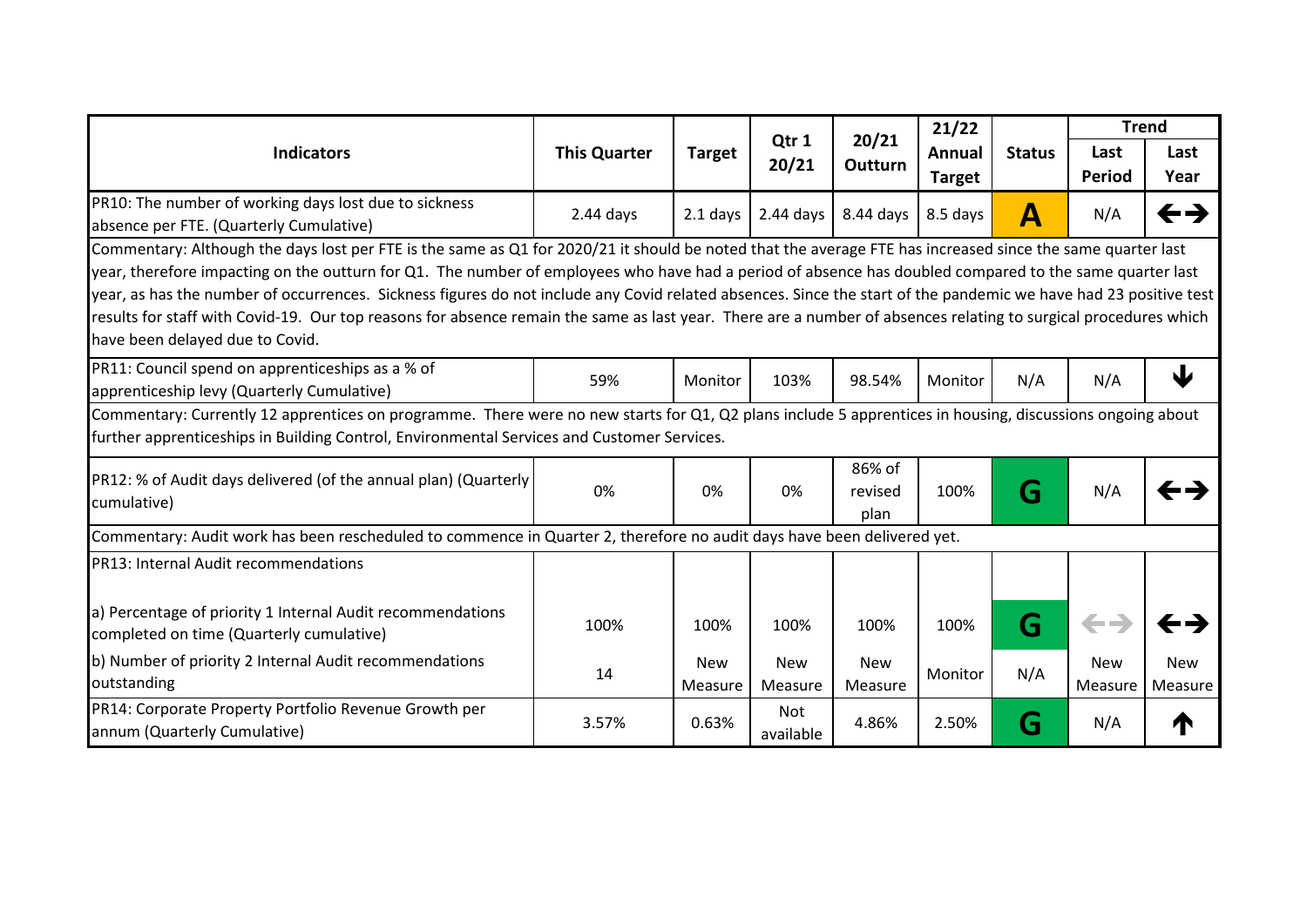|                                                                                                                                                                                                                                                                                                                                                                                                                                                                                                                                                                                                                                                                                                                                                                                                                                                                                                                                                                                                                                                                                                                                                                                                                                                                                                                                           |                     |               |                | 21/22                 |                                | <b>Trend</b>  |                       |                |
|-------------------------------------------------------------------------------------------------------------------------------------------------------------------------------------------------------------------------------------------------------------------------------------------------------------------------------------------------------------------------------------------------------------------------------------------------------------------------------------------------------------------------------------------------------------------------------------------------------------------------------------------------------------------------------------------------------------------------------------------------------------------------------------------------------------------------------------------------------------------------------------------------------------------------------------------------------------------------------------------------------------------------------------------------------------------------------------------------------------------------------------------------------------------------------------------------------------------------------------------------------------------------------------------------------------------------------------------|---------------------|---------------|----------------|-----------------------|--------------------------------|---------------|-----------------------|----------------|
| <b>Indicators</b>                                                                                                                                                                                                                                                                                                                                                                                                                                                                                                                                                                                                                                                                                                                                                                                                                                                                                                                                                                                                                                                                                                                                                                                                                                                                                                                         | <b>This Quarter</b> | <b>Target</b> | Qtr 1<br>20/21 | 20/21<br>Outturn      | <b>Annual</b><br><b>Target</b> | <b>Status</b> | Last<br>Period        | Last<br>Year   |
| PR15: Corporate Property Portfolio                                                                                                                                                                                                                                                                                                                                                                                                                                                                                                                                                                                                                                                                                                                                                                                                                                                                                                                                                                                                                                                                                                                                                                                                                                                                                                        |                     |               |                |                       |                                |               |                       |                |
| a) % Arrears per annum                                                                                                                                                                                                                                                                                                                                                                                                                                                                                                                                                                                                                                                                                                                                                                                                                                                                                                                                                                                                                                                                                                                                                                                                                                                                                                                    | 18.49%              | 7.5%          | 57.65%         | 14.64%                | 7.5%                           | R             |                       | T              |
| b) Total Arears amount in £'s                                                                                                                                                                                                                                                                                                                                                                                                                                                                                                                                                                                                                                                                                                                                                                                                                                                                                                                                                                                                                                                                                                                                                                                                                                                                                                             | 221,983.96          | Monitor       | New<br>Measure | <b>New</b><br>Measure | Monitor                        | N/A           | <b>New</b><br>Measure | New<br>Measure |
| Commentary: The current higher rate of arrears is a result of the COVID lockdowns and the suspension of recovery action during this period. The Council's<br>approach throughout this time was to support businesses to maintain their tenancies and retain jobs in Borough, therefore enabling them to survive the<br>lockdown and resume their business activities once COVID restrictions allowed. Now COVID restrictions have ceased and businesses are able to trade normally<br>we are expecting these arrears to be paid. All arrears cases are reviewed frequently, however Section 82 of the Coronavirus Act 2020 has been extend to 25th<br>March 2022 severely limiting landlords in pursuing arrears, in summary this :-<br>- Protects commercial tenants against eviction to 25 March 2022, unless legislation is passed ahead of this.<br>- Extended to 25 March 2022 (unless legislation is passed ahead of this) the restriction on the use of the Commercial Rent Arrears Recovery (CRAR), which<br>restricts the ability of landlords to seize goods owned by the tenant in lieu of rent owed unless the tenant has more than 554 days' worth of rent arrears.<br>- Extended the restrictions against serving a winding up petition on the basis of a statutory demand implemented through the Corporate Insolvency and |                     |               |                |                       |                                |               |                       |                |
| Governance Act 2020 until 30 September 2021.<br>PR16: Corporate Property Overall Occupancy levels per annum                                                                                                                                                                                                                                                                                                                                                                                                                                                                                                                                                                                                                                                                                                                                                                                                                                                                                                                                                                                                                                                                                                                                                                                                                               | 96.21%              | 90%           | 96.07%         | 96.21%                | 90%                            | G             | $\leftarrow$          | M              |
| (Quarterly Cumulative)<br>PR17: Payment of Invoices within 30 days (%) (Quarterly                                                                                                                                                                                                                                                                                                                                                                                                                                                                                                                                                                                                                                                                                                                                                                                                                                                                                                                                                                                                                                                                                                                                                                                                                                                         |                     |               |                |                       |                                |               |                       |                |
| Cumulative)                                                                                                                                                                                                                                                                                                                                                                                                                                                                                                                                                                                                                                                                                                                                                                                                                                                                                                                                                                                                                                                                                                                                                                                                                                                                                                                               | 92.0%               | 90%           | 94.6%          | 93%                   | 90%                            | G             | N/A                   | J              |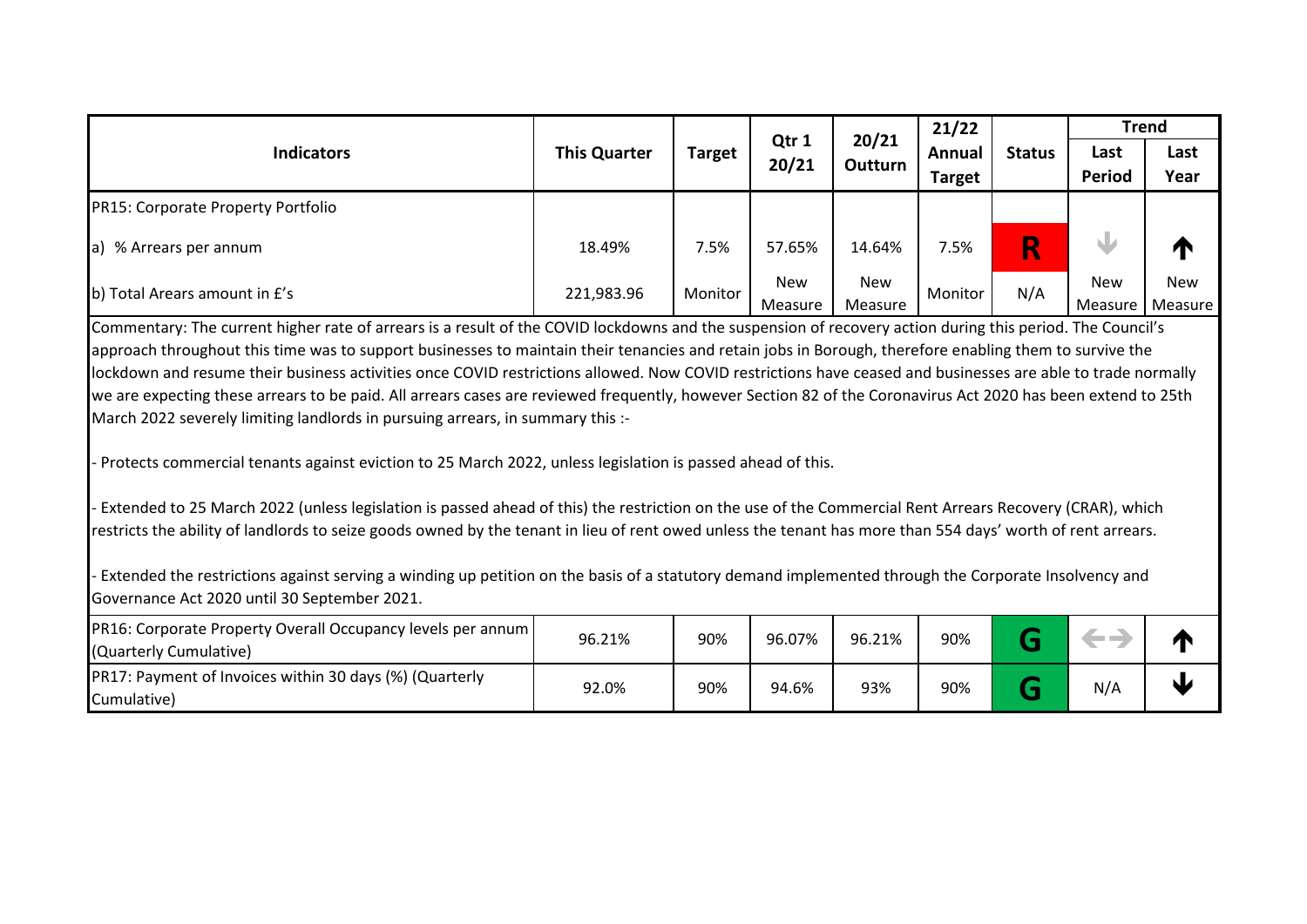| <b>ECONOMIC DEVELOPMENT COMMITTEE</b> |  |
|---------------------------------------|--|
|---------------------------------------|--|

|                                                                                                                                                                                                     |                     |               |                |                         | 21/22         |               | <b>Trend</b>  |      |
|-----------------------------------------------------------------------------------------------------------------------------------------------------------------------------------------------------|---------------------|---------------|----------------|-------------------------|---------------|---------------|---------------|------|
| <b>Indicators</b>                                                                                                                                                                                   | <b>This Quarter</b> | <b>Target</b> | Qtr 1<br>20/21 | 20/21<br><b>Outturn</b> | Annual        | <b>Status</b> | Last          | Last |
|                                                                                                                                                                                                     |                     |               |                |                         | <b>Target</b> |               | <b>Period</b> | Year |
| ED01: Planning applications: Major applications determined<br>within 13 weeks or as agreed extension (Quarterly Cumulative)                                                                         | 100%                | 75%           | 100%           | 82%                     | 75%           | G             | N/A           | 个    |
| ED02: Planning applications: Non Major (Minor or Other)<br>applications determined within 8 weeks or as agreed<br>extension (Quarterly Cumulative)                                                  | 93%                 | 80%           | 66%            | 74%                     | 80%           | G             | N/A           | ₼    |
| ED03: Percentage of Major planning applications processed<br>within 13 weeks or as agreed extension over the last 24<br>months (Quarterly Cumulative)                                               | 81.0%               | 75%           | 97.2%          | 89%                     | 75%           | G             | N/A           | J    |
| ED04: Percentage of Non Major planning applications<br>processed within 8 weeks or as agreed extension over the last<br>24 months (Quarterly Cumulative)                                            | 82.0%               | 80%           | 78.7%          | 77%                     | 80%           | G             | N/A           | ₼    |
| ED05: Percentage of Major planning applications overturned<br>on appeal over the last 24 months (Quarterly Cumulative)                                                                              | 0.0%                | 9%            | 2.8%           | 0%                      | 9%            | G             | N/A           | ₼    |
| ED06: Planning Appeals: Percentage of Non Major Planning<br>applications overturned on appeal over the last 24 months of<br>an authority's total number of decisions on applications<br>(Quarterly) | 5.26%               | 9%            | 0.3%           | 0.2%                    | 9%            | G             | N/A           |      |
| ED07: Building Control: The percentage of building regulation<br>applications where a decision notice is issued within the eight<br>week statutory period. (Quarterly Cumulative)                   | Unavailable         | 100%          | 100%           | 95%                     | 100%          | N/A           | N/A           | N/A  |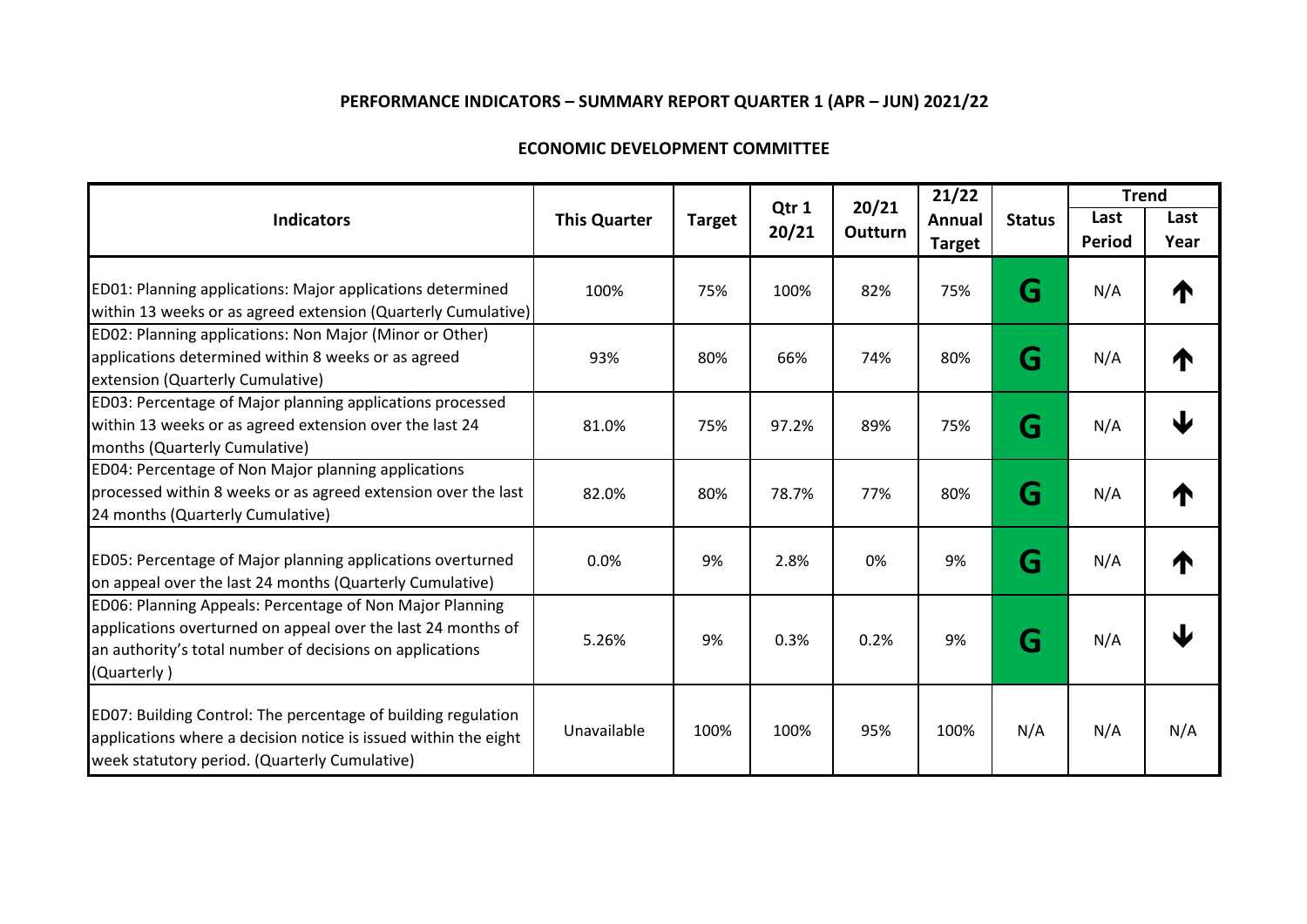| <b>Indicators</b>                                                                                                                                              | <b>This Quarter</b> | <b>Target</b> | Qtr 1<br>20/21 | 20/21<br>Outturn | 21/22         |               | <b>Trend</b> |      |
|----------------------------------------------------------------------------------------------------------------------------------------------------------------|---------------------|---------------|----------------|------------------|---------------|---------------|--------------|------|
|                                                                                                                                                                |                     |               |                |                  | Annual        | <b>Status</b> | Last         | Last |
|                                                                                                                                                                |                     |               |                |                  | <b>Target</b> |               | Period       | Year |
| ED08: Percentage of Land Charges search returns sent within                                                                                                    | 39.47%              | 90%           | 97.40%         | 79.35%           | 90%           |               |              |      |
| 10 working days. (Quarterly Cumulative)                                                                                                                        |                     |               |                |                  |               | A             |              |      |
| Commentary: Due to the reduction of stamp duty and easing of Covid restrictions we have received 1177 searches during the first quarter of this year, this is  |                     |               |                |                  |               |               |              |      |
| more than double the 530 received during the first quarter of 2020/21 and nearly equals the 1419 searches received during the whole of 2020/21. This influx of |                     |               |                |                  |               |               |              |      |
| searches in conjunction with staff shortages has impacted on performance in this area. Personal searches have also had to be absorbed into the team during     |                     |               |                |                  |               |               |              |      |
| lockdown which has further increased the workload and adversely effected performance. Temporary staff have been recruited and are now in place, we expect      |                     |               |                |                  |               |               |              |      |
| their impact to be realised in time for the second quarter performance report.                                                                                 |                     |               |                |                  |               |               |              |      |
| ED09: Enterprise Zone: Beacon Park: % of empty floor space                                                                                                     |                     |               |                |                  |               |               |              |      |
| across delivered development at Beacon Park (Quarterly                                                                                                         | 0.41%               | 10.0%         | 5.11%          | 5.11%            | 10.0%         | G             |              |      |
| Snapshot at last day of quarter)                                                                                                                               |                     |               |                |                  |               |               |              |      |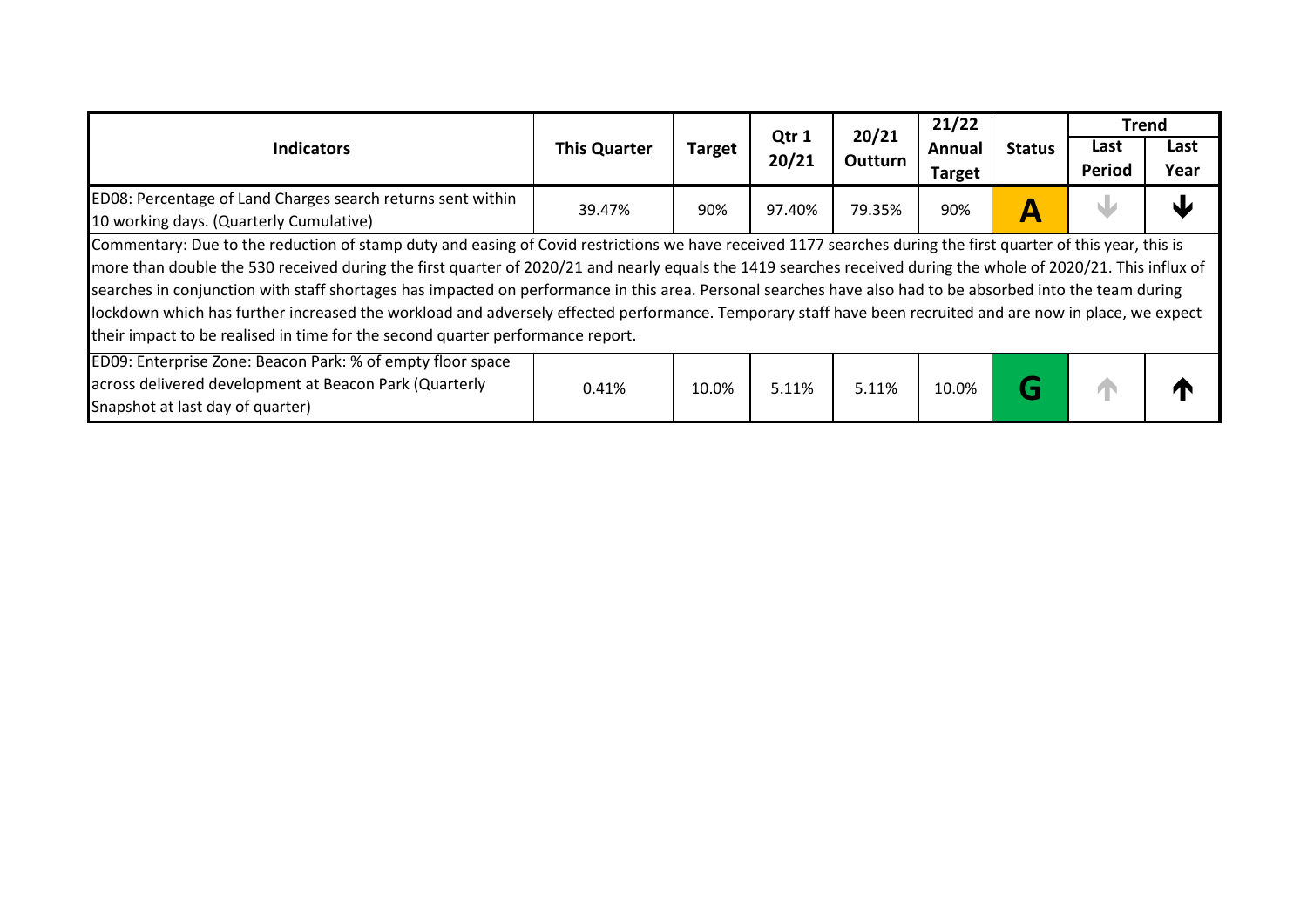#### **ENVIRONMENT COMMITTEE**

| <b>Indicators</b>                                                                                                                                                 | <b>This Quarter</b> | <b>Target</b> | Qtr 1<br>20/21    | 20/21<br>Outturn | 21/22         |               | <b>Trend</b>  |      |
|-------------------------------------------------------------------------------------------------------------------------------------------------------------------|---------------------|---------------|-------------------|------------------|---------------|---------------|---------------|------|
|                                                                                                                                                                   |                     |               |                   |                  | Annual        | <b>Status</b> | Last          | Last |
|                                                                                                                                                                   |                     |               |                   |                  | <b>Target</b> |               | <b>Period</b> | Year |
| <b>EN01: Food Hygiene</b>                                                                                                                                         |                     |               | Not               |                  |               |               |               |      |
| a) % of food premises scoring 3 star food hygiene ratings or                                                                                                      | 98%                 | 90%           | Available         | Nil              | 90%           | G             | N/A           | N/A  |
| above (Snapshot at last day of quarter)                                                                                                                           |                     |               |                   |                  |               |               |               |      |
| b) Number of food premises inspected                                                                                                                              | 11                  | Monitor       | <b>No</b>         | $\overline{2}$   | Monitor       | N/A           |               | ₼    |
| (Quarterly)                                                                                                                                                       |                     |               | Inspections       |                  |               |               |               |      |
| EN02: Garden waste service: Number of households taking up                                                                                                        |                     |               |                   |                  |               |               |               |      |
| garden waste bin service.                                                                                                                                         | 10118               | 11000         | 9858              | 10701            | 11000         | A             |               |      |
| (Quarterly Cumulative)                                                                                                                                            |                     |               |                   |                  |               |               |               |      |
| Commentary: Historically the subscription for the service was offered on an annual basis based on a 1st April renewal. This means that a large portion of the     |                     |               |                   |                  |               |               |               |      |
| resubscriptions are all due at the same time. Due to various suspensions of the service because of bad weather and covid this has delayed the mass                |                     |               |                   |                  |               |               |               |      |
| resubscriptions by a few months hence it affecting this quarters figure. This fall in numbers occurs annually and as people resubscribe recovers back to previous |                     |               |                   |                  |               |               |               |      |
| quarter subscription level. The option to move to automatic renewal via direct debit is currently being looked at which would stop or minimise this drop in       |                     |               |                   |                  |               |               |               |      |
| number.                                                                                                                                                           |                     |               |                   |                  |               |               |               |      |
| EN03: Percentage of total domestic waste collected which is                                                                                                       |                     | 35%           |                   |                  | 35%           | Α             |               | ₼    |
| sent for recycling (Quarterly Cumulative)                                                                                                                         | 35.64%              |               | 33.57%            | 30.15%           |               |               |               |      |
| EN04: Number of Flytips reported                                                                                                                                  | 728                 |               |                   |                  |               |               |               | Ψ    |
| (Quarterly Cumulative)                                                                                                                                            |                     | Monitor       | 500               | 2146             | Monitor       | N/A           | N/A           |      |
| EN05: Number of streets in the Borough meeting street                                                                                                             |                     |               |                   |                  |               |               |               |      |
| cleanliness levels                                                                                                                                                |                     |               |                   |                  |               |               |               |      |
| a) Litter (formerly NI195a)                                                                                                                                       | 100.0%              | 95%           | No<br>Inspections | 97.7%            | 95%           | G             |               | N/A  |
| b) Detritus (formerly NI195b)                                                                                                                                     |                     |               | No                |                  |               |               |               |      |
| (Snapshot at last month of quarter)                                                                                                                               | 99.0%               | 95%           | Inspections       | 98.46%           | 95%           | G             |               | N/A  |
| EN06: Contamination rate in dry recycling                                                                                                                         | 22.6%               | 19%           | 18.6%             | 18.2%            | 19%           | G             |               |      |
| (Quarterly Cumulative)                                                                                                                                            |                     |               |                   |                  |               |               |               |      |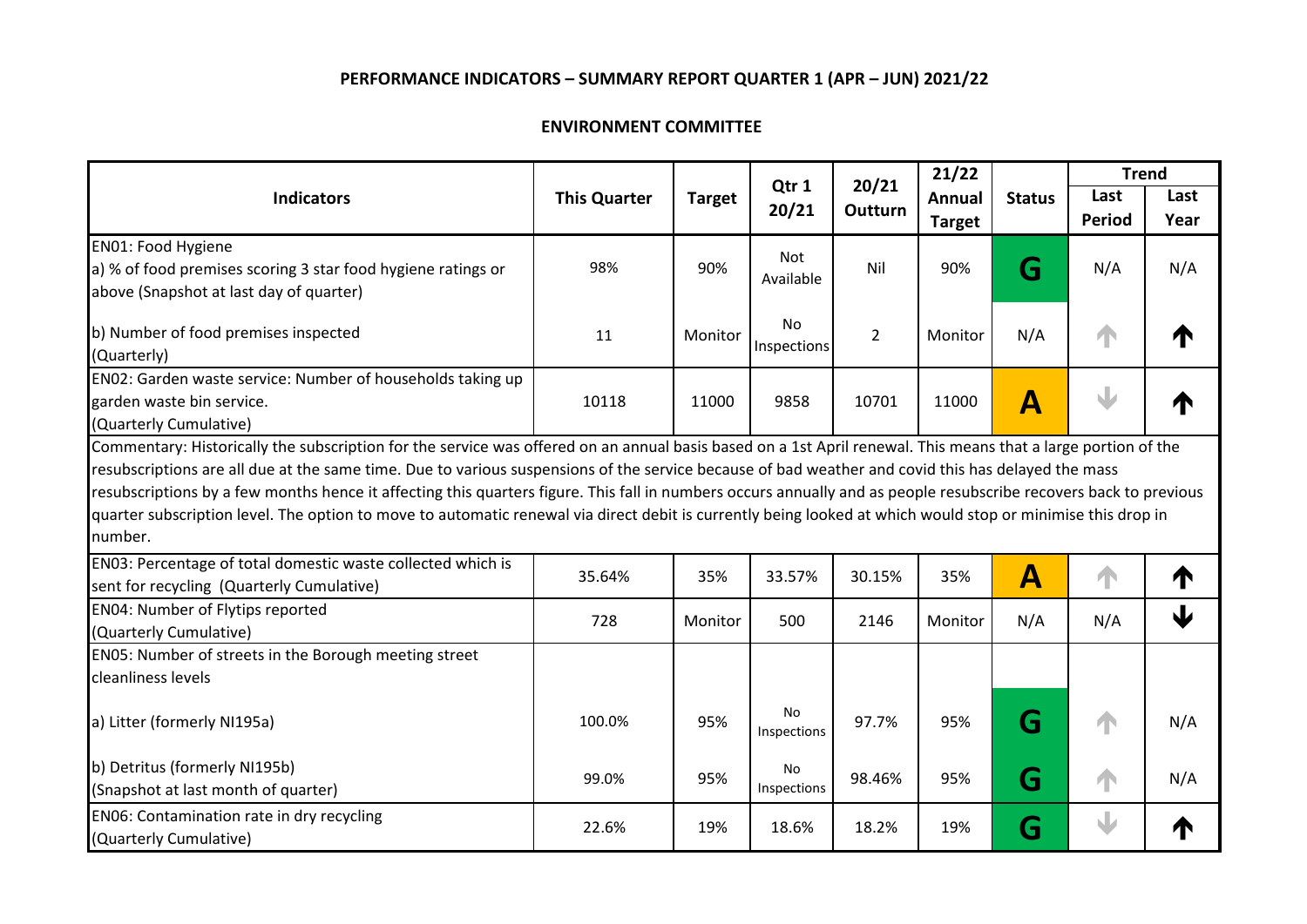| <b>Indicators</b>                                                                                                                                                                                                                                                                                                                                                                                                                                                            | <b>This Quarter</b> | <b>Target</b>  | Qtr 1<br>20/21        | 20/21<br><b>Outturn</b> | 21/22<br>Annual<br><b>Target</b> | <b>Status</b> | <b>Trend</b>          |                       |
|------------------------------------------------------------------------------------------------------------------------------------------------------------------------------------------------------------------------------------------------------------------------------------------------------------------------------------------------------------------------------------------------------------------------------------------------------------------------------|---------------------|----------------|-----------------------|-------------------------|----------------------------------|---------------|-----------------------|-----------------------|
|                                                                                                                                                                                                                                                                                                                                                                                                                                                                              |                     |                |                       |                         |                                  |               | Last<br>Period        | Last<br>Year          |
| HN01: Great Yarmouth Housing rent: GYBC rent collection rate                                                                                                                                                                                                                                                                                                                                                                                                                 |                     |                |                       |                         |                                  |               |                       |                       |
| a) Rent collected as % of rent debit                                                                                                                                                                                                                                                                                                                                                                                                                                         | 92.76%              | 91%            | New<br>Measure        | <b>New</b><br>Measure   | 97%                              | G             | <b>New</b><br>Measure | <b>New</b><br>Measure |
| b) Arrears as a % of rent debit                                                                                                                                                                                                                                                                                                                                                                                                                                              | 7.24%               | 9%             | <b>New</b><br>Measure | <b>New</b><br>Measure   | 3.0%                             | G             | <b>New</b><br>Measure | <b>New</b><br>Measure |
| c) Total rent arrears                                                                                                                                                                                                                                                                                                                                                                                                                                                        | £491848             |                | £645,000 £571,568     | £424,697                | £752,500                         | G             |                       | ↑                     |
| HN02: Number of                                                                                                                                                                                                                                                                                                                                                                                                                                                              |                     |                |                       |                         |                                  |               |                       |                       |
| a) Social housing applicants in allocation pool                                                                                                                                                                                                                                                                                                                                                                                                                              | 1051                | Demand<br>lead | 949                   | 754                     | Demand<br>lead                   | N/A           | J                     | J                     |
| b) Social housing new applicants awaiting assessment<br>(Snapshot at last day of quarter)                                                                                                                                                                                                                                                                                                                                                                                    | 203                 | 150            | 186                   | 221                     | 50                               | R             |                       |                       |
| Commentary: Performance in processing housing applications has been impacted by the continuing high level of housing applications, two new additional<br>Housing Assessment Officers commenced in June and July to support the assessment of housing applications, overall since the end of 2020/21 there has been a<br>small reduction in the number of housing applications which remain unassessed, but performance remains below target and is being actively monitored. |                     |                |                       |                         |                                  |               |                       |                       |
| HN03: Average Time to Re-let Local Authority Housing<br>(Quarterly Cumulative)                                                                                                                                                                                                                                                                                                                                                                                               | 40 days             | 50 days        | 48 days               | 39 days                 | 30 days                          | G             | N/A                   | ⋔                     |
| HN04: Average cost of a Void repair<br>(Quarterly Cumulative)                                                                                                                                                                                                                                                                                                                                                                                                                | £3,710.52           | £2,745         | £2,991.72             | £3,117.53               | £2,745                           | R             | N/A                   | Ψ                     |
| Commentary: Average cost has increased by £592.94 compared to last year for a number of reasons, largely because of the nature of the work that needs to be<br>undertaken to meet GYBC voids standard. Material cost increases have also contributed to this increase. The voids standard is to be reviewed over the coming<br>quarter. Please also see commentary in HN06.                                                                                                  |                     |                |                       |                         |                                  |               |                       |                       |

#### **HOUSING AND NEIGHBOURHOODS COMMITTEE**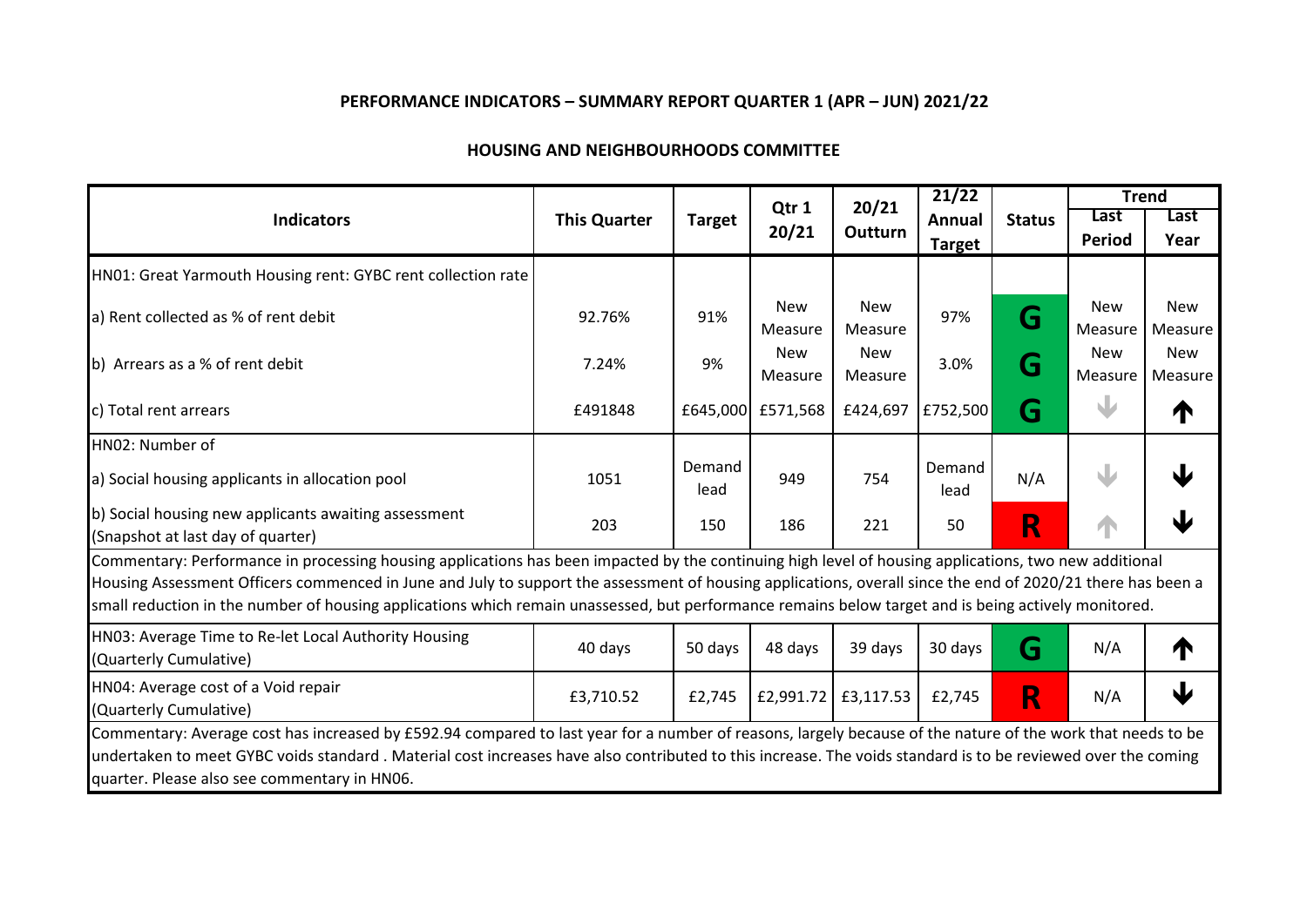| <b>Indicators</b>                                                                                                                                                                                                                                                                                                                                                                                                                                             | <b>This Quarter</b> |               | Qtr 1<br>20/21        | 20/21<br>Outturn      | 21/22                          |               | <b>Trend</b><br>Last  | Last                  |  |
|---------------------------------------------------------------------------------------------------------------------------------------------------------------------------------------------------------------------------------------------------------------------------------------------------------------------------------------------------------------------------------------------------------------------------------------------------------------|---------------------|---------------|-----------------------|-----------------------|--------------------------------|---------------|-----------------------|-----------------------|--|
|                                                                                                                                                                                                                                                                                                                                                                                                                                                               |                     | <b>Target</b> |                       |                       | <b>Annual</b><br><b>Target</b> | <b>Status</b> | <b>Period</b>         | Year                  |  |
| HN05: Percentage of residents very or fairly satisfied with the                                                                                                                                                                                                                                                                                                                                                                                               |                     |               |                       |                       |                                |               |                       |                       |  |
| repairs service they received                                                                                                                                                                                                                                                                                                                                                                                                                                 | 93.22%              | 95%           | <b>Not</b>            | 92.4%                 | 95%                            | A             | N/A                   | N/A                   |  |
| (Quarterly Cumulative)                                                                                                                                                                                                                                                                                                                                                                                                                                        |                     |               | Available             |                       |                                |               |                       |                       |  |
| Commentary: This figure is being closely monitored as whilst satisfaction levels tend to drop in situations such as current operational performance, indications in                                                                                                                                                                                                                                                                                           |                     |               |                       |                       |                                |               |                       |                       |  |
| some cases represent top quartile performance using Housemark benchmarking data, therefore it could be assumed satisfaction would be higher. General                                                                                                                                                                                                                                                                                                          |                     |               |                       |                       |                                |               |                       |                       |  |
| reason for dissatisfaction is around lead in times for larger repairs.                                                                                                                                                                                                                                                                                                                                                                                        |                     |               |                       |                       |                                |               |                       |                       |  |
| HN06: Costs - Total Void Works (service provision) as % of                                                                                                                                                                                                                                                                                                                                                                                                    | 23%                 | 8.1%          | 10%                   | 9.1%                  | 8.1%                           |               | N/A                   | ↓                     |  |
| Total Repairs Costs (Quarterly Cumulative)                                                                                                                                                                                                                                                                                                                                                                                                                    |                     |               |                       |                       |                                | R             |                       |                       |  |
| Commentary: This figure is higher than last year due to increased spend in voids and decrease in capital spend going through GYN. Following the transfer of the<br>Asset provision to Property and Asset Management a review of the void process and overall capital spend is being undertaken. The number of Voids works<br>completed in the first quarter of this year is 117, this is more than double the 52 completed in the first quarter of last year. |                     |               |                       |                       |                                |               |                       |                       |  |
| HN07: Costs - total responsive repairs as a percentage of total<br>repairs costs                                                                                                                                                                                                                                                                                                                                                                              | 35.31%              | 22.1%         | 23.54%                | 18.52%                | 22.1%                          | R             |                       | ↓                     |  |
| Commentary: As for HN06 although there has been an increased in spend on planned large repairs due to increased volumes to clear backlogs and deal with<br>historic repairs.                                                                                                                                                                                                                                                                                  |                     |               |                       |                       |                                |               |                       |                       |  |
| HN08: Number of Disabled Facilities Grant (DFGs)                                                                                                                                                                                                                                                                                                                                                                                                              |                     |               |                       |                       |                                |               |                       |                       |  |
| a) Number of completions                                                                                                                                                                                                                                                                                                                                                                                                                                      | 10                  | Monitor       | <b>New</b><br>Measure | <b>New</b><br>Measure | Monitor                        | N/A           | <b>New</b><br>Measure | New<br>Measure        |  |
| b) Number of calendar days from initial request to works                                                                                                                                                                                                                                                                                                                                                                                                      |                     |               |                       |                       |                                |               |                       |                       |  |
| complete in the quarter (All cases):                                                                                                                                                                                                                                                                                                                                                                                                                          |                     |               |                       |                       |                                |               |                       |                       |  |
| i) works under £10,000                                                                                                                                                                                                                                                                                                                                                                                                                                        | 298                 | Monitor       | <b>New</b><br>Measure | <b>New</b><br>Measure | Monitor                        | N/A           | <b>New</b><br>Measure | <b>New</b><br>Measure |  |
| ii) works over £10,000                                                                                                                                                                                                                                                                                                                                                                                                                                        | 538                 | Monitor       | <b>New</b><br>Measure | <b>New</b><br>Measure | Monitor                        | N/A           | New<br>Measure        | New<br>Measure        |  |
| Commentary: Covid still continues to impact on the number of completions and the time taken to complete the work. Delays arose as a direct result of the                                                                                                                                                                                                                                                                                                      |                     |               |                       |                       |                                |               |                       |                       |  |
| lockdown last year when all works ceased from March until July and continue to be delivered at a slower pace as a result of the adoption of necessary Covid safe                                                                                                                                                                                                                                                                                              |                     |               |                       |                       |                                |               |                       |                       |  |
| working practices, which allow works to progress with minimal risk to the vulnerable client group.                                                                                                                                                                                                                                                                                                                                                            |                     |               |                       |                       |                                |               |                       |                       |  |